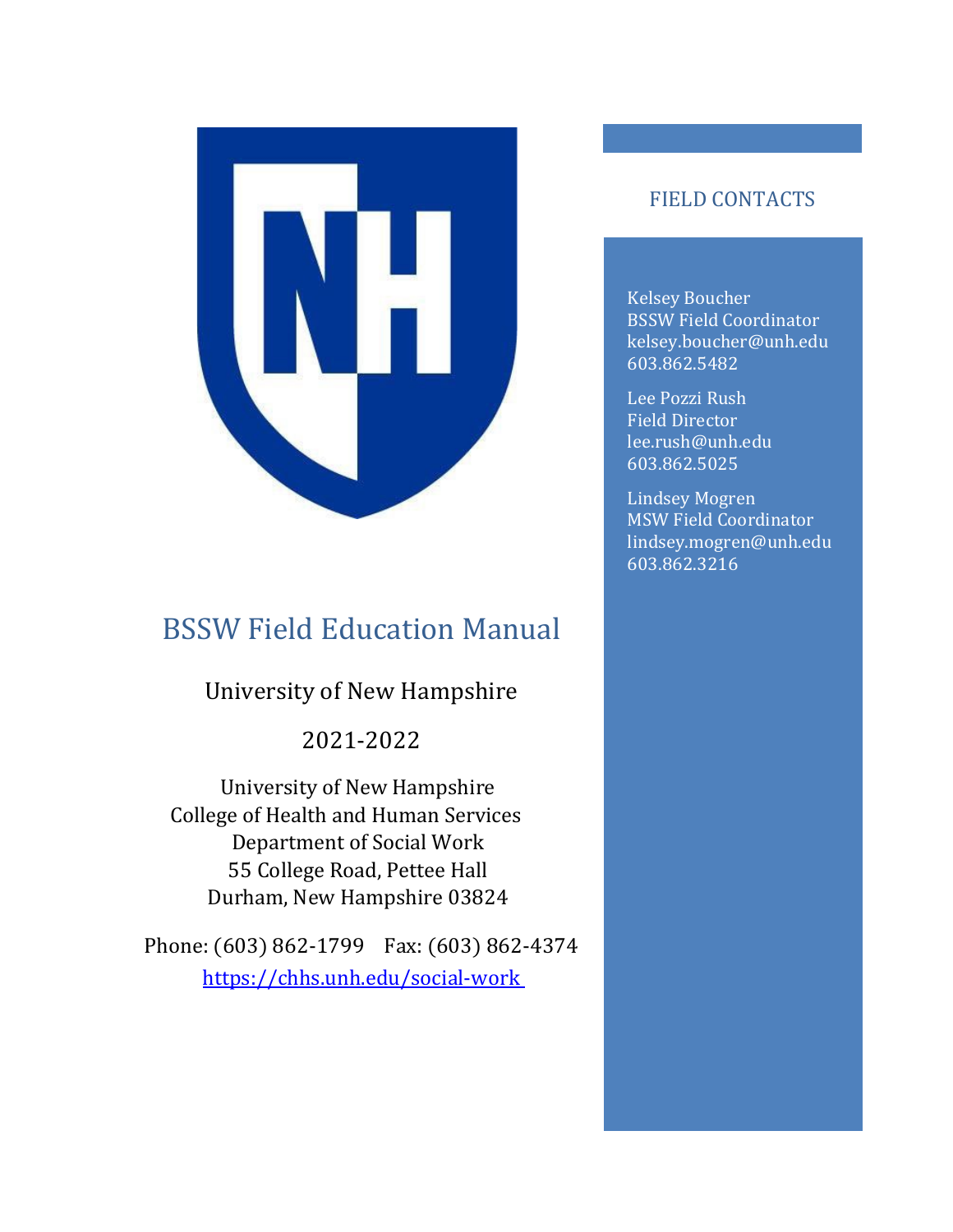# **Table of Contents**

| For the latest information on COVID-19 student protocol, please visit https://www.unh.edu/coronavirus/14     |  |
|--------------------------------------------------------------------------------------------------------------|--|
| If you have questions about any of this information as it pertains to your internship, please contact Kelsey |  |
|                                                                                                              |  |
|                                                                                                              |  |
|                                                                                                              |  |
|                                                                                                              |  |
|                                                                                                              |  |
|                                                                                                              |  |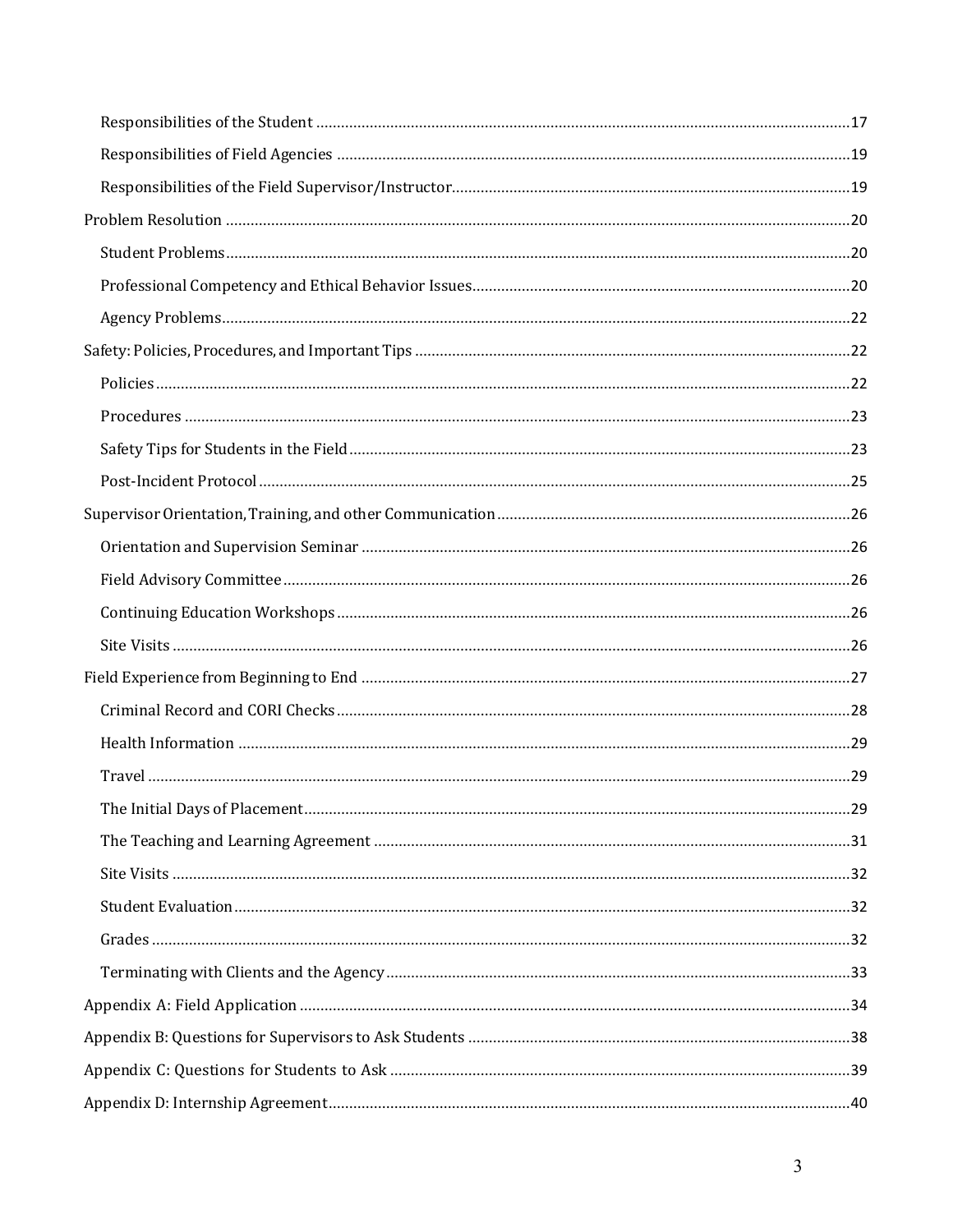# Durham Academic Calendar 2021-2022

#### <span id="page-3-0"></span>Fall 2021

- August 30 Fall semester classes begin<br>• September 6 Labor Day, University Ho
- September 6 Labor Day, University Holiday
- October 11 Mid-semester break; No classes<br>• November 2 Election Dav no exams schedi
- November 2 Election Day no exams scheduled<br>• November 11 Veterans Day Hniversity Holiday
- November 11 Veterans Day, University Holiday<br>• November 23 Classes follow a Thursday schedul
- November 23 Classes follow a Thursday schedule
- November 24 No classes. Campus offices are open<br>• November 25 Thanksgiving Day: UNH Holiday: UN
- November 25 Thanksgiving Day; UNH Holiday; UNH closed<br>• November 26 UNH Holiday: UNH closed
- November 26 UNH Holiday; UNH closed
- November 29  **Classes resume**<br>• December 13  **Last day of class**
- December 13 Last day of class
- December 14 Reading day; 6:00 p.m. final exams begin
- December 21 Final exams end
- December 25 Christmas Day; UNH Holiday; UNH closed

#### January Term 2022

- December 28 January term trips & online classes begin<br>• December 31 New Year's Holiday
- December 31 New Year's Holiday
- January 3 January term on-campus classes begin
- January 17 Martin Luther King, Jr. Day; University Holiday
- January 21 January term classes end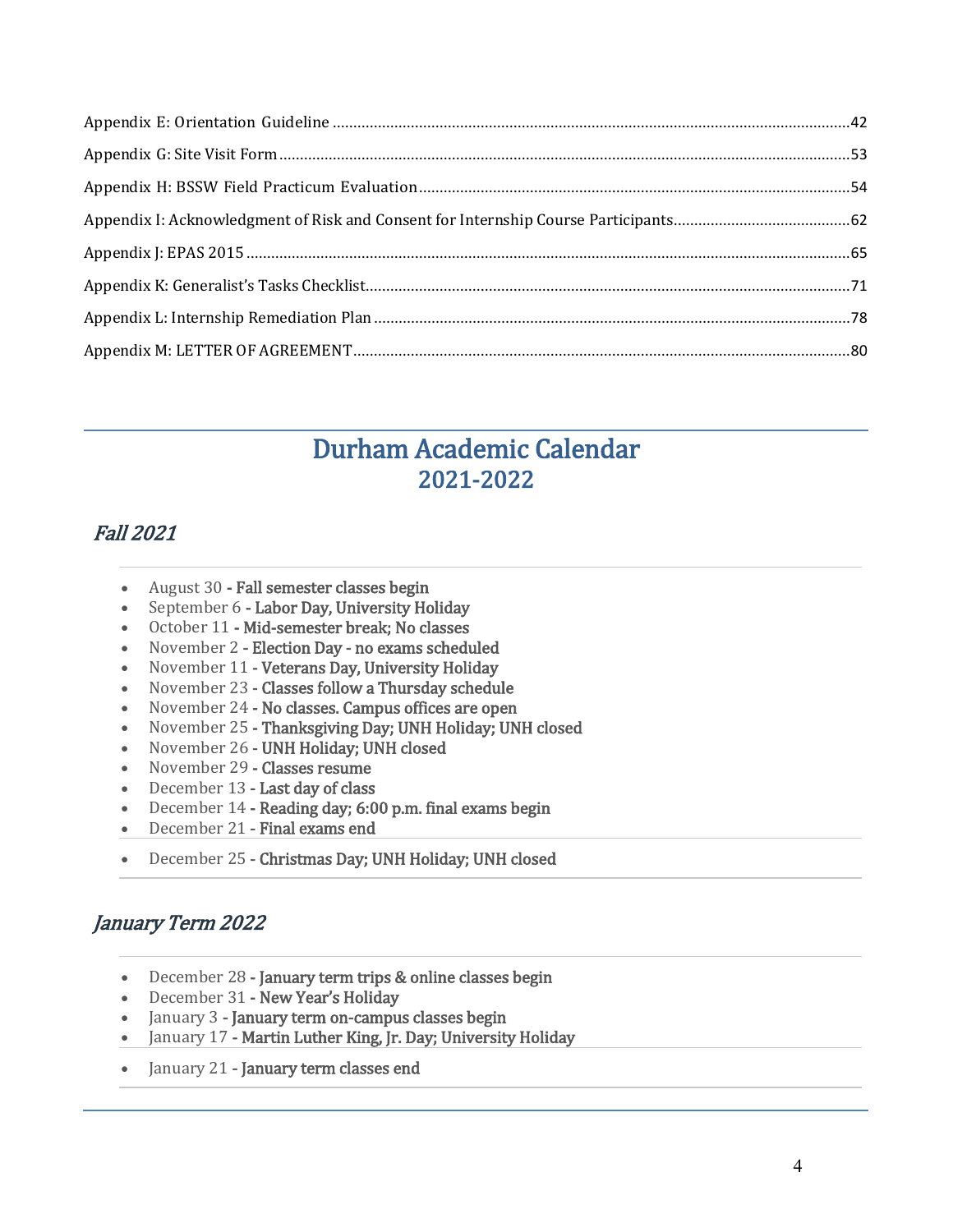#### Spring 2022

- January 25 Spring Semester classes begin
- March 11 Mid-semester
- March 14-18 Spring recess
- March 21 Classes resume<br>• May 9 Last day of classes
- May 9 Last day of classes<br>• May 10 Curtailed Operation
- May 10 Curtailed Operation Make up Day or Reading Day
- May  $11$  Reading Day<br>• May  $12$  Final exams b
- May 12 Final exams begin
- May 18 Final exams end
- May 21 Commencement ceremony

#### Summer Session

• May 23 – August 12 - Summer Session

### Please see <https://www.unh.edu/main/unh-calendar>

Students should confirm class meetings and internship days with their instructors. Check the UNH Academic Calendars for the complete list of dates and holidays.

\*\*Religious and cultural holidays, although not University holidays, are important to many members of the University community and are noted to facilitate the planning of University events. A more comprehensive list may be found at [http://www.interfaithcalendar.org](http://www.interfaithcalendar.org/)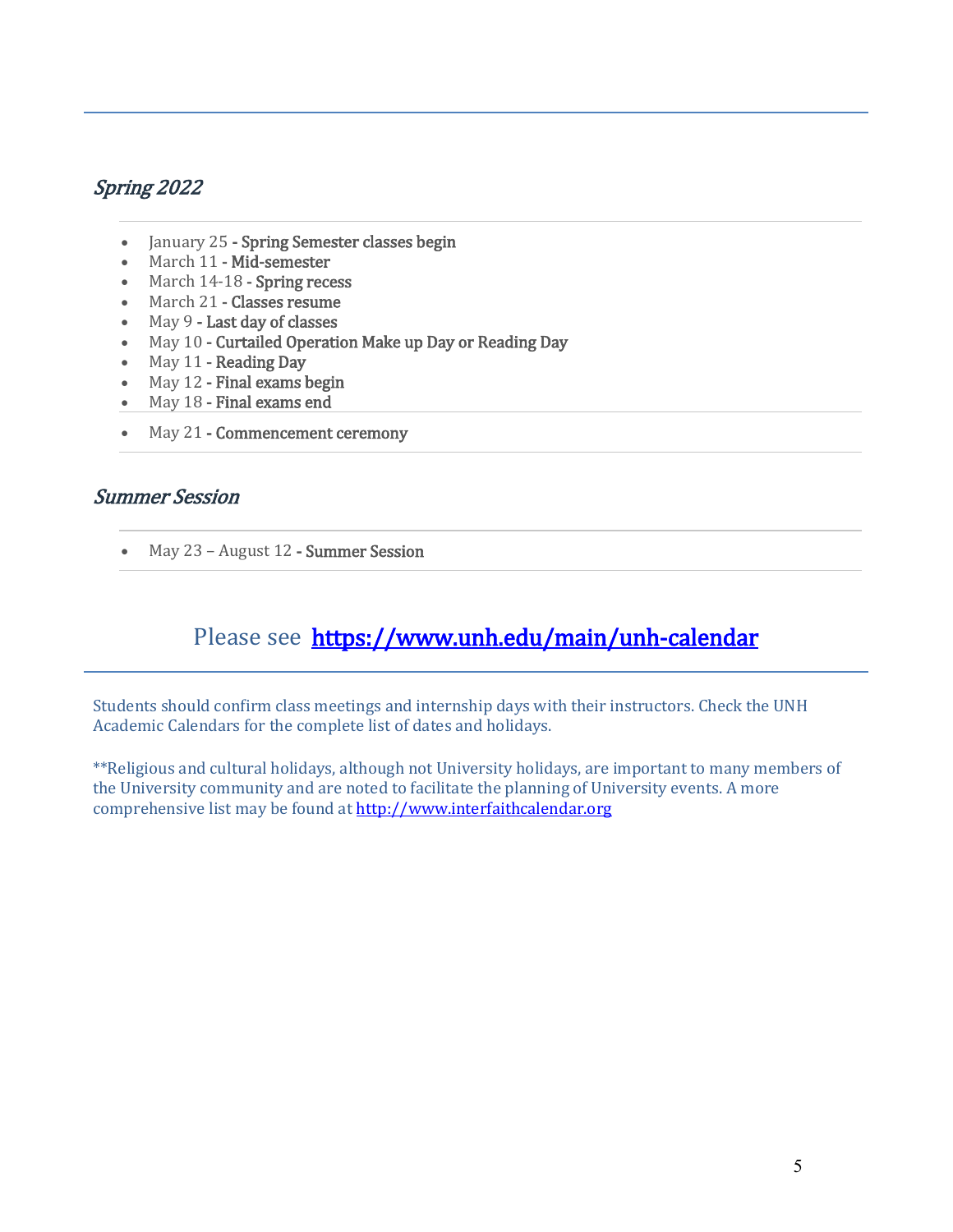# Forward

<span id="page-5-0"></span>The purpose of this field manual is to put forth the major policies and procedures for the Field Education component of the UNH Department of Social Work and identify the rights, and responsibilities of the school, agencies and the students.

The Department of Social Work's undergraduate program offers both a major and a minor in Social Work. It is a specialized degree that prepares graduates for generalist social work practice with a solid foundation in the liberal arts and in the knowledge, skills and value base of Social Work. Through the mastery of core competencies, social work graduates apply their education in working with individuals, families, groups, organizations and communities. In addition, the program prepares qualified students to pursue graduate education in schools of social work and other graduate programs in human service fields.

"The purpose of the social work profession is to promote human and community well-being. Guided by <sup>a</sup> person-in-environment framework, <sup>a</sup> global perspective, respect for human diversity, and knowledge based on scientific inquiry, the purpose of social work is actualized through its quest for social and economic justice, the prevention of conditions that limit human rights, the elimination of poverty, and the enhancement of the quality of life for all persons, locally and globally." (CSWE, 2015, p.5)

The baccalaureate program at the University of New Hampshire is accredited by the Council on Social Work Education (CSWE) and must meet rigorous academic standards to retain this accreditation. Social Work majors pursue a program that encompasses the professional social work foundation of social welfare policy and services, social work practice, human behavior in the social environment, and research. Course content on theories and practice models that inform intervention, values and ethics, human rights and social, economic, and environmental justice are integrated throughout the curriculum.

To connect the theoretical and conceptual contribution of the classroom with the work world, students majoring in Social Work must complete 40 volunteer service hours prior to their entering the semester in which they apply to field (for most students, the semester they are enrolled in SW 622). These volunteer experiences must be post high school, approved by their faculty advisor and documented with a signed note attesting to the hours and activities engaged in at the program/agency. This documentation will be maintained in the student file. In addition, students will complete a 450 -hour social work field internship over two semesters of the senior year. The senior field placement in the final year of the baccalaureate program is arranged between the student and the field education coordinator. Evaluation of this senior field placement is one tool that measures student achievement of program competencies. In compliance with CSWE accreditation standards, the BSSW program does not grant social work course credit for life experience or for previous work experience.

Development and implementation of the undergraduate curriculum is directed by the Accreditation Standards of the Council on Social Work Education. The Educational Policy and Accreditation Standards (EPAS) identify nine core competencies that all social work program alumni should demonstrate. The competencies are as follows: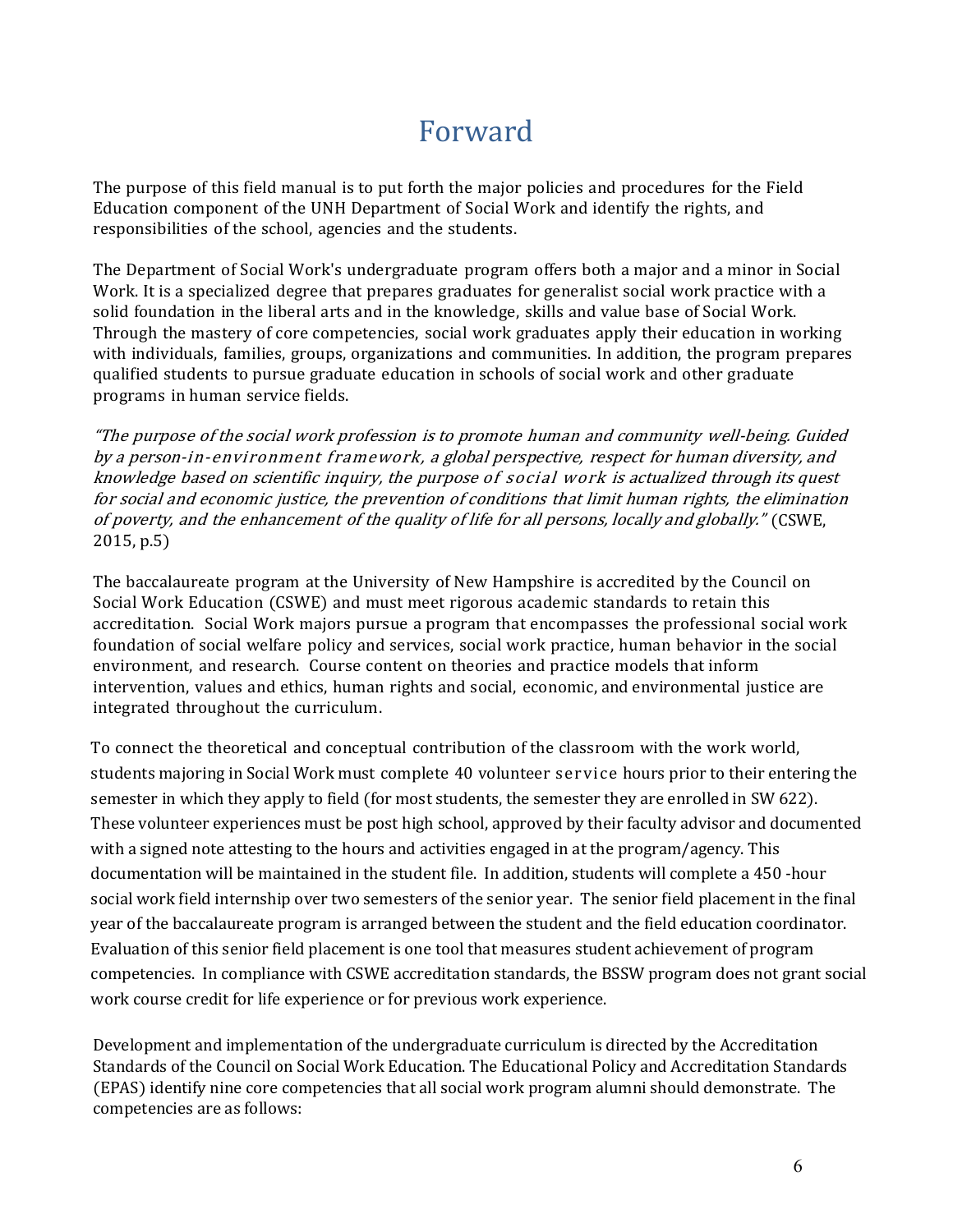- 1. Demonstrate Ethical and Professional Behavior.
- 2. Engage Diversity and Difference in Practice
- 3. Advance Human Rights and Social, Economic and Environmental Justice
- 4. Engage in Practice-Informed Research and Research –informed practice.
- 5. Engage in policy practice
- 6. Engage with individuals, families, groups, organizations and communities
- 7. Assess individuals, families, groups, organizations and communities
- 8. Intervene with individuals, families, groups, organizations and communities
- 9. Evaluate practice with individuals, families, groups, organizations and communities

(CSWE, 2015, p.7-9)

<span id="page-6-0"></span>A copy of the Educational Policy and Accreditation Standards can be accessed at: [http://www.cswe.org](http://www.cswe.org/)

# About the Social Work Department

#### Mission

<span id="page-6-1"></span>The mission of the Undergraduate Program of Social Work at the University of New Hampshire is to educate baccalaureate students for generalist professional social work practice that is responsive to the social welfare and social service needs of the people of New Hampshire, the New England region and beyond. Consistent with the overall purposes of the profession, the program educates social work students to work effectively with diverse individuals, families, groups, organizations, and communities to optimize human potential for productive participation in society. Specifically, students in the baccalaureate program are educated for:

- 1. Practice that is social systems and client/environment oriented.
- 2. Practice with a strengths-empowerment perspective toward the achievement of social, economic, and environmental justice.
- 3. Practice that is sensitive and responsive to diversity and limitations on human rights.
- 4. Practice that is knowledge and research-based.
- 5. Practice that seeks to reduce poverty and improve the quality of life for all, domestically and globally

#### Explanation of Mission Directives

<span id="page-6-2"></span>The following directives link the underlying philosophy of the program with the purposes and values of social work and the Core Competencies as outlined by CSWE.

Specifically, the program emphasizes the following:

Practice that is social systems and client/environment oriented: Social Work professionals must be knowledgeable about systems and interrelated aspects of the environment to work for constructive change.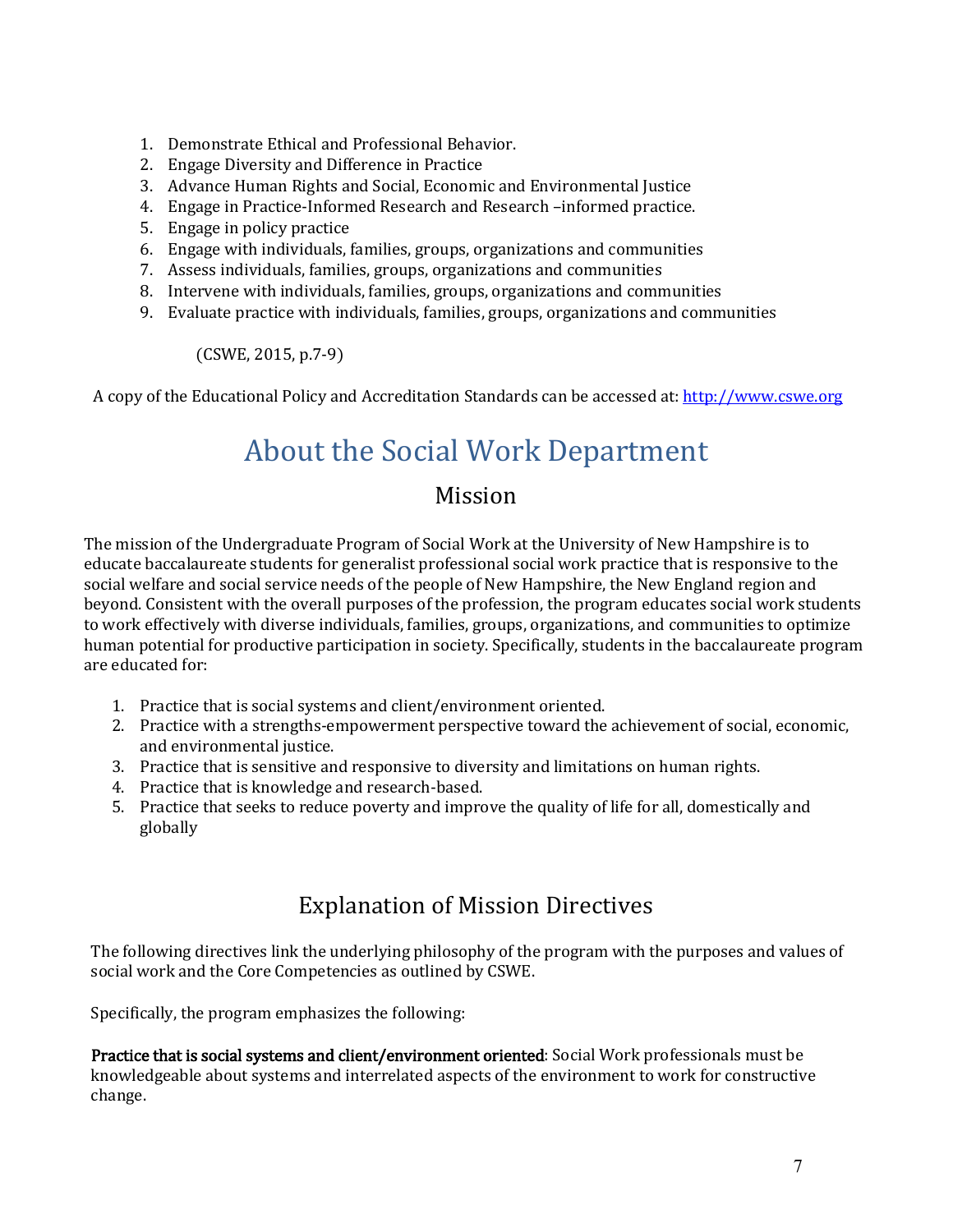Practice with a strengths-empowerment perspective toward the achievement of social, economic and environmental justice: Practice must be flexible and responsive to strengths and recognize the dignity and integrity of individuals, families, groups and communities. Client must be partners in designing the focus of services and, ultimately, the solutions that lead to greater health and independence.

Practice that is sensitive and responsive to diversity and limitations on human rights: To be effective, social work practice must be broad-based and flexible. Practitioners must consider a multiplicity of factors inherent in understanding behavior and creating change including age, income level, gender, ability, education, sexual preference, marital or job status, cultural and ethnic heritage and other factors. Social workers must possess knowledge, values and skills to identify, accept and interact with a wide range of factors to meet the needs of the people served.

Practice that is knowledge and research based: Social work practice must be solidly based on knowledge and research from social work and related fields. Furthermore, as practitioners, social workers must learn to develop and disseminate new knowledge.

Practice that seeks to reduce poverty and improve the quality of life for all, domestically and globally:

Quality of life is a measure of the well-being felt by an individual, group, or community. Understanding quality of life issues is critical for effective social work practice.

## BSSW Program Goals

<span id="page-7-0"></span>BSSW program goals were developed to respond to the social welfare and social service needs of the State of New Hampshire and the region. BSSW goals are also shaped by the 2015 EPAS and are as follows:

- 1. To provide quality education to prepare graduates for entry-level generalist practice consistent with the purposes of the social work profession,
- 2. To prepare graduates with the knowledge, values and skills for effective generalist practice with client systems of various sizes and types.
- 3. To prepare graduates to practice with diverse populations,
- 4. To prepare graduates knowledgeable about the social contexts of practice, the changing nature of those contexts, the behavior of organizations, and the dynamics of change,
- 5. To prepare graduates for practice consistent with the values and ethics of the profession,
- 6. To prepare those seeking graduate education in social work or related human service fields with a solid foundation,
- <span id="page-7-1"></span>7. To prepare graduates for their responsibility to continue their professional growth and development.

# Code of Ethics

BSSW students are expected to follow the NASW Code of Ethics. All students have an opportunity to discuss any questions that they may have about the code and then sign a statement that they agree to be bound by its provision. A copy of the Code is on the National Association of Social Workers website.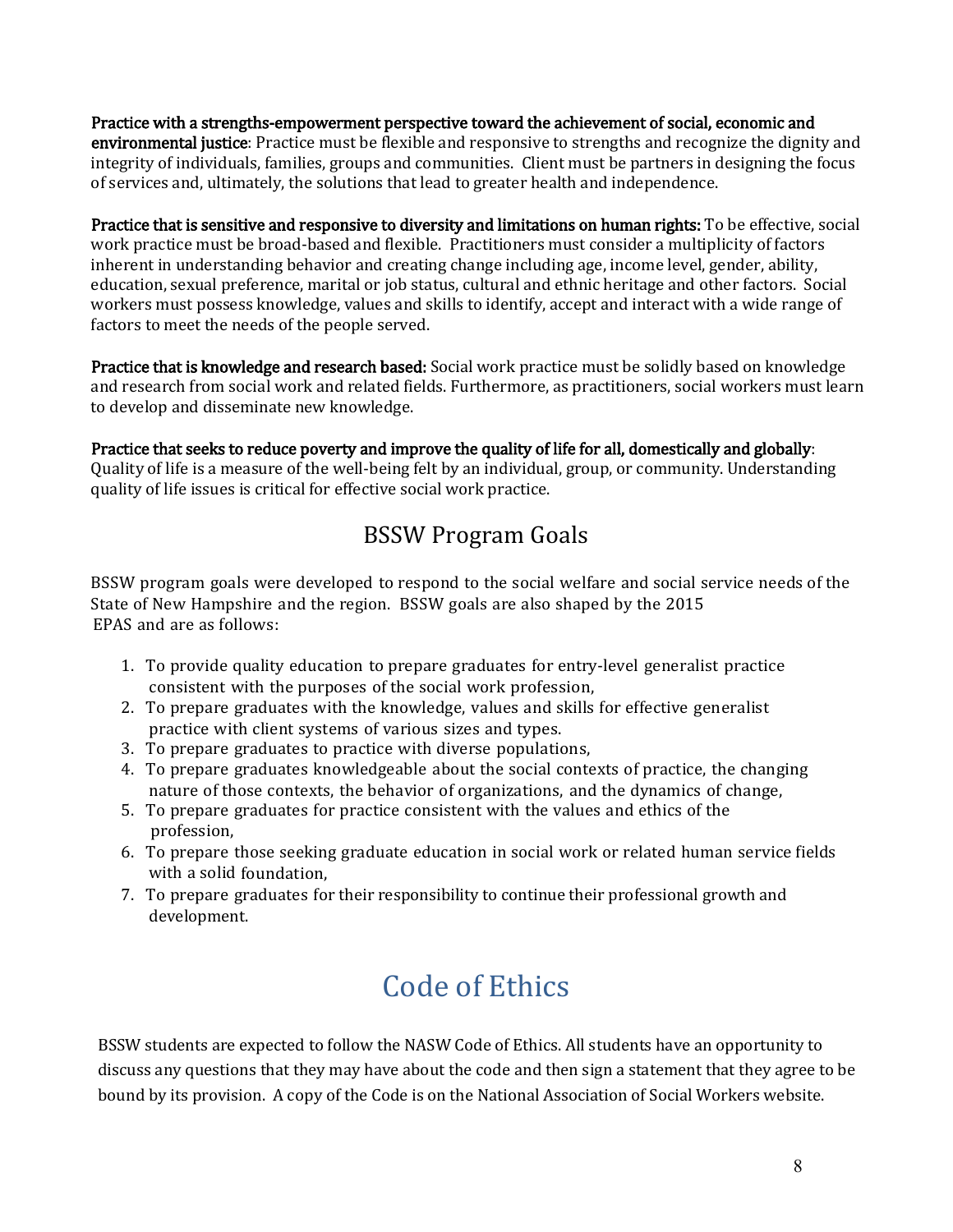# Notice of Non-Discrimination

<span id="page-8-0"></span>The University of New Hampshire is a public institution with a long-standing commitment to equal opportunity for all. The Department of Social Work abides by all university policies regarding nondiscrimination. All policies, including discrimination and discriminatory harassment policy, are posted on the Affirmative Action and Equity Office website. http://www.unh.edu/affirmativeaction/index.html.

#### Social Work Department Anti-Racism Statement

Social Work holds a longstanding value of upholding and working toward social justice for all peoples. We are a caring community, welcoming and respecting of diversity and working for social justice on campus and in the world. We must examine racism beyond the actions of individuals, for it is embedded in the very fabric of our society.

We acknowledge that racism can be unconscious or unintentional, and that identifying racism as an issue does not automatically mean those involved in the act are racist or intended the negative impact. As an anti-racism organization, we vow to purposefully identify, discuss and challenge issues of race and color and the impact(s) they have on our organization, its systems, and its people.

We will also challenge ourselves to understand and correct any inequities we may discover and gain a better understanding of ourselves during this purposeful process.

We are resolved to explicitly and publicly affirm our identity as an anti-racist academic department.

We are resolved that our anti-racism commitment be reflected in the life and culture of the department through our policies, programs and practices as we continue to learn about racism.

<span id="page-8-1"></span>We resolve to develop and work to implement strategies that dismantle racism within all aspects of our department, college, university, and society.

### University Title IX Policy

Confidentiality and Mandatory Reporting: The University of New Hampshire and its faculty are committed to assuring a safe and productive educational environment for all students and for the university as a whole. To this end, the university requires faculty members to report incidents of sexual violence and harassment shared by students to the university's Title IX Coordinator (603-862- 2930/1527 TTY). If a student wishes to speak to a confidential service provider who does not have this reporting responsibility, you can speak with University Counseling Center or SHARPP. For more information about what happens when you report, your rights and reporting options at UNH, including anonymous reporting options, please visit (link).

<span id="page-8-2"></span>NOTE: the links will refer directly to the Title IX section of the Affirmative Action and Equity website currently being revised. For the time being, the links referenced above will provide information in the documents titled, *Community of Care...* and will be posted <http://www.unh.edu/affirmativeaction/title-ix>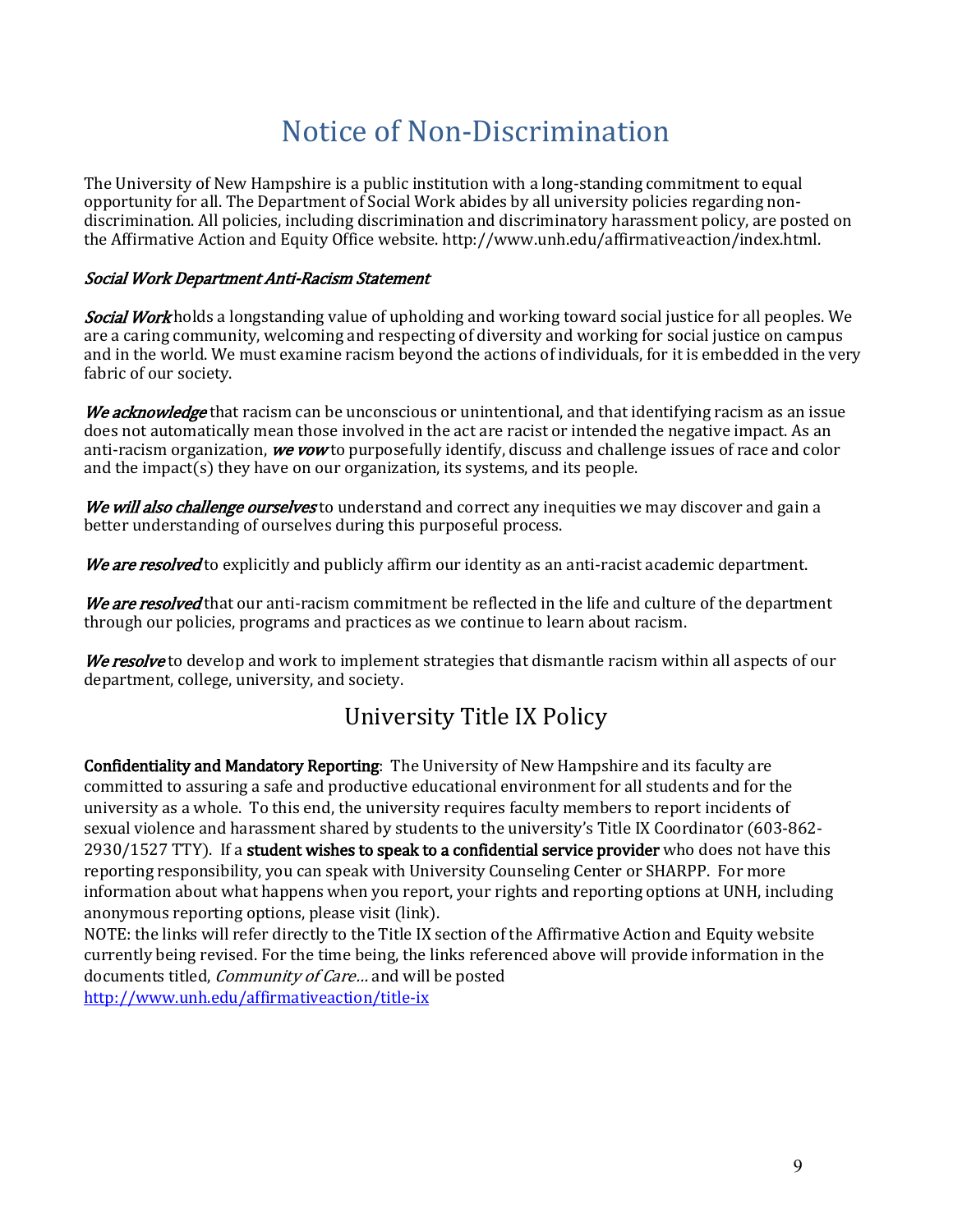# Students' Rules, Rights, and Responsibilities

The UNH Student Rights, Rules and Responsibilities is distributed to all students via email. Students may request hard copies as well. This publication clearly outlines community behavioral expectations and students are responsible for knowing and adhering to its contents. It can also be accessed electronically at: <http://www.unh.edu/student/rights/>

Behavioral violations of the Codes of Conduct contained in either of these two documents may be grounds for termination from the social work program. Occasionally, students in the program do not meet or maintain appropriate levels of professional competence and ethical conduct. Whenever a faculty member becomes aware of such concerns, every effort is made to resolve the issue quickly and directly with the student. However, when informal discussion between faculty and student(s) is unproductive, faculty and/or

<span id="page-9-0"></span>field supervisors may recommend a student be excluded from the social work major.

# Use of Student's Work Site for Field Education

Students may use their work sites for field placement provided the placement meets the following specific criteria:

- The agency must meet the basic requirements for all field placements.
- Placement hours must be arranged in a different department, unit, or program from that in which the student is employed.
- Assignments must be proposed that are essentially new and different, are educationally appropriate, and employ new and different skills.
- Agency field instructors must be someone other than the employing supervisor and meet the basic requirements for all field instructors,
- A written proposal describing the proposed differences in assignments, duties, and supervision must be submitted by the student, or the student with the agency, to the field coordinator before approval can be granted.
- <span id="page-9-1"></span>• If necessary, the field coordinator will meet with the student, work supervisor, and potential BSSW internship supervisor to ensure that the placement meets all the criteria as described.

# Academic Program

Social Work majors earn a B.S. with a notation on their University records, "Majored in Social Work." This is equivalent to the B.S.W. degree. Graduates are eligible for practice in a variety of social work settings throughout the United States. It also allows for the opportunity to apply for "advanced standing" for students interested in Masters of Social Work degree programs. Finally, it qualifies graduates for full membership in the National Association of Social Workers.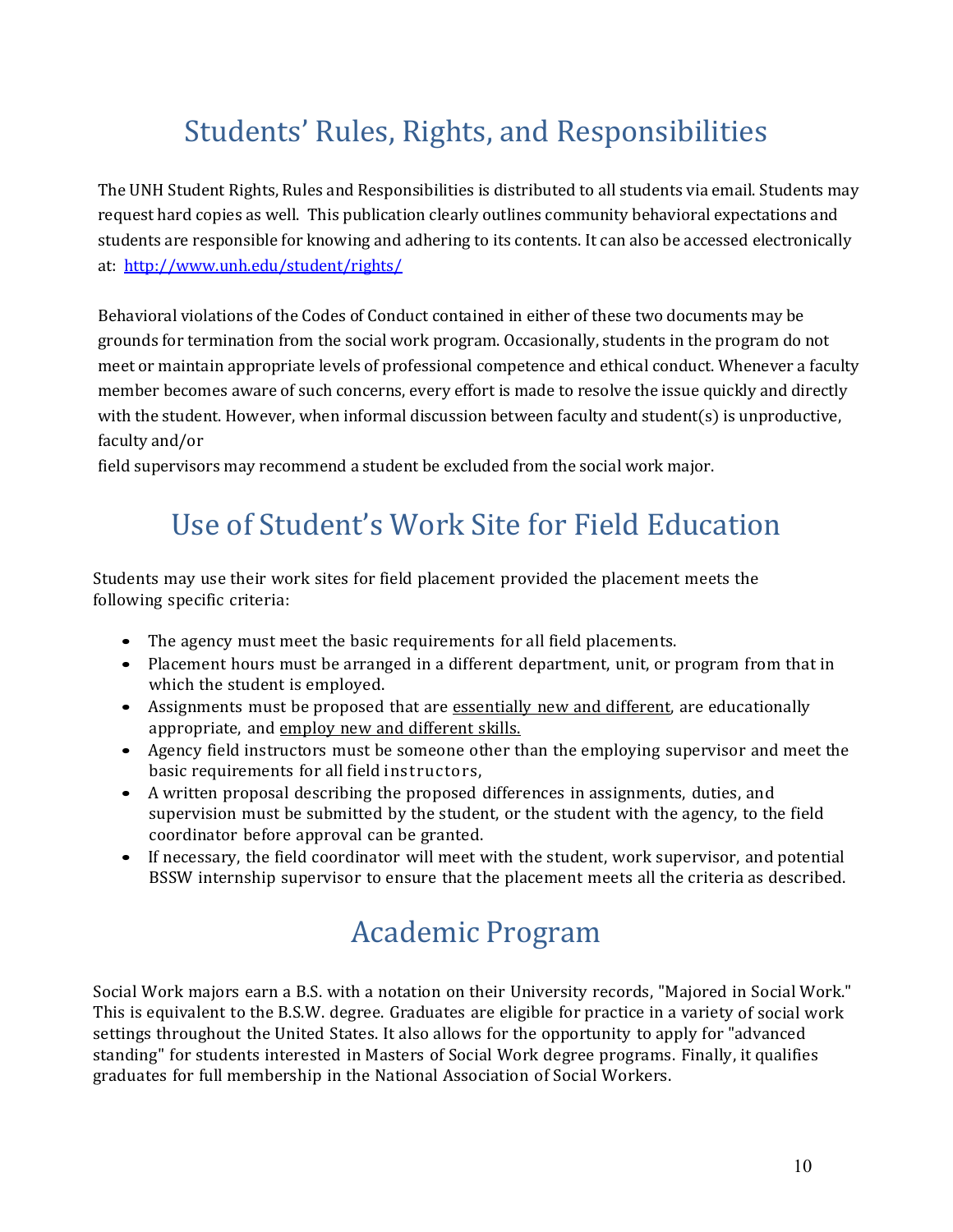Social Work majors are required to take twelve major courses: SW 424, 525, 550, 551, 601, 622, 623, 625, 640, 640A, 641 and 641A. In addition, students are expected to successfully complete a course taken from the disciplines of Anthropology/Sociology, and Zoology/Biology, and two from a group of courses addressing ethnic or racial diversity. The determination of which course to take within these categories is made by the student, in consultation with the student's advisor from an approved departmental list. Many of these liberal arts foundation courses may also fulfill general education/Discovery requirements and none of them may be taken as pass/fail. Social Work students are required to complete 40 volunteer service hours post High School and before entering the semester they will apply for field work (SW 640/640A) – generally, Junior fall semester.

Students wishing to minor in Social Work are required to take SW 424, SW 525 and any three other courses offered by the department, excluding SW 740/740A and SW 741/741A. Students interested in either a major or minor in Social Work should consult with the Undergraduate Program Coordinator, Gretchen Bean in Pettee Hall, room 241, (603) 862-4551.

To enable students to gain direct experience and to integrate classroom content with the demands of professional social work practice, students are required to complete a 450-hour social welfare internship over two semesters during the senior year. The senior field placement is a "capstone" experience in the final year of the baccalaureate program and is arranged between the student and the Field Education Coordinator. Students are required to pay a liability insurance fee for their offcampus field education experience.

#### Field Practicum Structure and Hours

<span id="page-10-0"></span>Field instruction is concurrent with classroom work. Students are required to complete a minimum of 225 hours per semester in the Field Practicum, for a total of 450 hours. Students spend 16 hours per week, exclusive of commuting time in their assigned field agency (summer session is 24 hours per week). Based on student and agency need, some flexibility in the day and time is possible. However, interns may not structure their internship by only working in the evening or only on the weekend. As students, it is important to participate in the full range of activities in an agency. Since most agencies are not fully functioning on the weekends or evenings (e.g. no staff meetings, team conferences, communication with collateral contacts) this cannot occur. The Field Coordinator and the department must approve all changes and internships cannot conflict with the student's class schedule either semester. Significant agency activities - staff meetings, continuing education seminars, case conferences, etc. - must also be included in a student's agency schedule.

Changes in internships are only considered for unusual circumstances including, but not necessarily limited to, lack of regular supervision, serious ethical violations on the part of the agency, or lack of appropriate assignments and other learning activities. All attempts to resolve placement concerns by the student and the Field Liaison must be exhausted before contacting the Field Coordinator to make a change of placement.

### Readiness for Field

- <span id="page-10-1"></span>• Complete the field application and submit resume by the required deadline
- Provide timely updates of all information pertinent to the field (new address, phone number, etc)
- Show willingness to intern in a practice agency that teaches new and different skills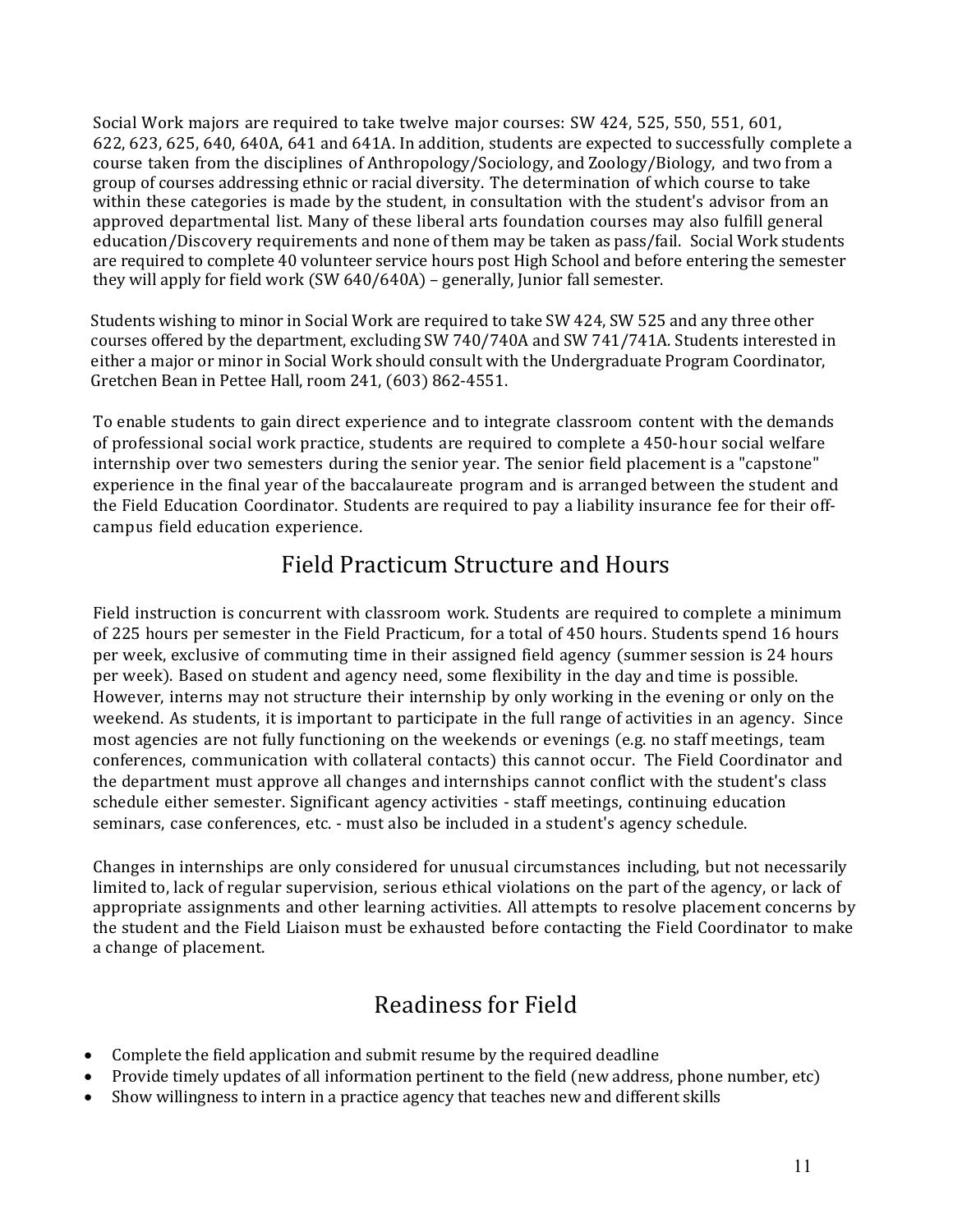- Respond **promptly** to all correspondence and phone calls from the field department
- Follow-through immediately with all field placement interviews. This includes calling potential supervisor **the same or next day** and scheduling to meet them as soon as possible, contacting field coordinator with the time and date of the interview and then contacting field coordinator after the meeting to give impressions and thoughts.
- Promptly comply with all requests from the agency regarding any follow-up that may be needed, i.e. references, health record.
- Pass Field I and Field II or the Advanced Standing Seminar
- Student must remain in good academic standing (semester GPA above 2.0) in order to remain in field. They also cannot receive a grade below a C in any Practice class (SW 622 or SW 623).

### <span id="page-11-0"></span>Title IV-E and University Partnership Opportunities in Child Welfare

Juniors may apply for a Title IV-E child welfare grant for their senior year (if available). This scholarship pays the in-state tuition and a \$2500 stipend to a social work student committed to working in child welfare. Students receiving this grant intern at a state child welfare agency. Upon graduation, the student commits to working for 2 years at the state agency. The deadline for applying is March 1st. Interested students should contact Christie Davis at Christie.davis@unh.edu.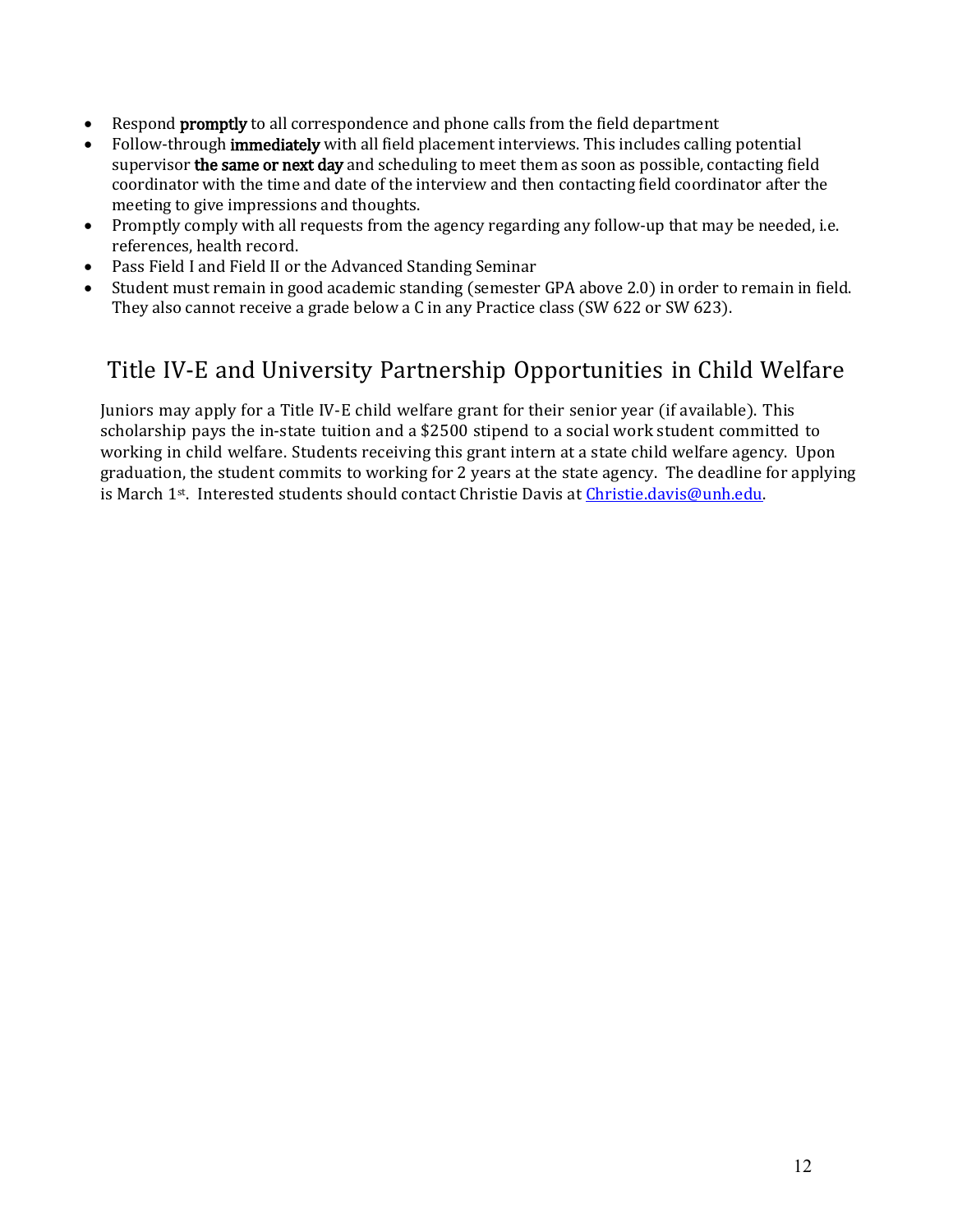## Objectives for the BSSW Internship

- <span id="page-12-0"></span>1. Students will learn to practice within the values and ethics of the social work profession as described by the NASW Code of Ethics.
- 2. Students will be able to recognize & manage personal values and will develop skills in ethical decision-making.
- 3. Students will gain an understanding of the need to continuously attend to professional roles and boundaries.
- 4. Students will be introduced to the concepts of cultural humility & anti-racism and understand the importance of both in social work practice.
- 5. Students will learn to respect the dignity, worth and uniqueness of all clients and will learn to uphold the importance of human rights and ethical and responsive practice.
- 6. Students will demonstrate the ability to use entry-level practice skills in their agency setting and will apply critical thinking skills in engagement, assessment, planning, intervention and evaluation.
- 7. Students will begin to develop advocacy skills and will understand social work's unique perspective in assisting clients to access services in the community.
- 8. Students will use supervision appropriate to generalist practice and will take active responsibility for their learning.
- 9. Students will begin to develop an ability to practice personal reflection for professional development.
- 10. Students will demonstrate an understanding of the function, structure and policies of the field internship site and function competently as a member of the agency.
- 11. Students will begin to develop competence in their ability to evaluate research studies and apply their findings to their practice.
- 12. Students will communicate (both orally and in writing) in a clear, effective and professional manner.
- 13. Students will develop the CSWE core social work competencies as described in EPAS 2015 (see appendix).

### <span id="page-12-1"></span>Attendance, Sick Days, Snow Days, and Other Circumstances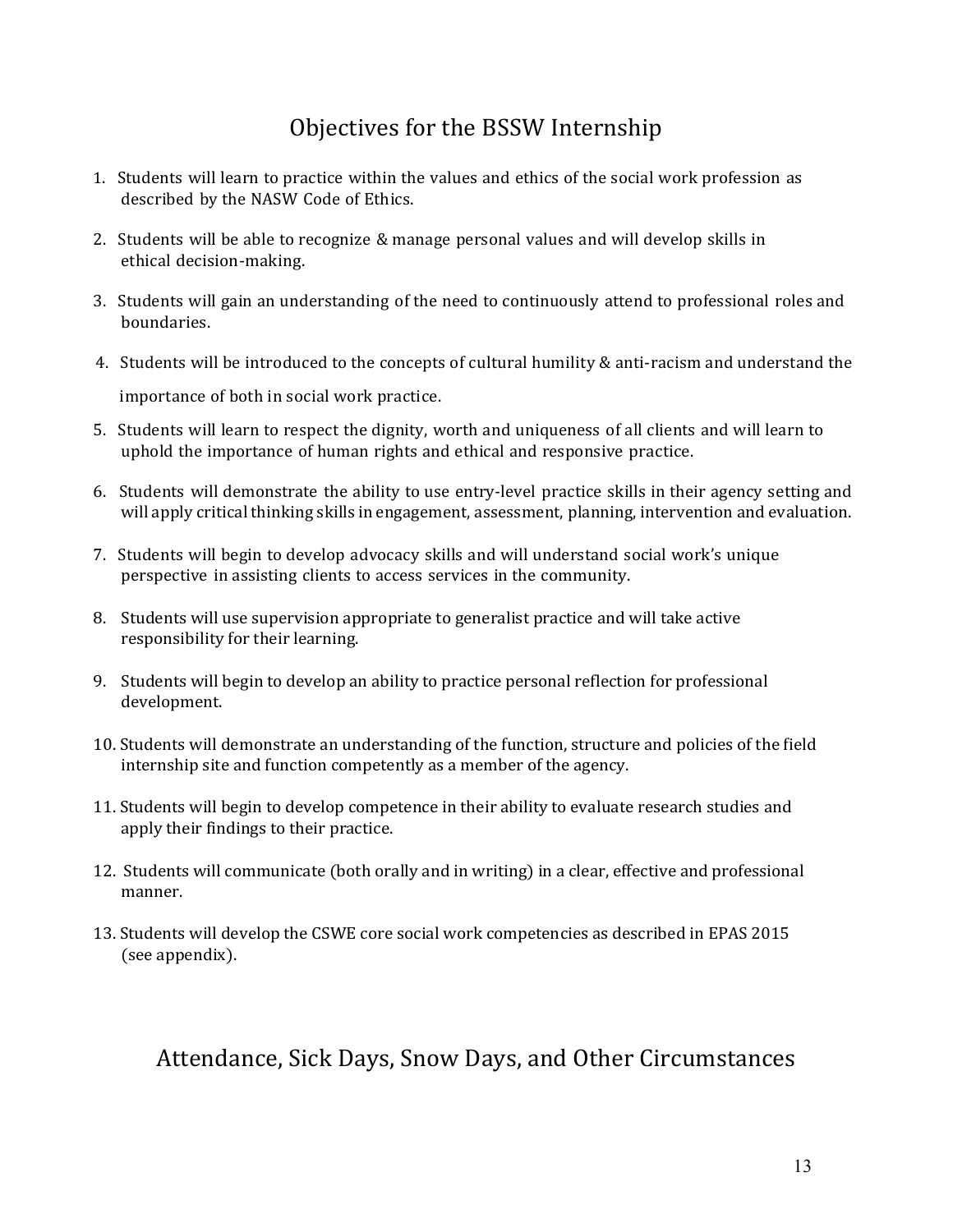In order to graduate from the program, students are required to complete the required number of field placement hours (225/semester). These hours exceed the minimum standards set by the Council for Social Work Education. Reliable and punctual attendance at the internship is required. Students will follow the UNH calendar, unless prior arrangements are made and agreed upon by the student, field instructor and field coordinator. Student's may not "bank" hours and complete the internship prematurely. Students are required to be at the placement on all scheduled days, unless the agency is closed, or the University is on a holiday schedule. In case of snow days or other emergencies, students should abide by the University policy, using their field instructor for consultation.

When we establish internships for students we are essentially engaging in contracts with our agencies. Agencies are committing to providing varied and rich learning opportunities for students for at least 450 hours. In return, our students are committing to working and learning in an agency for 450 hours- at the predetermined weekly schedule. When students fall short of this commitment it affects agency functioning and client services. It can also place undue stress on agencies when they work with the student to make up any lost hours. Illness is the only legitimate absence from field work. If students are ill and cannot attend field work, they will notify their field instructor as close to agency opening time as possible. Make up time will be arranged with the field instructor. In case of prolonged absence, the student should immediately notify his/her field liaison and field instructor so that plans can be made to address this situation. Any plan must satisfy the agency's need to provide reliable and effective services to their clients and communities.

## COVID 19 Protocol Information

<span id="page-13-1"></span><span id="page-13-0"></span>For the latest information on COVID-19 student protocol, please visi[t https://www.unh.edu/coronavirus/](https://www.unh.edu/coronavirus/)

<span id="page-13-2"></span>If you have questions about any of this information as it pertains to your internship, please contact Kelsey Boucher a[t Kelsey.boucher@unh.edu](mailto:Kelsey.boucher@unh.edu)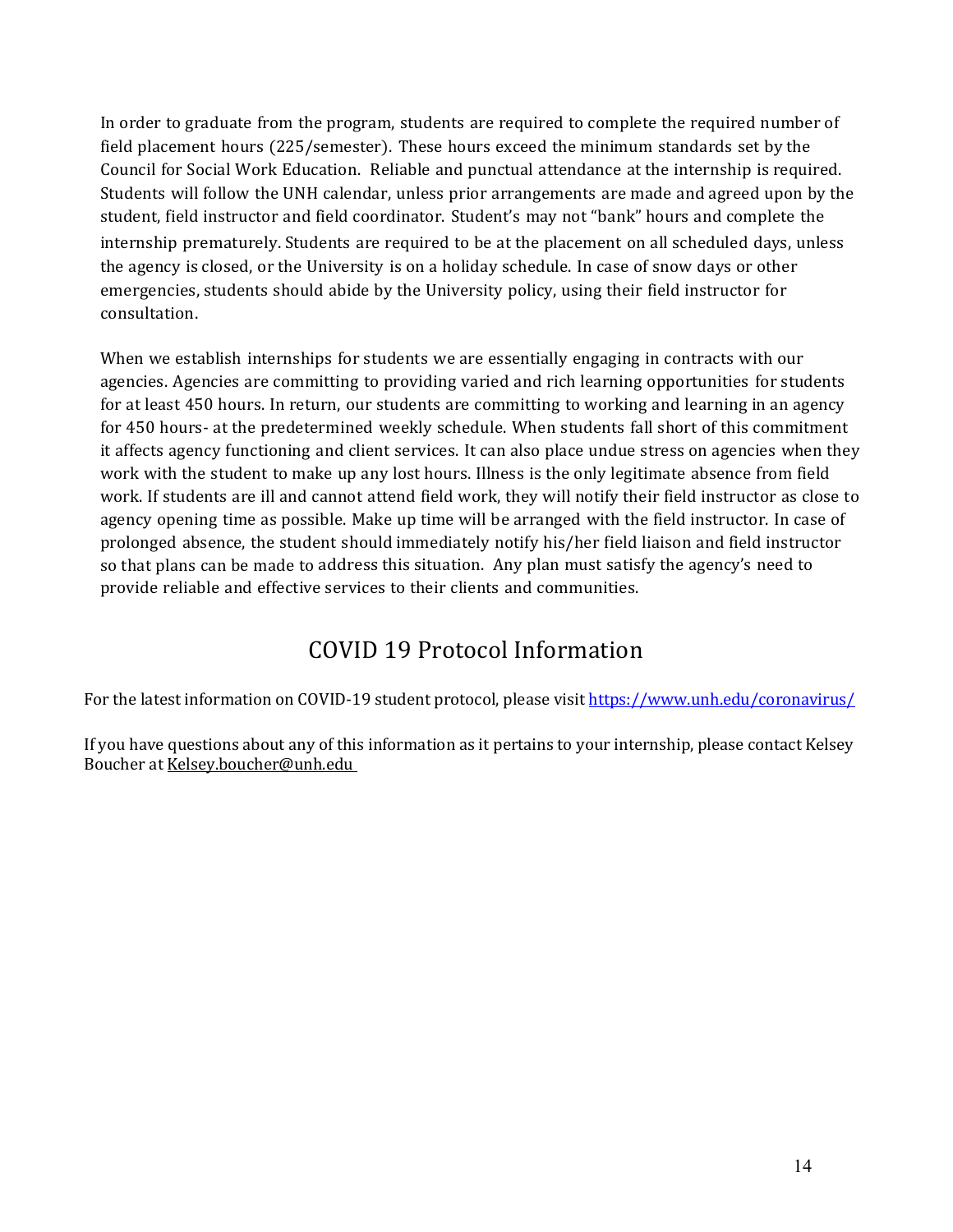# <span id="page-14-0"></span>Selection Criteria for Agencies and Supervisors

## Selection Criteria for Agencies

<span id="page-14-1"></span>The following criteria are used to determine if an agency or organization would be a good fit for a social work internship partnership. The agency/organization must:

- Provide consistency between the human service mission of the agency and that of professional social work.
- Be committed to and value the need for professional education in social work.
- Create and maintain conditions that are favorable to learning.
- Have available qualified MSW or BSW staff members as potential field instructors. In the absence of qualified social worker, the agency must possess the willingness to work closely and cooperatively with qualified MSW instructors provided by the UNH Social Work Department.
- Offer opportunities for student exposure to a range of approaches current in social work practice, appropriate to the level of the student being accepted into placement.
- When appropriate, be accredited and/or licensed by appropriate accrediting or licensing bodies locally, and at State and Federal levels.
- Ensure physical resources to provide necessary space, materials and support for a student to function in an effective professional manner to promote optimal learning.
- Possess the willingness to designate field instructors within the agency who will take responsibility for student supervision at least one hour per week, and who are willing to attend

the required orientation session.

<span id="page-14-2"></span>• Provide evidence of agency sensitivity to issues of cultural diversity and non-discriminatory practices in agency policies and patterns of service delivery.

### Selection Criteria for Field Supervisors/Instructors

Field Supervisors (Field Instructors), must possess either an MSW from an accredited school of social work OR a BSW from an accredited social work program and two years post-graduate experience, one year of which is in the agency to which the student is assigned. Some of our supervisors do not have a formal social work education. In these cases, we require that they possess a bachelor's or master's

degree in a related field of study and two years' experience within the designated social service agency or program. All field instructors must:

• Possess a demonstrated knowledge of the current state of social work practice and its relation to the knowledge base of the profession, including the NASW Code of Ethics.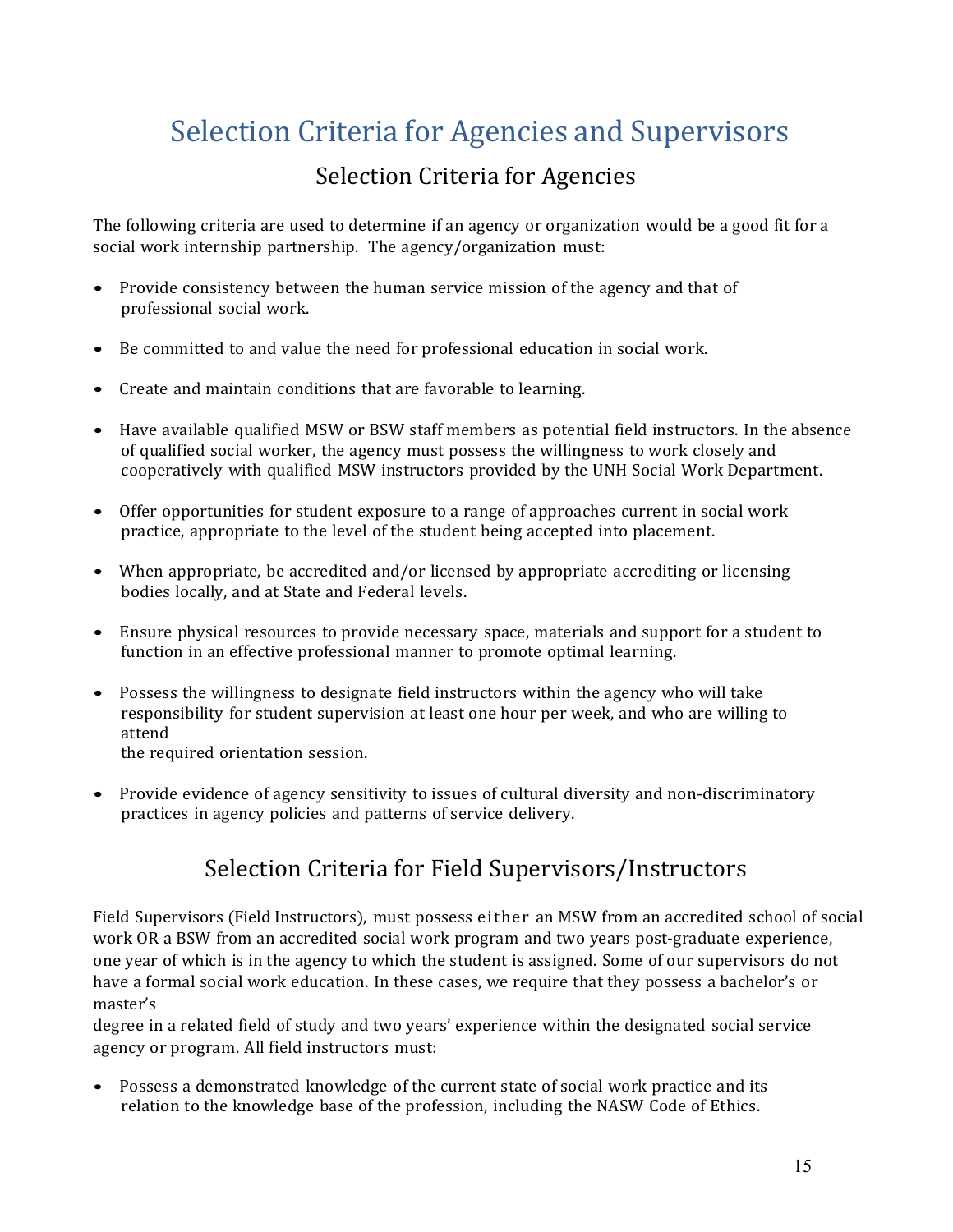- Provide evidence of continuing professional development through reading, attendance at continuing education or in-service workshops, courses, or conferences, and participation in professional organizations.
- Demonstrate a capacity for supervision and teaching, or evidence of potential, as a field supervisor.
- Agree to provide a minimum of one hour/week for regularly scheduled supervisory conferences with the assigned student.
- Demonstrate an interest in professional social work education and a willingness to work cooperatively with UNH faculty and staff to accomplish the educational objectives of the social work program.
- Be knowledgeable of the agency, the community within which the agency is located, and the needs of the clientele served by the agency.
- Work with the student to establish individualized teaching and learning goals.
- <span id="page-15-0"></span>• Evaluate the student's practice through-out the period of placement, both verbally and in writing, including written evaluations at the completion of each semester of placement.

# Mutual Responsibilities

The field education process involves the close collaboration of Field Instructor (and agency), school and student. In this three-way partnership, each participant has certain rights and responsibilities. This section defines these rights and responsibilities and articulates standards for the field education experience.

### Responsibilities of Field Coordinator

<span id="page-15-1"></span>The Field Coordinator is responsible for the overall development and coordination of the field education program. The Field Coordinator works with the department chair, the faculty, and Field Instructor to carry out responsibilities in the following areas:

- Develops and articulate the philosophies and policies of field education program to agencies, field instructors, and students.
- Communicates the needs and issues of the field agencies to the social work department and works to resolves concerns in a timely manner.
- Ensures the integration of field education into the overall BSSW curriculum.
- Develops quality field placements.
- Assigns each student to an appropriate, educational field placement.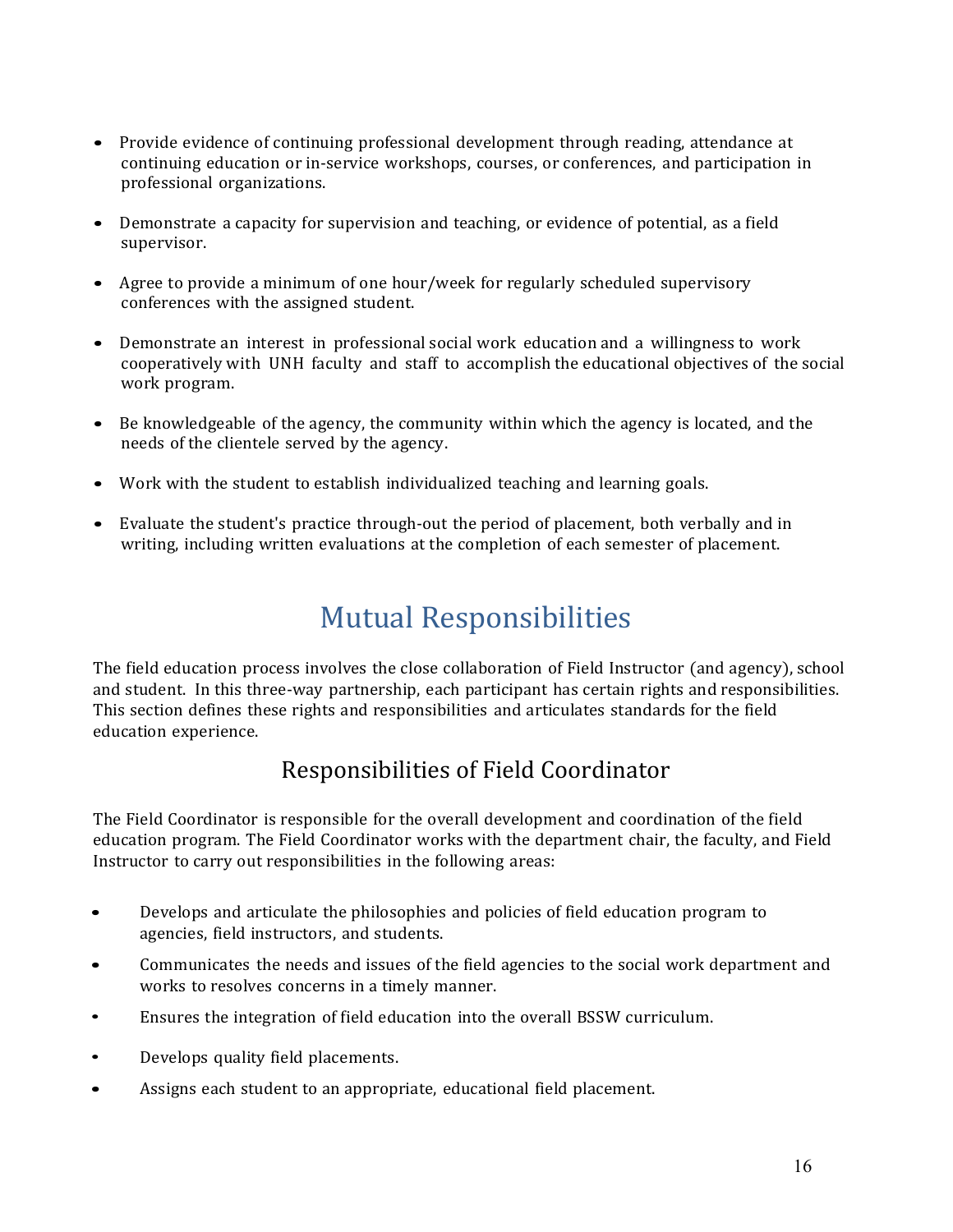- Makes initial arrangements with agencies for field work placements of interns.
- Holds an orientation meeting for all students entering field.
- Works with the Field Instructor and other relevant agency personnel to structure a meaningful generalist social work educational experience for each intern.
- Reviews questions and problems a student may have in regard to changes from the initial assignment and arranges re-assignment when necessary.
- Obtains from each student appropriate information regarding background, experience and education for use in arranging a field placement.
- Provides workshops and trainings for Field Instructors.
- Provides for termination of field placement in collaboration with Field Liaison before the end of the semester if the intern is not performing satisfactorily.
- Reassigns an intern to an agency capable of meeting expectations and willing to invest the resources, in unusual cases where a field setting is unable to meet the field practice agreement and educational objectives.
- Provides consultation to persons in each agency regarding educational concepts, professional issues, and practicum requirements and expectations of Social Work Department.
- <span id="page-16-0"></span>• Co-Chairs (with MSW Field Coordinator) meetings of the Field Advisory Committee.

### Responsibilities of Field Liaisons /Seminar Instructors

The seminar instructor for students in the field also acts as the Field Liaison. This liaison serves as a link between the departmental and the agency. The Field Liaison is responsible for the following:

- Conducts integrative seminars for interns
- Conducts field evaluation site visits each semester; involving the student and Field Supervisor to provide an educational and supportive experience for both the student and the Field Supervisor.
- Confers with the intern and Supervisor regarding the general progress of the intern, the performance of the intern, any problems that may arise, progress toward completion of the educational field goals, and possible modification of the intern's program of activities. Submits site visit form to Field Coordinator.
- Remains available for unscheduled conferences on matters of concern to the intern or the Field Supervisor.
- Is responsible for obtaining evaluations from the Field Supervisor and for determining the intern's field grade.
- <span id="page-16-1"></span>• Provides for termination of field placement in consultation with Field Coordinator before the end of the semester if the intern is not performing satisfactorily.

### Responsibilities of the Student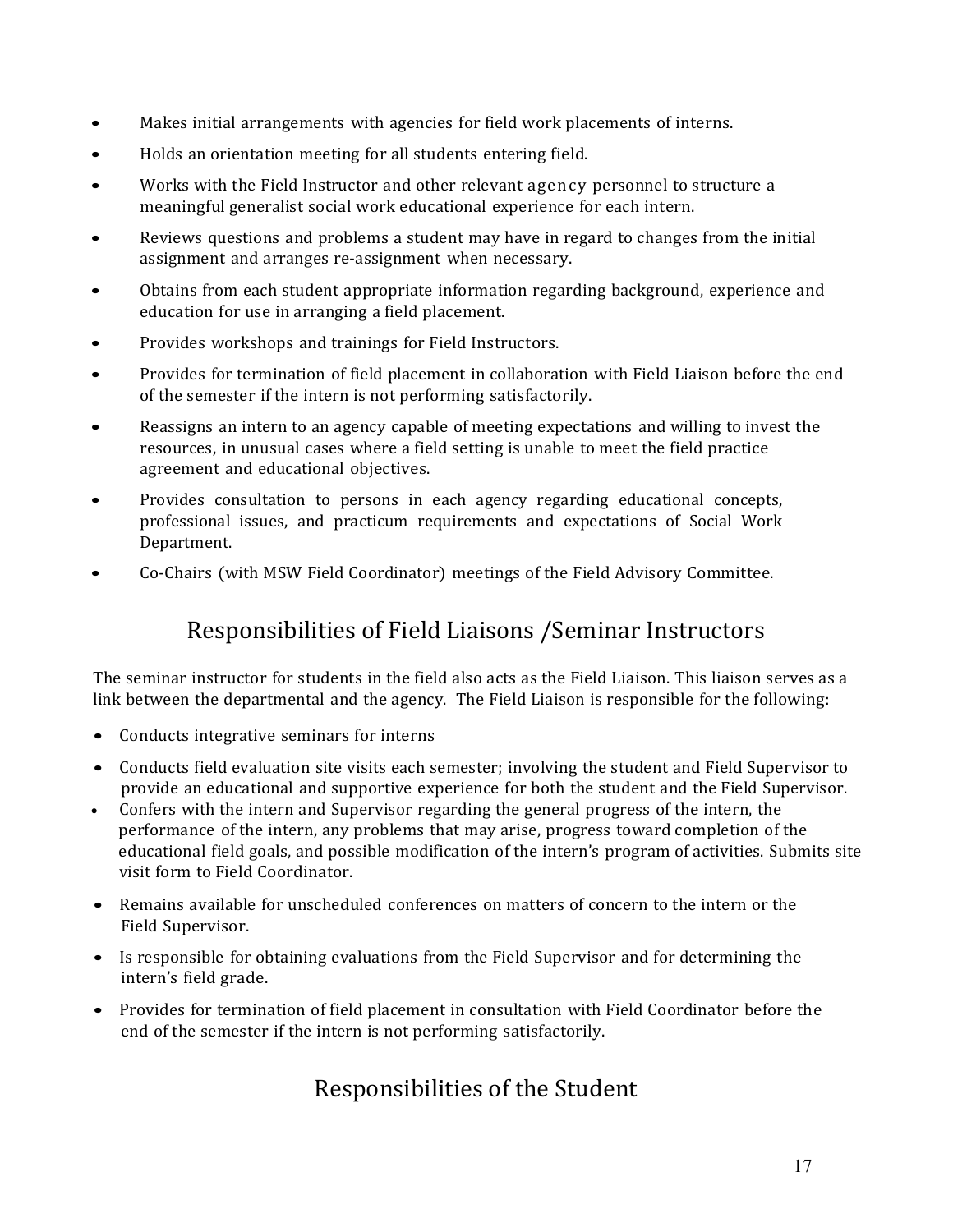The social work student also has responsibility towards ensuring the successful outcome of his/her placement. The responsibilities of the student are to:

- Complete all registration and placement preference forms by the established deadline and finish the agency selection process by following through on all arranged agency interviews and telephone calls to Field Coordinator and potential agency sites.
- Follow all field readiness protocol. .
- Read and adhere to all policies written in the Field Education Manual.
- Regularly attend the assigned placement as outlined in this Field Manual (16 hours/week or 24 hours/week for students in a summer placement).
- Notify the Field Instructor if they will be absent due to an emergency such as a family crisis or an illness. The student is expected to make-up this time to complete the minimum hours for the semester. In case of a prolonged absence the student should immediately notify their Faculty Liaison so that plans can be made to address this problem. Any plan must satisfy the agency's need to provide reliable and effective services to their clients and communities.
- Meet with Student Accessibility Services (SAS) if app. Accommodations can only be made if there is a plan in place from SAS.
- Be punctual and reliable.
- Follow the academic year calendar and remain in placement for the duration of the 2 semesters, academic program (Sept-May or February- July). Students may not terminate from their placements without approval by the field department. Abrupt and unapproved termination from the placement will result in a No Credit (NC) grade for the semester.
- Complete a learning agreement with the Field Instructor within the first four weeks of field placement and update it at the beginning of the second semester.
- Follow all policies and procedures regarding absences, punctuality, snow days and sick days.
- Perform in a professional, responsible manner by keeping commitments to the agency, Field Instructor, clients and Faculty Liaison in accordance with NASW Code of Ethics.
- Take initiative in seeking advice and consultation from the Field Instructor, the Faculty Liaison and the Field Coordinator. This includes informing the Faculty Liaison of difficulties that might be occurring in the field that cannot be worked out in supervision sessions and/or if the student has received feedback from supervisor that they will receive a Pass with Concern (PC) in their evaluation.
- Complete all paperwork, including process recordings, within specified deadlines.
- Identify oneself as a social work intern to all clients in accordance with the Patient's Bill of Rights.
- Come prepared for supervision and take active responsibility for learning.
- Comply with all requests from agencies for criminal background checks.
- Comply with requests from agencies for evidence of inoculations and other health records.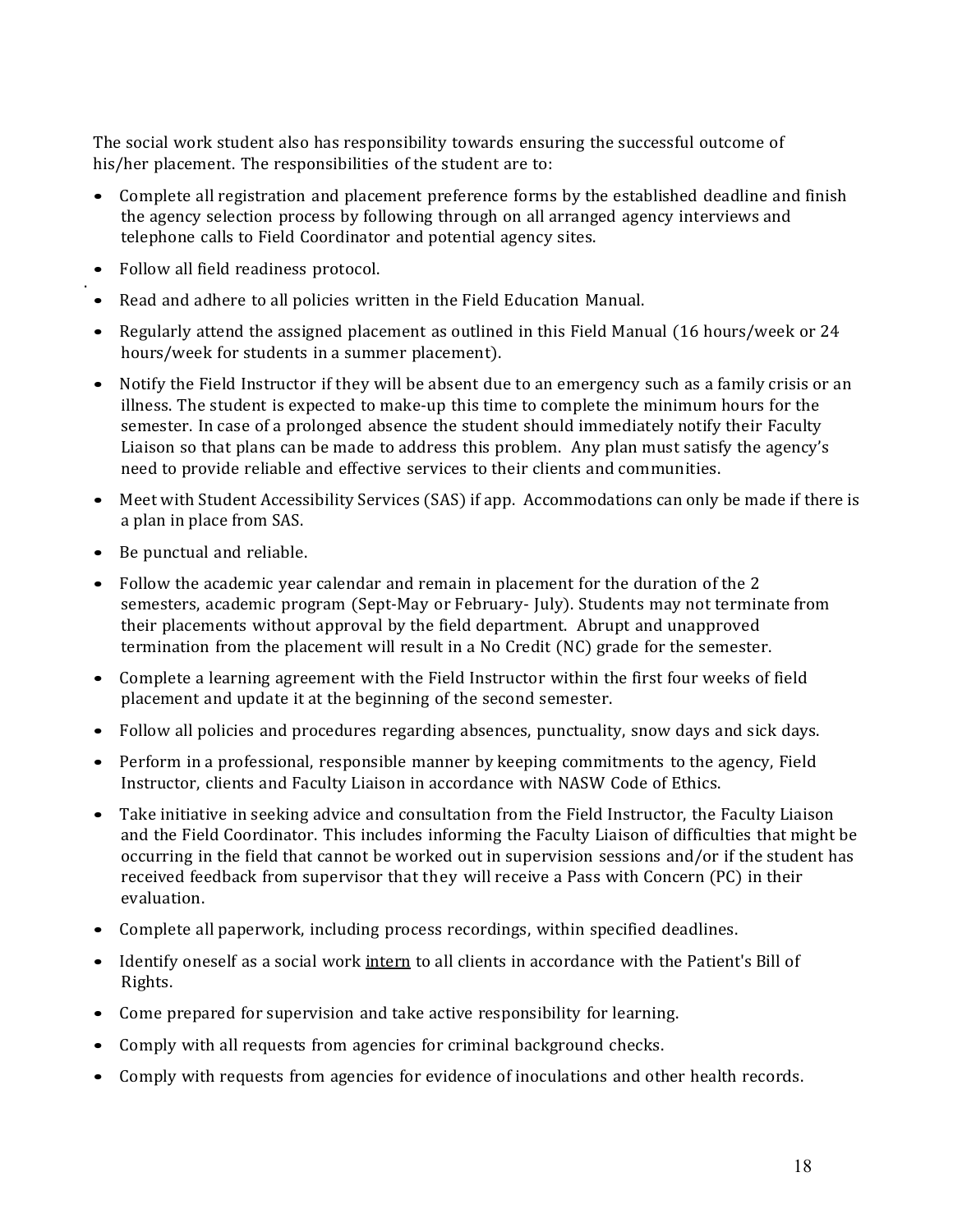In addition to the above, a student has the right not to engage in assignments in which they feel physically at risk. If a student is concerned about their safety, the student should inform their Field Instructor and Faculty Liaison. The Faculty Liaison and Field Instructor should consult to determine the best course of action to support the student's education. The Field Coordinator should be notified and consulted about any event, incidents or concerns regarding safety.

## Responsibilities of Field Agencies

<span id="page-18-0"></span>Many of the agency responsibilities were described in the previous section on agency selection. Other agency responsibilities include:

- Provide a sufficient number and variety of assignments within the agency (a minimum of 5-8 assignments for a two day/week placement) to insure adequate student involvement and progression during the placement.
- Orient the student to the agency and the surrounding community.
- Ensure that the student has a work space and necessary materials for accomplishing assigned tasks
- Provide adequate supervision (1-hour, regularly scheduled) each week of placement.
- Include the student in agency staff, committee, board, and other meetings and conferences when appropriate.
- Provide student with access to case records and other pertinent client information necessary for the accomplishment of assigned tasks.

### Responsibilities of the Field Supervisor/Instructor

<span id="page-18-1"></span>Many of the field instructors' responsibilities were described in the previous section on "Selection of Field Instructors". Also relevant are the sections on Agency Selection and Agency Responsibilities. In addition, Field Instructors are also required to:

- Have knowledge of, and familiarity with, the Field Practicum Policies and Procedures, including those described in the Field Education Manual.
- Conduct an initial interview prior to placement to review agency function and expectations with the student and to make an educational assessment of the prospective student
- Develop an individualized Teaching-Learning Agreement with students accepted into the agency for placement within 4 weeks after the beginning of placement.
- Provide a minimum of one hour per week of regularly scheduled supervisory time with each student.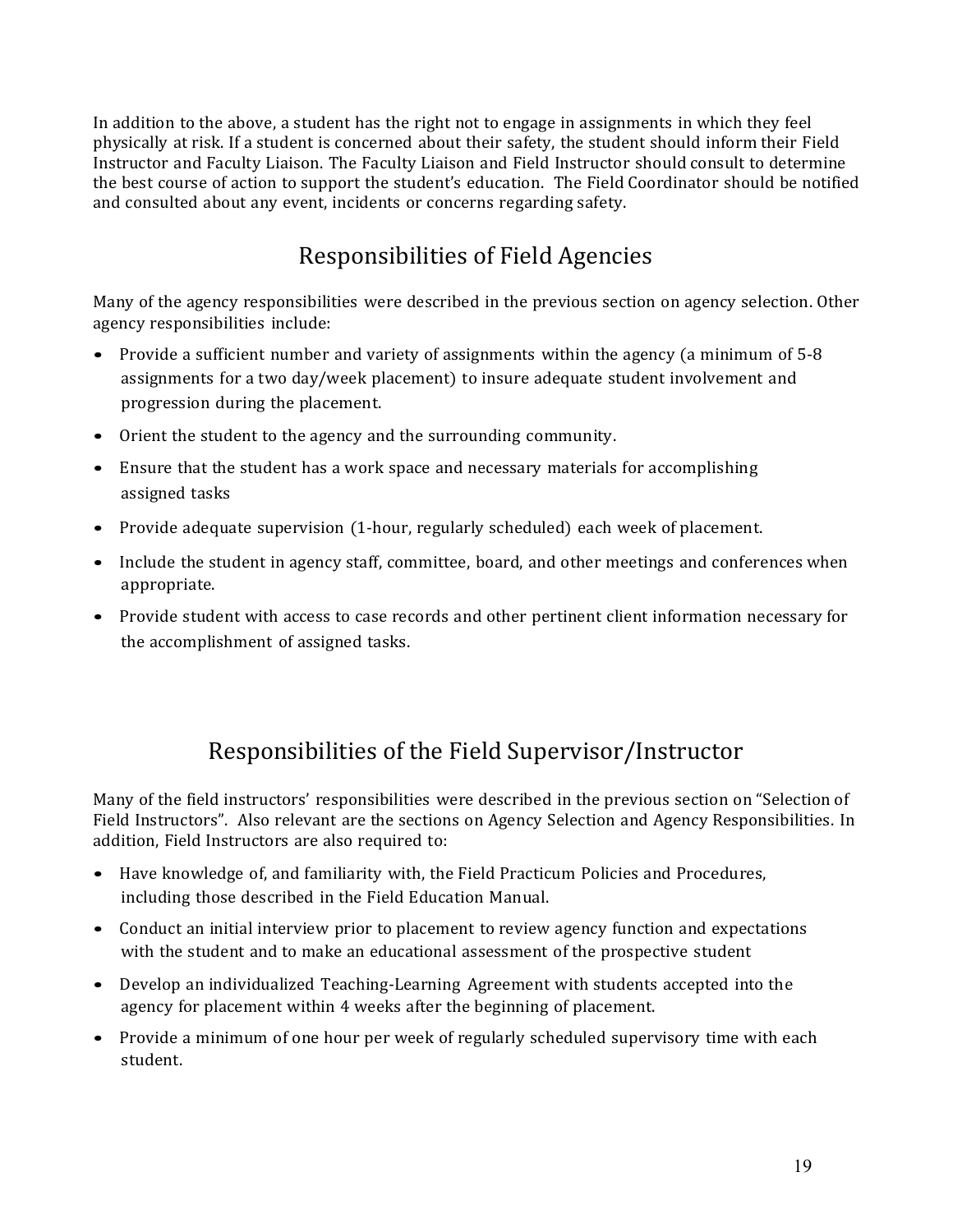- Meet as necessary with the faculty liaison and work with Social Work Department faculty to discuss issues or concerns which may arise during the course of the field placement
- Complete the student evaluation form at the end of each semester of placement and review this evaluation with the student.
- <span id="page-19-0"></span>• Attend required seminar and orientation on supervision.

# Problem Resolution Student Problems

<span id="page-19-1"></span>The Social Work Department at the University of New Hampshire requires Field Instructors to promptly notify the Faculty Liaison regarding any concerns about their student's performance, professionalism or conduct. If there are problems, students and Field Instructors are required to call or email the Faculty Liaison as soon as an issue is identified as problems that are identified early are often easier to resolve. The Faculty Liaison will immediately notify the Field Coordinator and attempt to address the issue(s) with the student and the Field Instructor. A written plan (or re- working of the learning agreement) may be developed which clarifies concerns and offers possible opportunities for improvement. If the matter cannot be resolved, then the Field Coordinator may intervene at this time. Although the Department and the Agency both share the responsibility of resolving the conflict, the Field Coordinator and Faculty Liaison will consult with the agency and then make final decisions regarding the student's placement (e.g. whether a student should be transferred to another site.)

If a student receives a grade of NC (No Credit) and it is disputed by a student, or if there is a serious concern about performance, then the student, any faculty, or the Field Coordinator may request a meeting of the Department of Social Work Academic Standards Committee. This committee has been established to respond to all matters of academic policy within the Department and can be used to assess readiness for the field and the program and to recommend various outcomes. The Academic Standards Committee is comprised of the MSW Coordinator, The BSW Coordinator, three faculty members, and 2 students. Students can appeal the decisions made by the Academic Standards Committee to the chair of the Department and beyond.

Any student suspected of any forms of dishonesty including, but not limited to, plagiarism, cheating, furnishing false information to the Department or placement, theft, physical abuse or any other unethical or abusive behavior may be terminated from the program. They may also be brought before the university Hearing Panel to determine whether a student has violated the student code (see "Student Code of Conduct and Judicial Process" in the Student Handbook). This board determines any recommendations for sanctions.

### <span id="page-19-2"></span>Professional Competency and Ethical Behavior Issues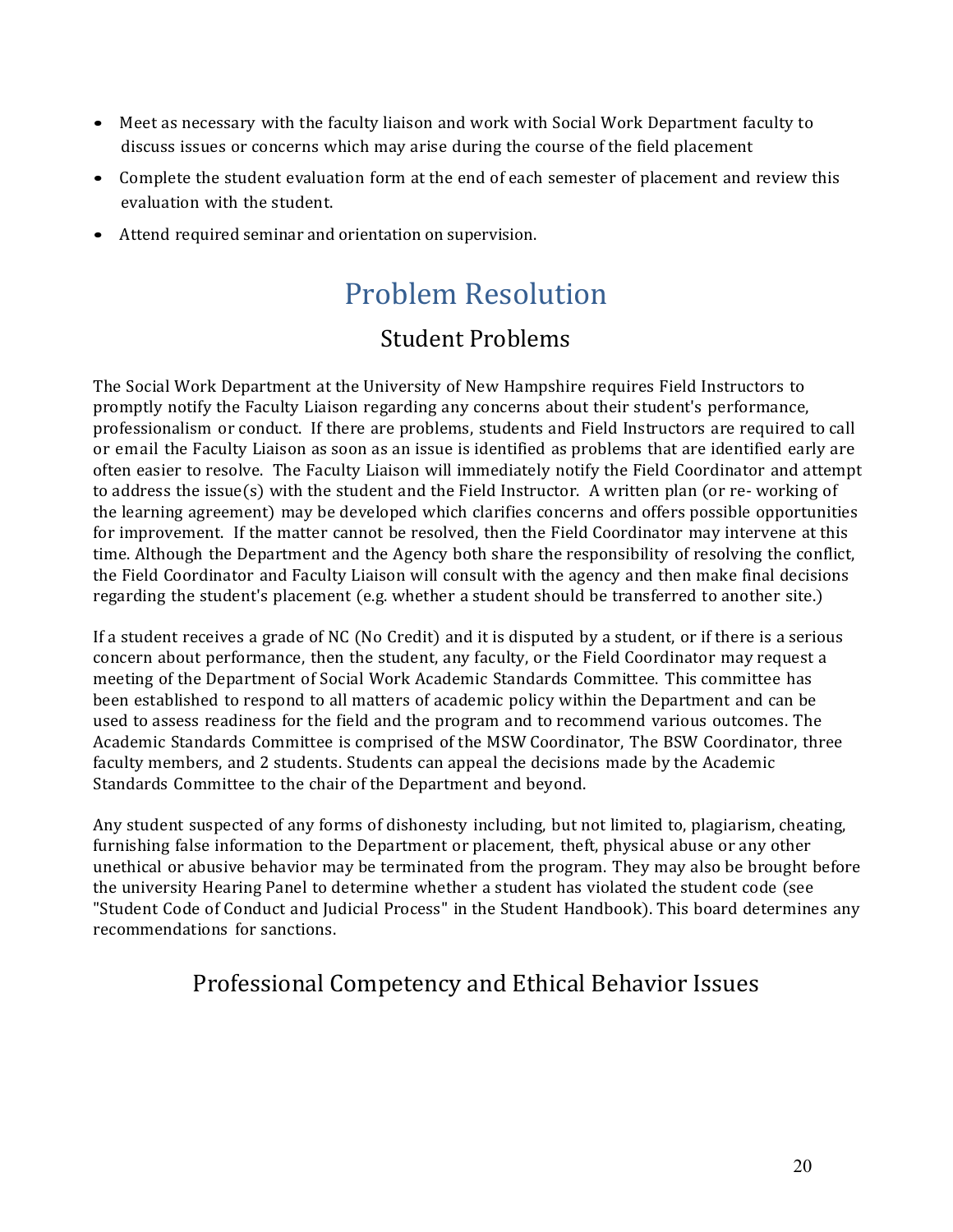Students enrolled in the social work program are expected to maintain academic integrity, professional conduct and adhere to the ethical standards delineated in the NASW Code of Ethics and the University of New Hampshire Student Rights and Responsibilities Handbook. A clear understanding of behavior standards that demonstrate a commitment to the dignity and worth of all people is essential.

Beyond mastering a body of knowledge, a social worker must possess professional values, skills and ethical principles. These values, skills and ethics are part of the social work academic enterprise. The NASW Code of Ethics is applicable to students of Social Work as well as professionals. Every new student in the program is expected to thoroughly review the Code of Ethics either during their admission process or during their first semester on campus and upon review, to sign a statement agreeing to abide by the principles of this document. This statement is maintained in the student's file. All students are given a copy of the Code of Ethics during the admissions/orientation process. Additional copies are available from the Undergraduate Program Coordinator, the student's academic

advisor and/or the department administrative assistant. A copy of the Code is on the National Association of Social Workers website.

The UNH Student Rights, Rules and Responsibilities Handbook [\(www.unh.edu/student/rights/\)](http://www.unh.edu/student/rights/))  clearly outlines community behavioral expectations and students are responsible for knowing and adhering to its contents, including rules covering plagiarism, cheating and academic dishonesty.

Behavioral violations of the codes of conduct contained in the NASW Code of Ethics or the Student Rights, Rules and Responsibilities Handbook may be grounds for termination. If it is determined that a student is not living up to appropriate academic or professional standards, faculty will make every effort to resolve the issue quickly and directly with the student and may recommend remedial actions, such as taking time off from studies, postponing upper-level coursework, repeating a course, or seeking professional counseling. However, when informal discussion between faculty and student is unproductive, faculty may recommend a student be terminated from the program.

Criteria for termination include, but are not limited to, the following:

- 1. Failure to meet generally accepted standards of professional and student conduct, personal integrity or emotional stability required for professional practice as outlined by the NASW Code of Ethics and/or UNH's Student Rights, Rules and Responsibilities Handbook.
- 2. Persistent inappropriate or unprofessional behavior toward clients, colleagues, faculty or staff at the University or in the field.
- 3. Consistent failure to demonstrate the effective interpersonal skills necessary for forming professional relationships (e.g., boundary violation, discriminatory attitudes or violating a client's right to self-determination)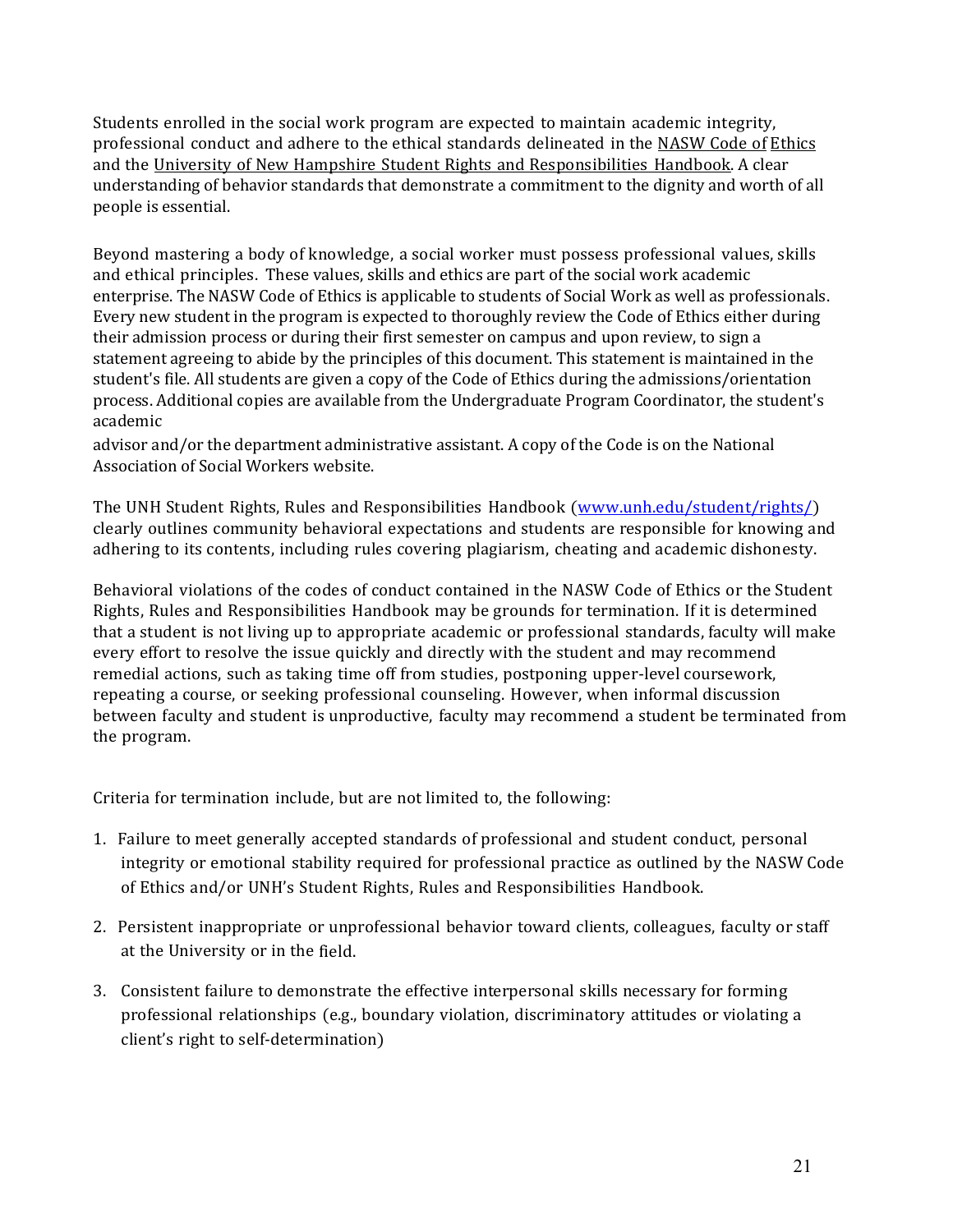4. Consistent with the Americans with Disability Act (ADA), being unwilling to seek appropriate advice/counseling to address impairments that interfere with the student's ability to function. Also, consistent with ADA, the Department reserves the right to refuse to place students in field work if their physical or mental health status suggests such action is warranted to safeguard clients, agencies, the student him/herself, other students, faculty or staff.

### Agency Problems

<span id="page-21-0"></span>The Department of Social Work of the University of New Hampshire requests that any student having difficulty with their Field Instructor immediately notify their Faculty Liaison. The Faculty Liaison will notify the Field Coordinator and then attempt to aid the student in addressing the problem directly with their Field Instructor. If problems continue, then the Faculty Liaison may meet with the student and the Field Instructor to attempt to remedy the situation. If this is not possible, the Field Coordinator may be asked to intervene. If this fails, then other outcomes are possible such as placing a student at another agency. The Department takes as many measures as possible to promote continuity of placement. In the rare case where a student is terminated from field, the student will need to meet with the Field Coordinator and the advisor to discuss next steps. At a minimum the student will need to take a semester off before replacement can occur.

The Department supports students and Field Instructors working together to find satisfying solutions since problem resolution is a cornerstone of the profession. If it is found that a supervisor cannot spend enough time with the student or if other agency difficulties should arise that adversely affect the student, then we will transfer a student to another placement, if appropriate.

# Safety: Policies, Procedures, and Important Tips

<span id="page-21-1"></span>The Department of Social Work at the University of New Hampshire has adopted the following policy and procedures regarding the safety of student interns in the field. This policy has been created in recognition of the fact that physical vulnerability of professional social workers and violence in the lives of our clients are current realities.

#### Policies

- <span id="page-21-2"></span>1. The Department is responsible for providing all students and Faculty Liaisons with general written information about safety in the field, and about its safety policies and procedures. This is done in field seminar and through the dissemination of information through this field manual.
- 2. Field Seminar Instructors will discuss the Department's safety policies and procedures in Field Seminar.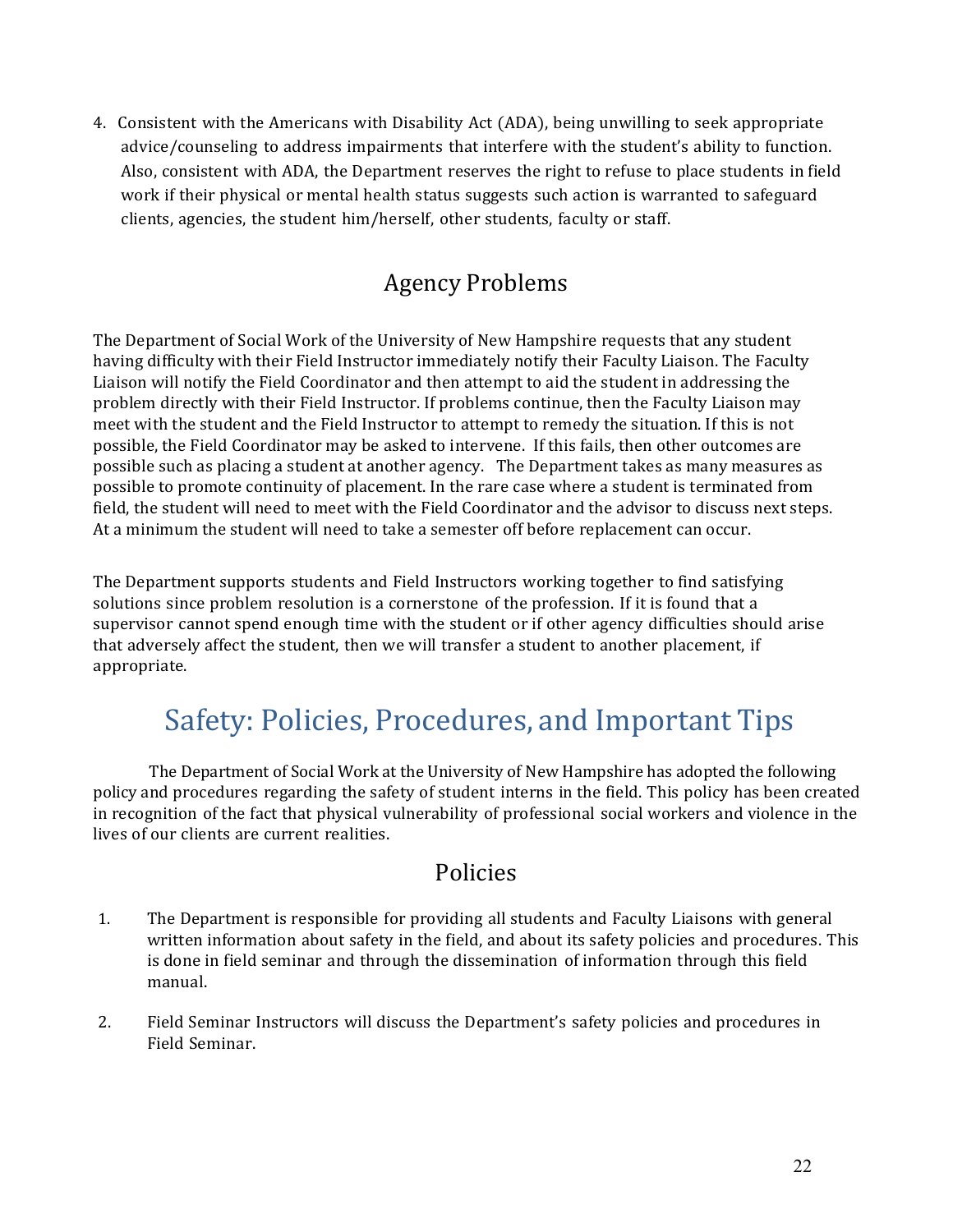- 3. Each agency is responsible for orienting student interns to the safety policies and procedures of that setting. This should occur within the first two weeks of placement and before students work with clients and/or travel in the community. Such orientation should include, but not be limited to, discussion of safety issues in the community, within the agency building(s), and with particular clients prone to violent behavior. Security of personal belonging should be covered. Procedures for the student(s) to follow in the event of a safety or security problem should be reviewed.
- 4. A safety plan must be included in the Learning Agreement and verified by Filed Instructors and Faculty Advisors/Liaisons.
- 5. The agency should make the same accommodations to ensure students' safety as they make for staff.
- 6. The agency should not require students to engage in assignments in which they feel physically at risk.
- 7. If a student's concerns about safety begin to interfere with the learning process, the Faculty Liaison should be contacted to facilitate the exploration of concerns. In consultation with the Faculty Advisor/Liaison, a plan should be developed that addresses the student's educational needs and the agency's requirements. The Field Coordinator should be contacted about all the safety related events, incidents, or concerns.

#### Procedures

- <span id="page-22-0"></span>1. The Field Education Department provides students, field instructors, and Seminar Instructors/Field Liaisons, with the safety tips which students can use to maximize safety and minimize security risks.
- 2. If an incident occurs in which a student is personally threatened or hurt, the Field<br>Instructor/Agency contact person should contact the students' Field Seminar contact person should contact the students' Field Seminar Instructor/Liaison and/or Field Coordinator immediately to discuss what actions the agency and school should take to ensure the student's physical and emotional well-being.
- 3. The Field Seminar Instructor should inform the Field Coordinator (if not yet informed) of the incident. The Field Instructor and Field Coordinator/Field Liaison should meet with the student and, if necessary, with the Field Instructor or agency contact person to assess the student's readiness to return to the field, the need for replacement and other issues relevant to the situation.

## Safety Tips for Students in the Field

<span id="page-22-1"></span>It is important for students to know the agency safety policies and security protocol for office and home visits with clients. In the absence of formal policies, the field instructor and student should discuss any issues related to safety and security in that setting.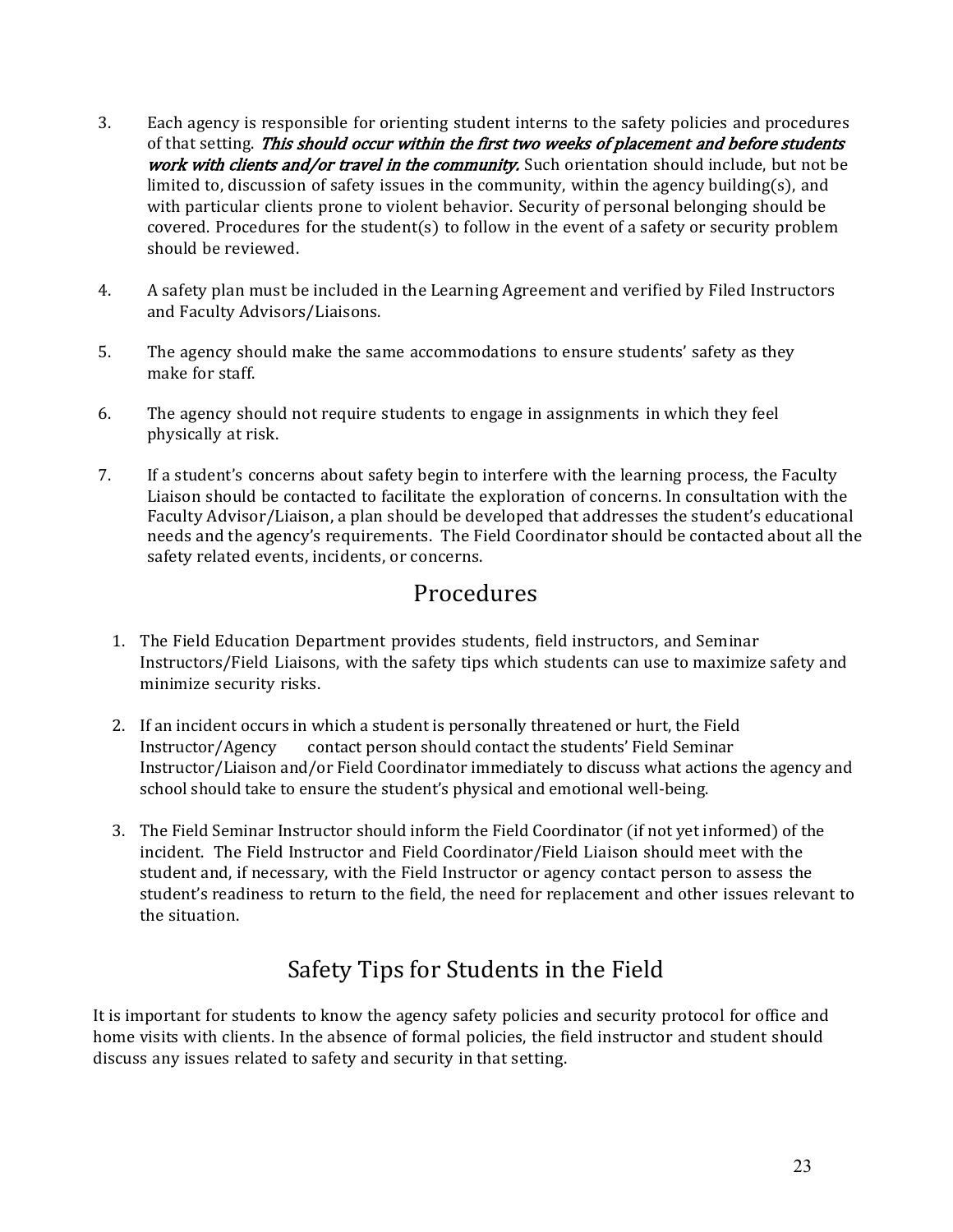The following are guidelines and suggestions that may be helpful to students, Field Instructors and Field Liaisons as they consider the particular safety issues in their settings. Specific steps taken by students or agency personnel will obviously have to be determined by the individual situation, the nature of the setting, etc.

#### Security of Belongings

All students in the field are expected to have a secure place to keep handbags and other belongings while at placement, if deemed necessary. It is preferable that space be one that can be locked, such as a desk drawer or file cabinet. It is best not to leave handbags and other personal articles visible and unattended, even in an office with the door closed.

Valuables should not be brought to placement settings. Items of value should not be left in cars and should not be placed out of view just prior to leaving a vehicle.

#### Safety Issues Related to Working with Clients

When working with clients, it is important to remember that the treatment process often makes people feel vulnerable and may challenge their usual coping mechanism. With some people, this can contribute to problems with impulse control and can raise issues of safety for the client, for the social worker, and others. There may be times when students work with individuals who have difficulty with reality testing, dealing with overwhelming emotions, and controlling their anger. Some of them may be

prone to violence and may possess a weapon. Other clients may be intoxicated, high on drugs, in withdrawal, or may have other medical or neurological disorders. Again, we would like to emphasize that students consult with agency field instructors regarding preparation for handling of specific situations that are potentially difficult or threatening, such as medical emergencies, suicide or homicide risks, potential abuse of others, and the presence of weapons.

#### Safety Tips for Office Meetings

If a student will be meeting with a client with whom the student does not feel safe, it is important to discuss the situation with the Field Instructor. When considering location of the meeting it might be helpful to think about what is in the room, whether there is more than one exit, and where each person might sit. It might also be helpful to think about whether to include someone else in the meeting. When discussing the time of the appointment it can be helpful to think about whether or not many people are around at the time being considered for the meeting. Also important is to plan for backup and assistance in the event that the client becomes agitated.

#### Safety Tips for Travel in the Car

When traveling by the car to an agency or home visits, it is advisable to know where she or he is going, and to look at a map before driving to unfamiliar areas. In general, remember to be alert and to lock doors and close windows.

#### Safety Tips for Travel by Foot or Public Transportation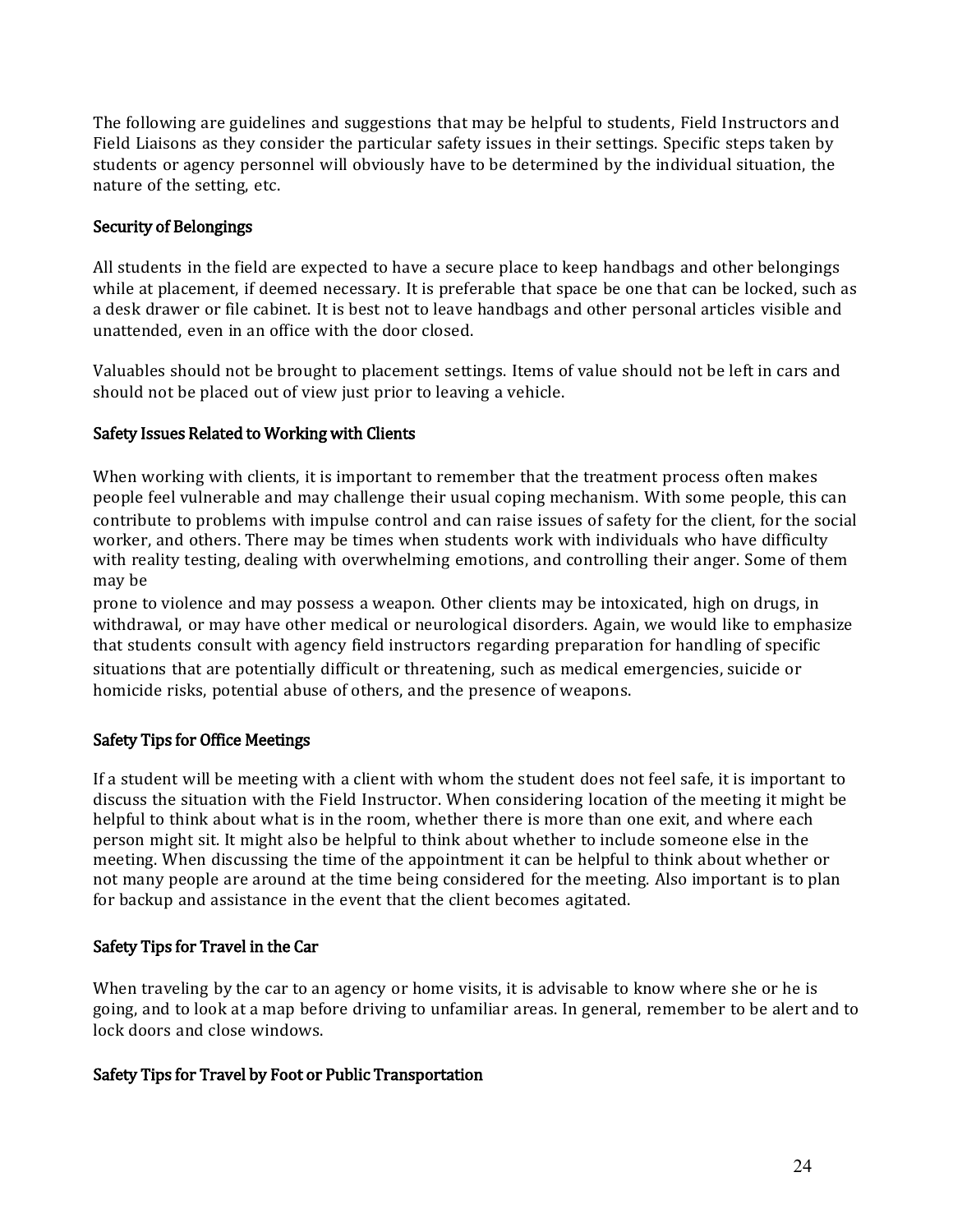When traveling by foot or public transportation it is advisable that students carry the least amount of valuables with them as possible. Money, license, keys and other essentials might be carried in a pocket. If a handbag carried under the arm is grabbed, it is best to let go of it.

It is helpful to dress in comfortable clothes that are loose fitting, and to wear sturdy, flat walking shoes. It is helpful to be alert, and to walk with a purpose, as if one has a clear destination. One should be aware of people in the immediate area, without staring or maintaining eye contact.

#### Safety Tips for Home Visits

It is important to know something about clients prior to the home visit. If there is a question of safety, plan accordingly with field instructors. It might be decided that meeting in a neutral place or going with another worker is the appropriate plan. It is helpful to stay alert and to think about which room to meet in and where to sit. You should inform your field instructor or agency contact person regarding your schedule and whereabouts before leaving the office

<span id="page-24-0"></span>(The University Of New Hampshire Department of Social Work gratefully credits the Boston University School of Social Work, who provided much of the source material for this section)

#### Post-Incident Protocol

If an incident occurs in which a student experiences (personally or vicariously) a traumatic event or is personally threatened or hurt, the Field Instructor, agency contact person, or agency Director should contact the Field Coordinator or Field Liaison immediately to discuss what actions the agency and School should take to ensure the student's physical and emotional well- being. The Field Coordinator will document the incident and the steps taken to address it and will meet with the student and Faculty Liaison. Together, they will assess the student's readiness to return to the field, the need for replacement, and any other issues relevant to the situation. Other points for consideration with Field Instructors and Faculty Liaisons include:

- What immediate follow-up needs to occur? Is the client still potentially dangerous to him or herself, or to others? Who needs to be notified?
- What other steps need to take place (e.g., psychiatric/psychological evaluations)?
- How is the student feeling, and what support do they need? Debriefing is essential when all risk factors have been addressed. The student must be kind to themselves and respond to their own needs. What supports do the agency and the School offer after a traumatic incident? What support system does the student have? It might be helpful to consider brief supportive counseling.
- What documentation needs to be done as quickly as possible for the agency?
- What documentation does the School require?

(The Department of Social Work gratefully credits the Boston University School of Social Work, who provided much of the source material for this section)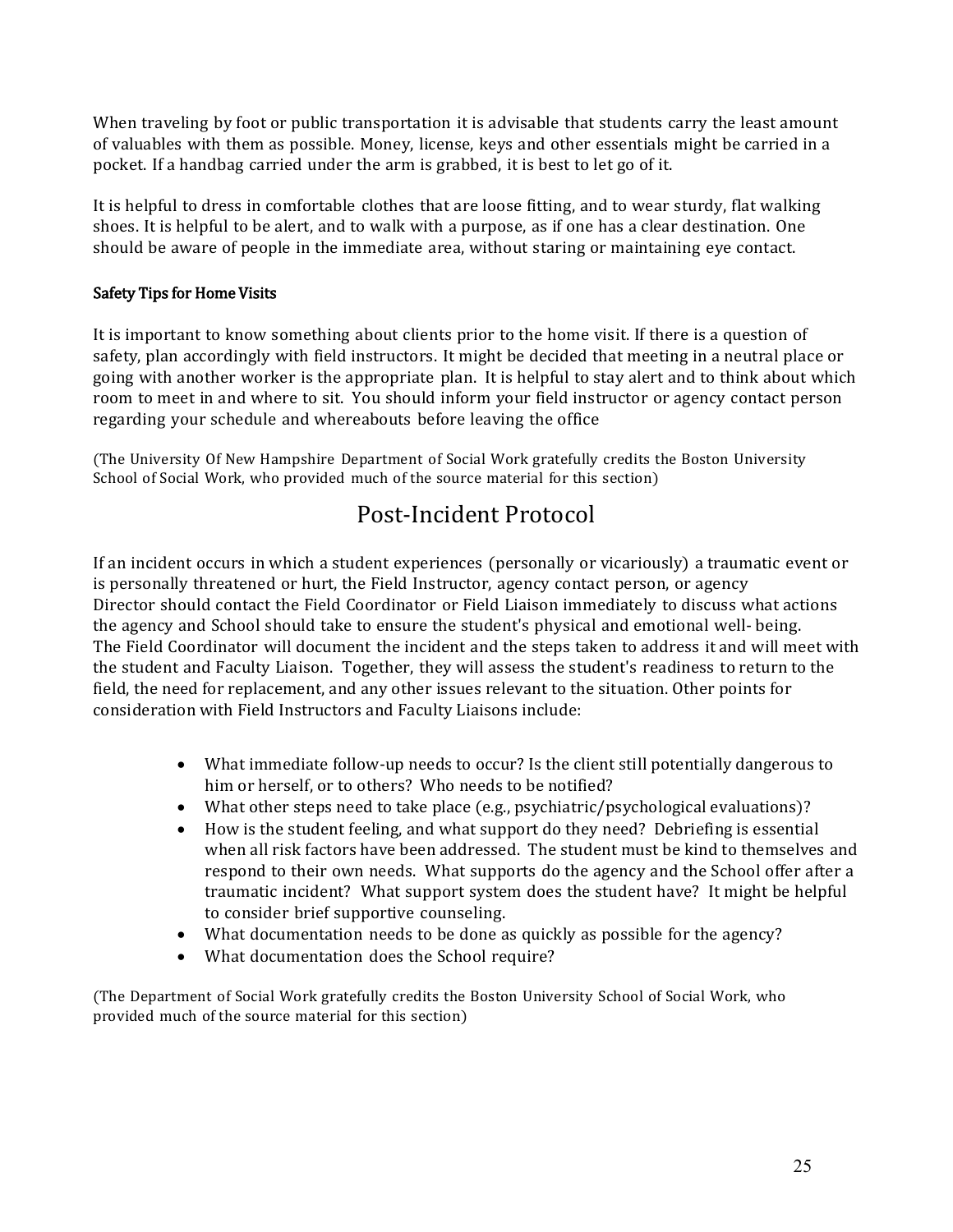# Supervisor Orientation, Training, and other Communication

<span id="page-25-0"></span>The Department provides many opportunities for communicating with Field Instructors. New

Field Instructors are <u>required to attend</u> the field orientation (generally the  $2^{nd}$  or  $3^{rd}$  Friday in September) and are encouraged to attend the subsequent 3- part seminar series offered through the Department. In addition to the opportunities listed below, Field Instructors are encouraged to contact the Field Liaison or Field Coordinator with questions and/or concerns.

### Orientation and Supervision Seminar

<span id="page-25-1"></span>An orientation for all Field Instructors who are new to the Department of Social Work at the University of New Hampshire will be held in the fall. This orientation is required and covers procedures and policies of the field and offers an opportunity to learn about the social work program at UNH.

The three-part supervision seminar, encompasses the middle stages of supervision, ethical and legal concerns, termination issues, and it extends opportunities for supervisor learning and engagement beyond the required orientation. This seminar series is offered yearly and is free of charge. The seminar is four sessions, totaling fourteen hours.

## Field Advisory Committee

<span id="page-25-2"></span>One of the responsibilities of the Field Coordinator is to co-chair the Field Advisory Committee. This committee is composed of Field Instructors, social work students, and social work faculty. The purpose of this committee is to involve Field Instructors, students and faculty in developing and maintaining quality social work field experiences for BSSW and MSW students. This committee meets two times a year and is composed of a representational group of Field Instructors and student representatives.

## Continuing Education Workshops

<span id="page-25-4"></span><span id="page-25-3"></span>The UNH Social Work Department offers continuing education workshops every year. Any Field Instructor who is supervising a student in that academic year and all alumni are entitled to a discount for these workshops.

### Site Visits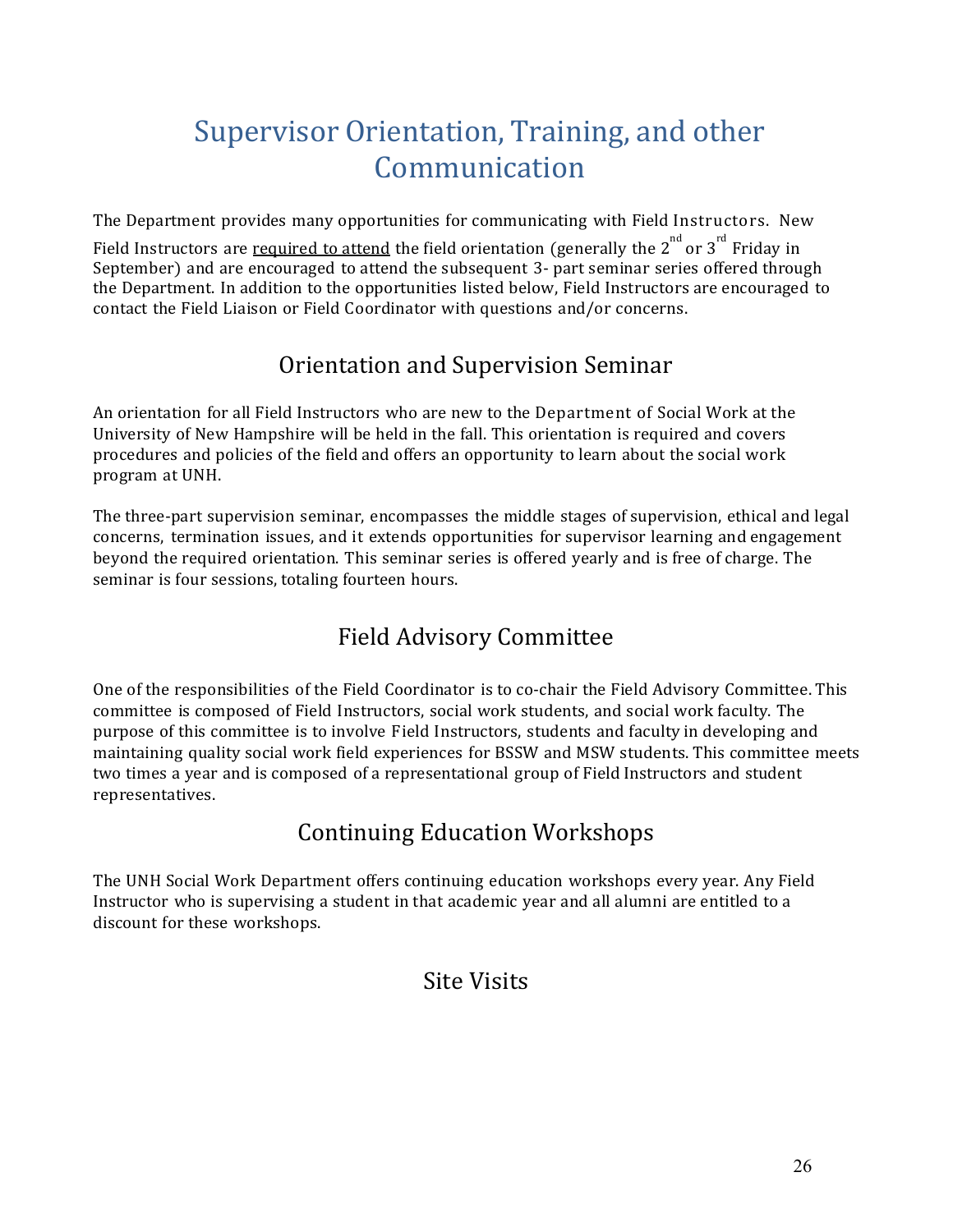There are two site visits by the Field Liaison per academic year and more often if necessary, to monitor the student in their placements. In most cases, the Field Liaison assigned for each student is the faculty member who is teaching the Field Seminar class for the semester. Any issues that need further dialogue are brought to the attention of the Field Coordinator and contact is promptly made to the field instructors.

# Field Experience from Beginning to End

<span id="page-26-0"></span>The students entering field placement are seniors with a background in the behavioral and social sciences. The learning objectives for the student during the practicum are many, and the following list is by no means complete, but rather serves as a guide to better assist with intern training. We consider it important for the student to have the opportunity to:

- Learn the structure and functioning of the agency (e.g., philosophy, goals, organizational system, policies, program, funding).
- Understand the relationship of the agency to other agencies in the community network of services.
- Become a member of an agency team.
- Develop techniques for observation and fact gathering in order to better understand the dimensions of problems encountered.
- Learn how to utilize behavioral and social science theory to enhance understanding of individual, group and community problems and to determine appropriate modes of intervention.
- Learn to regard themselves as a social work member of a larger community of helping professions with common goals of amelioration of social problems and injustice.
- Recognize the responsibility of the social worker to make an input into evaluation of service, improvement of service, and to plan for unmet needs.
- Develop an awareness of the need for ongoing personal and professional growth, including the development and specific targets for continuing education.

In order for a social work major to enter into a field placement, the student must be a senior (90 credits or more) and have successfully completed SW 622. The student must also:

• Be within 8 credits of completing all graduation requirements upon completion of field internship (SW 741/741A).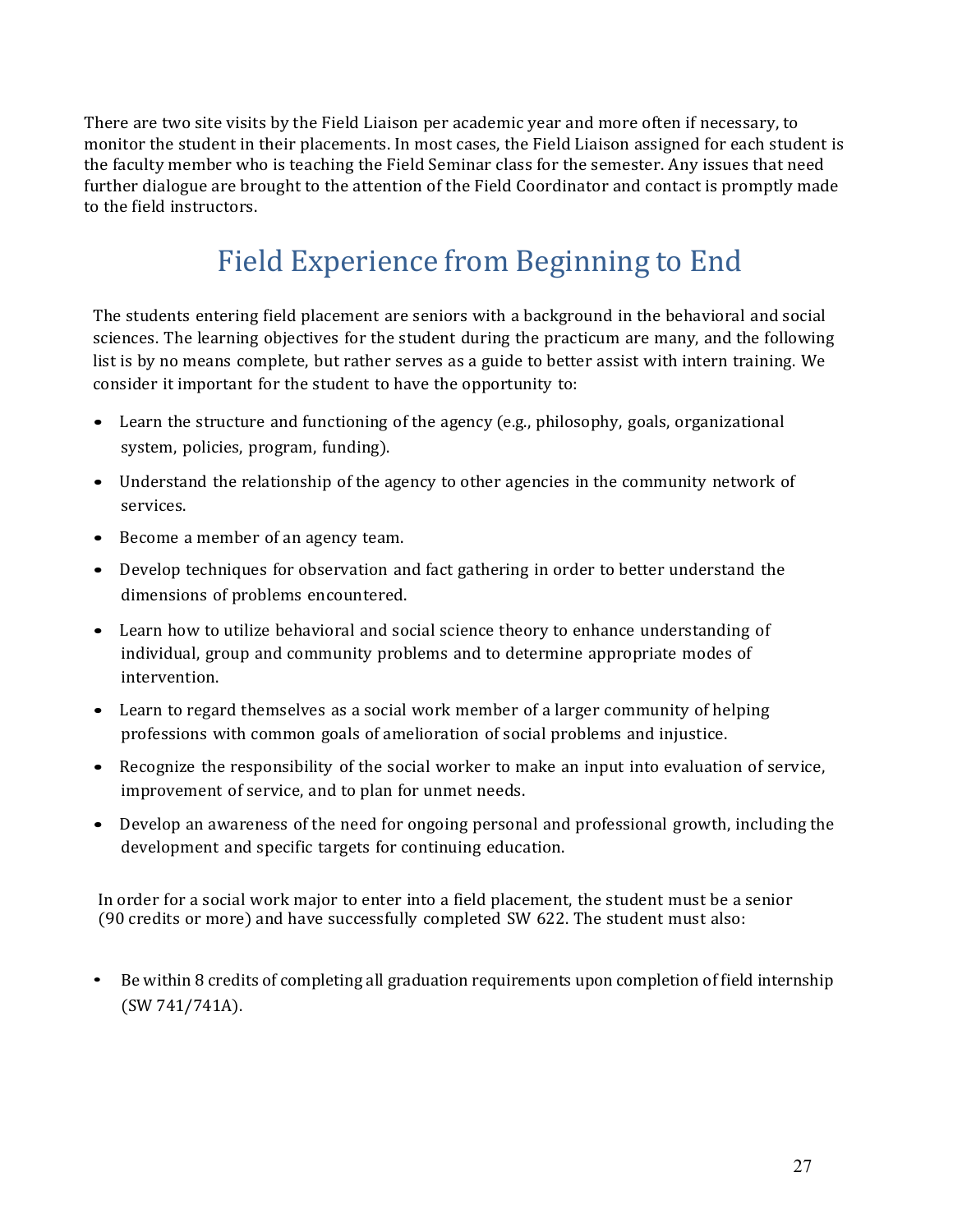- Attend <sup>a</sup> mandatory Orientation, provided by Field Coordinator, for all prospective field students. It is scheduled during the Fall semester in which the student is taking SW 622. The students are provided an overview of the field practicum curriculum, procedures and policies.
- Complete the Application for Field which provides academic, personal, and employment/ volunteer experience by the noted due date.
- Review information in the Field Agency Binder to familiarize themselves with the various Field Agencies.
- Thoroughly read the current Undergraduate Field Manual.

The Field Coordinator makes the initial contact with the agency, providing the agency with information about the student and the requirements for the field practicum. If the agency is interested in meeting with the student, the Field Coordinator will provide the student with the necessary contact information to schedule the interview. Students should NOT contact agencies directly without first receiving the approval from the Field Coordinator.

Occasionally a student will hear about a potential placement. Students should NOT call the agency themselves but should instead inform the Field Coordinator about the possible site. The Field Department (BSSW Field Coordinator, in consultation with the MSW Field Coordinators as necessary) will determine if the agency meets our criteria for consideration. Once the student has completed an interview, the Field Instructor and the student contact the Field Coordinator to confirm the field placement. If the placement is not deemed appropriate by any of the parties involved the Field Coordinator will identify another placement and begin the process anew.

The final decision on assignment of a field placement is made by the Field Coordinator. On the field application form the student will be asked to identify a population that may be too difficult to work with and this will be respected. The application will also ask the student to identify a new population or area of interest that they may want to explore that is different from previous experience. The field department will try to find a placement that reflects this interest, if possible. The field department puts great thought into the placement process and works hard to find appropriate educational experiences

<span id="page-27-0"></span>for all students.

# Criminal Record and CORI Checks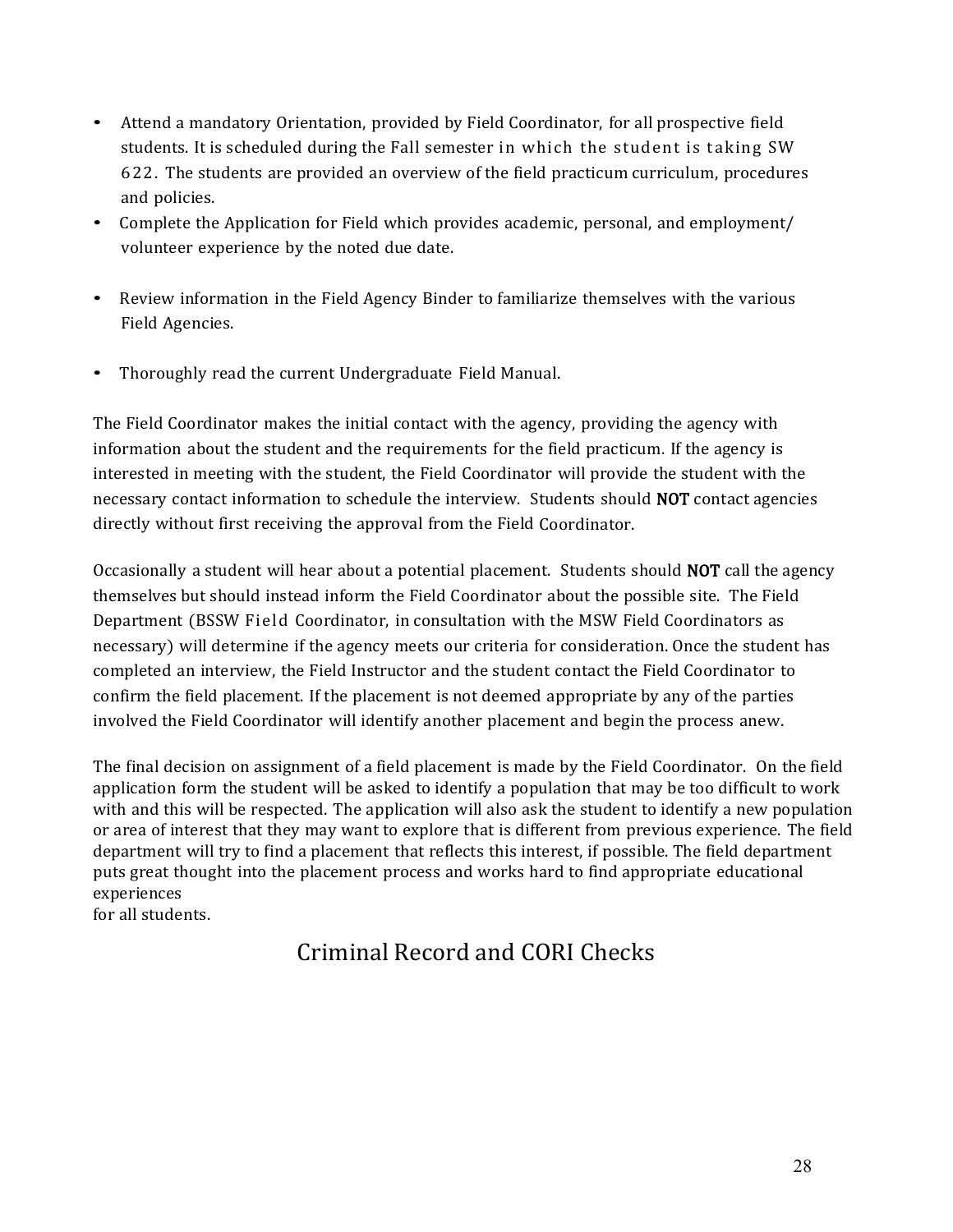Many New Hampshire agencies require criminal record checks and Massachusetts state agencies (e.g., DSS, DMH) and their contracted vendors require CRIMINAL OFFENSE RECORD INVESTIGATION (CORI) on all students placed at these sites. The individual agencies are responsible for conducting these checks and will discuss the process with the intern. Depending on the offense, positive results may lead to a placement being denied. Students who have any concerns should contact the Admissions Coordinator or the Field Coordinator.

#### Health Information

<span id="page-28-0"></span>In some settings, (e.g., hospitals, clinics, schools) interns may be required to show evidence of inoculations or other health records. This should be discussed at placement interviews. Students who have any concerns should contact the potential Field Instructor and/or the Field Coordinator.

#### Travel

<span id="page-28-1"></span>Students are responsible for traveling to and from the internship site. There are very few internships that exist on the bus route. As such, students are strongly encouraged to have secure access to transportation. If students are expected to travel in the course of field assignments this should be made clear before the placement process is completed. Also, there should be explanations for reimbursement for such travel (in student auto, by public transportation or by taxi). If an agency auto is available, conditions of use should be clearly stated. The Department of Social Work does not require students to provide insurance to cover liability for transportation of clients, nor does the Department provide this insurance for students. The Department of Social Work accepts no liability for injury to students or to agency clients pursuant to transporting them. Therefore, if the agency requires students to transport clients, the agency either accepts liability or the agency may require of the student evidence of appropriate insurance. Agency expectations of and provisions to the student should be discussed before placement and incorporated in the Teaching and Learning Agreement.

#### The Initial Days of Placement

<span id="page-28-2"></span>The initial days of placement can set the tone for the following weeks. Both Field Instructor and student may be excited and anxious, and students are faced with a new setting and new demands. It is important to give students ample time to adjust to the site and to orient them to the agency. It is also important to involve them in the agency as soon as possible through attendance at meetings, to assign them clients as soon as they deem appropriate, and begin supervision immediately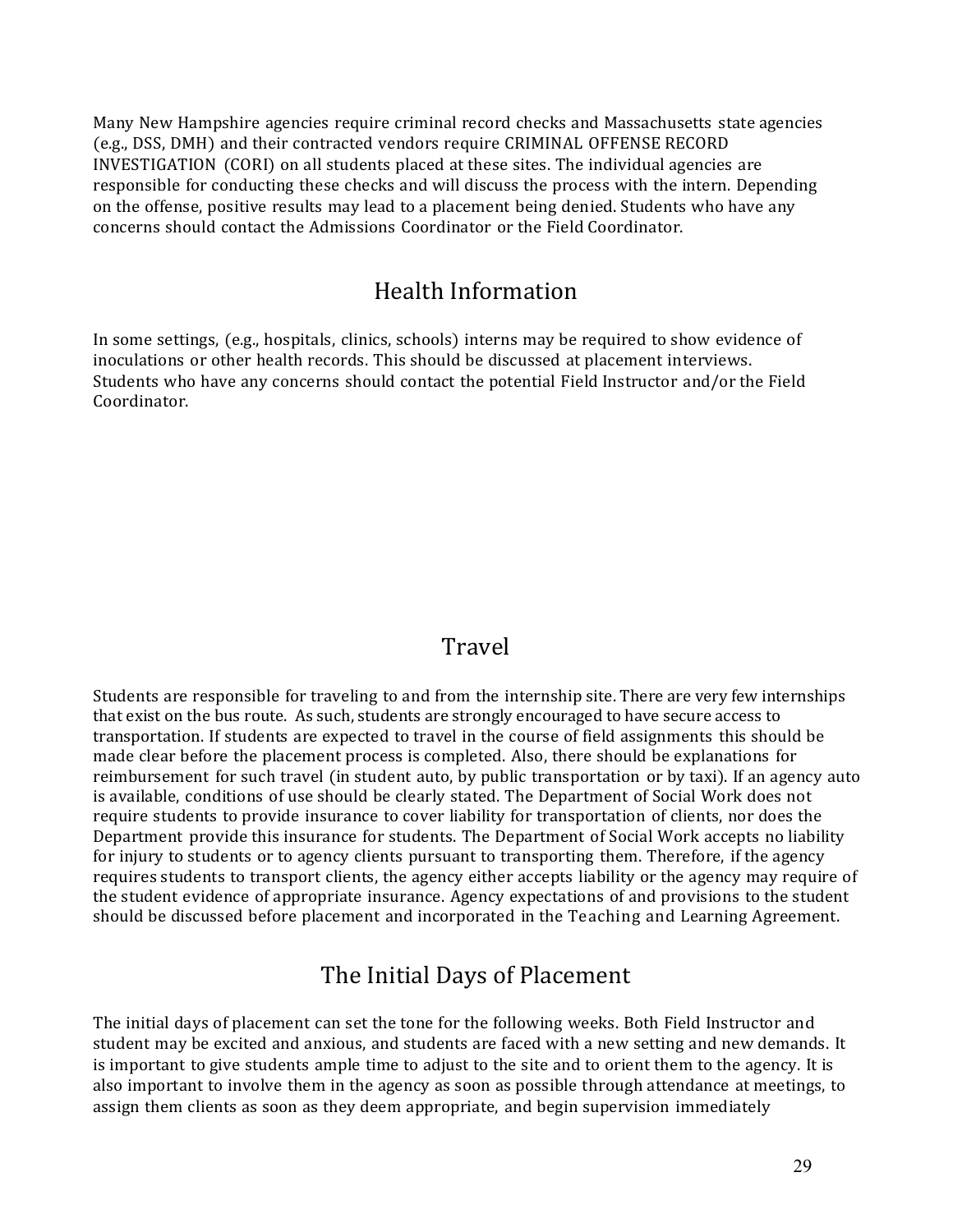For some students, the field experience will be their first human service experience, while others will have had either part or full-time positions in which they were camp counselors, tutors, group leaders or carried other "people-oriented" responsibilities. All students will have had some classroom observational experiences to expand knowledge of human needs and community resources in the areas of health, welfare and rehabilitation.

In order to facilitate a smooth transition and ease student's anxieties, a student orientation to the agency is critical. It is suggested that agencies take the student on a tour of the facilities, introduce the student to the staff and provide a physical space for the student right away. It is strongly recommended that students have several opportunities to meet with their Field Instructor in the first few days of placement. In these initial meetings, supervisors should be in agreement with their students regarding the times and days that supervision will occur and their expectation for these meetings. It is also critically important that students have an orientation of the safety policies and procedures within the first days of placement. Discussions about roles and responsibilities, agency goals, programs, and structure are all-important topics to discuss in these initial meetings.

(Adapted from the College of St. Catherine and University of St. Thomas Field Education Manual, 1993)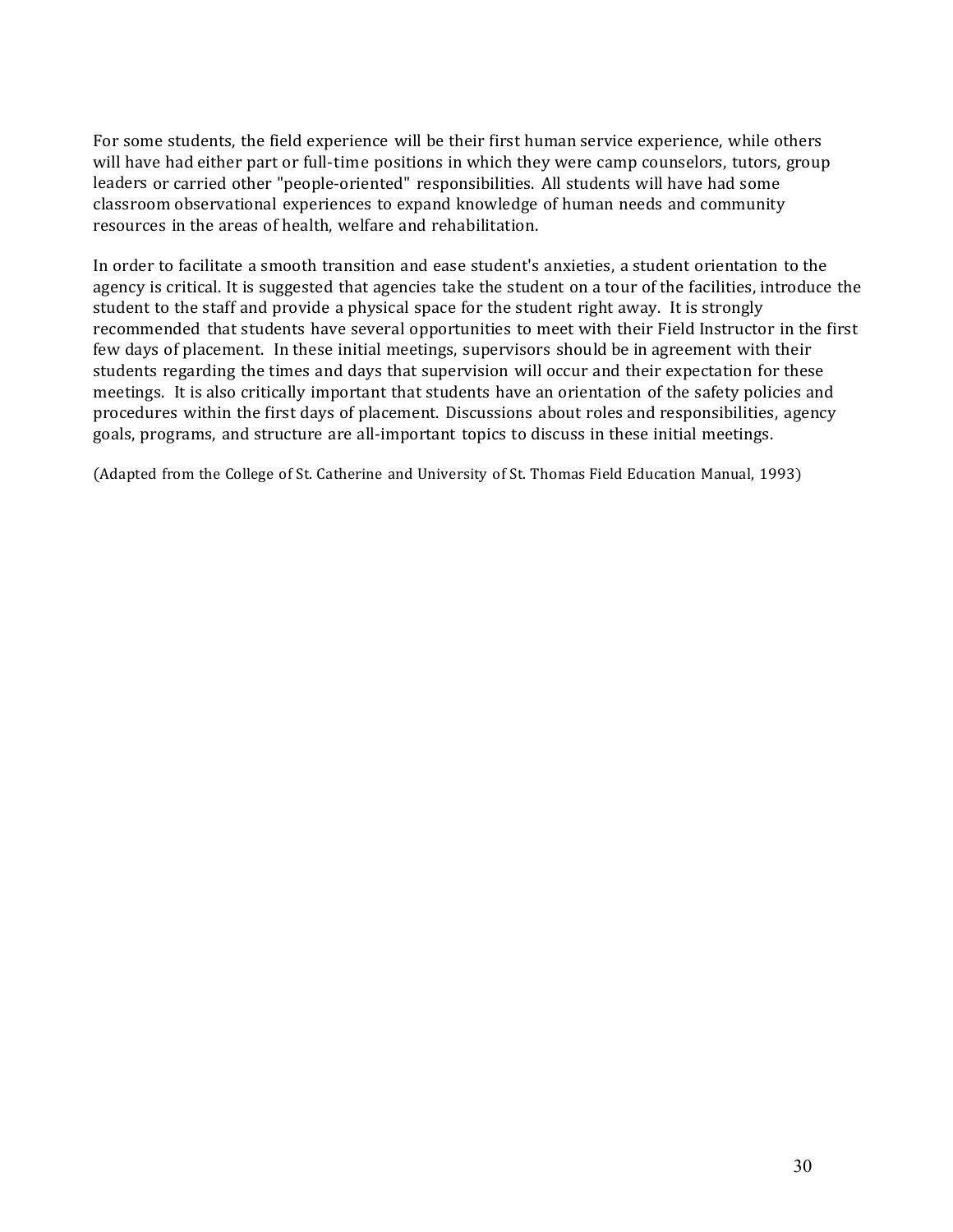### The Teaching and Learning Agreement

<span id="page-30-0"></span>A learning agreement outlines a student's specific responsibilities, goals and tasks in the practicum. This agreement is initiated by the student and the Field Instructor and is then reviewed and finalized by the Faculty Liaison. The learning agreement minimizes misunderstandings between students and Field Instructors and provides a basis for accountability, a sense of purpose and progress and ensures the integrity of the practicum as an educational experience (Royse, Dhooper & Rompf, Field Instruction, 1996). The agreement should state what the student and Field Instructor expect the student to learn during the placement and include the specific tasks (how many clients the student will carry throughout the year) that are required of the student. The learning agreement is also an evaluation tool. Activities should directly reflect the competencies outlined in the student evaluation form. The objectives (activities) for each competency should include methods of skill-building and should be concrete and measurable. Additionally, the learning agreement should contain the supervisor's responsibilities and tasks.

The learning agreement should contain the following elements:

- Basic data including name of agency and contact information, field instructor and Faculty Liaison
- Orientation to the agency
- Orientation to safety policies and protocols and a safety plan
- Educational structure including assignments, hours and days at agency and meetings
- Supervisory Structure and Process including the name of the primary and secondary supervisor, day and time of supervision
- Tasks/Activities as they pertain to the development of the social work core competencies

As the learning agreement is developed, a Field Instructor should begin to assess his/her student's strengths and weaknesses, their areas of interest, level of experience, and learning style. This will help direct the process of establishing goals and tasks. For example, if a student has a "hands on" style of learning and more experience, the student might want to start specific tasks immediately, while another student might need more time to observe and reflect. Thus, activities for one student may be to first observe two intakes and then participate in one intake the first week of placement, while the latter student might observe three intakes and participate in the first intake during a later week of placement.

Students may be assigned the task of developing a learning agreement in their first few weeks of placement. A Field Instructor should outline the purposes of the learning agreement (it will also be discussed in their Field Seminar in school) and then allow the student to make a rough draft. After a student has a rough draft, the student and Field Instructor agreement together. After making revisions, the agreement should be typed and signed by the student and the Field Instructor and then sent to the Field Liaison for review. The learning agreement should be reviewed periodically and must be reviewed and updated at the end of the first semester. Students will sign an updated learning agreement in their Field Seminar in the second semester.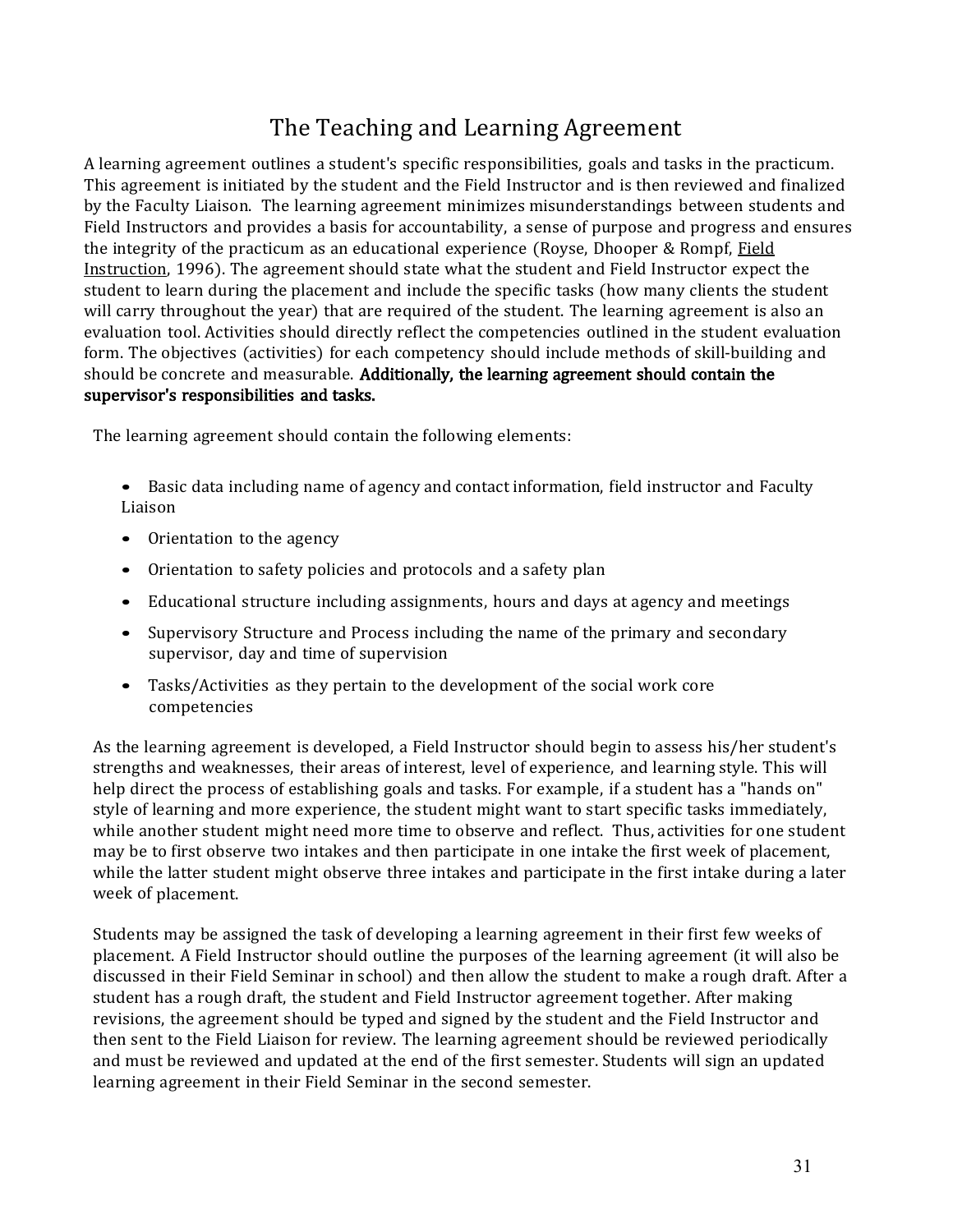<span id="page-31-0"></span>(The University of New Hampshire Department of Social Work gratefully credits the Boston University School of Social Work, who provided some of the material for this section)

#### Site Visits

There are two site visits by the Faculty Liaison per academic year and more often if necessary. These visits occur in October and again in late March to early April (June, for summer placements). These visits are to ascertain whether mutual expectations are being met, to examine the student's educational growth, to assist in maximizing the learning potential of the supervisory/student relationship and to discuss future learning objectives (Smith Field Manual, 1989). A Faculty Liaison will also visit if there is any major change or transition at the agency, i.e. a new Field Instructor is being assigned to the student. In order to prepare for this meeting Field Instructors should provide their students with feedback about their performance and progress before this conference. A student should not be surprised by the content of the meeting since evaluation is considered ongoing and mutual. If there are difficulties or concerns at the placement, the Faculty Liaison should immediately contact the Field Coordinator.

#### Student Evaluation

<span id="page-31-1"></span>Students are formally evaluated by their Field Instructor twice per academic year. The first written evaluation is due at the completion of the first term (Dec or May) and the second evaluation at the conclusion of the internship (May or July). Performance evaluation is an on- going process and a built-in aspect of supervision. Students can be asked to evaluate themselves in preparation for the evaluation. This process facilitates student's participation and also demonstrates the Field Instructor's effectiveness in communicating feedback on an ongoing basis. Student evaluations should be worked on in conjunction with the learning agreement. The Field Instructor and student should review the learning agreement and assess progress. Students should not be surprised by the outcome of the written evaluation since this information should have been verbally communicated in supervision. The evaluation form also allows for a student's response to his/her evaluation. Students will be given an IC (incomplete) if the evaluation is not in by the required deadline. A copy of the student evaluation form is in the appendices.

#### Grades

<span id="page-31-2"></span>It is the responsibility of the Field Seminar Instructor, in conjunction with the Field Instructor, to assign a grade to the student for the internship. The final grade is based on the field evaluation grade recommended by the Field Instructor. There are three possible grades that a supervisor can recommend for a student.

- There is a grade of Pass, which means that a student receives credit and will pass the course.
- A student may receive a grade of Fail, which means that the student receives no credit and will fail the course. Field Instructors must discuss and document concerns with the Field Liaison prior to recommending a Fail.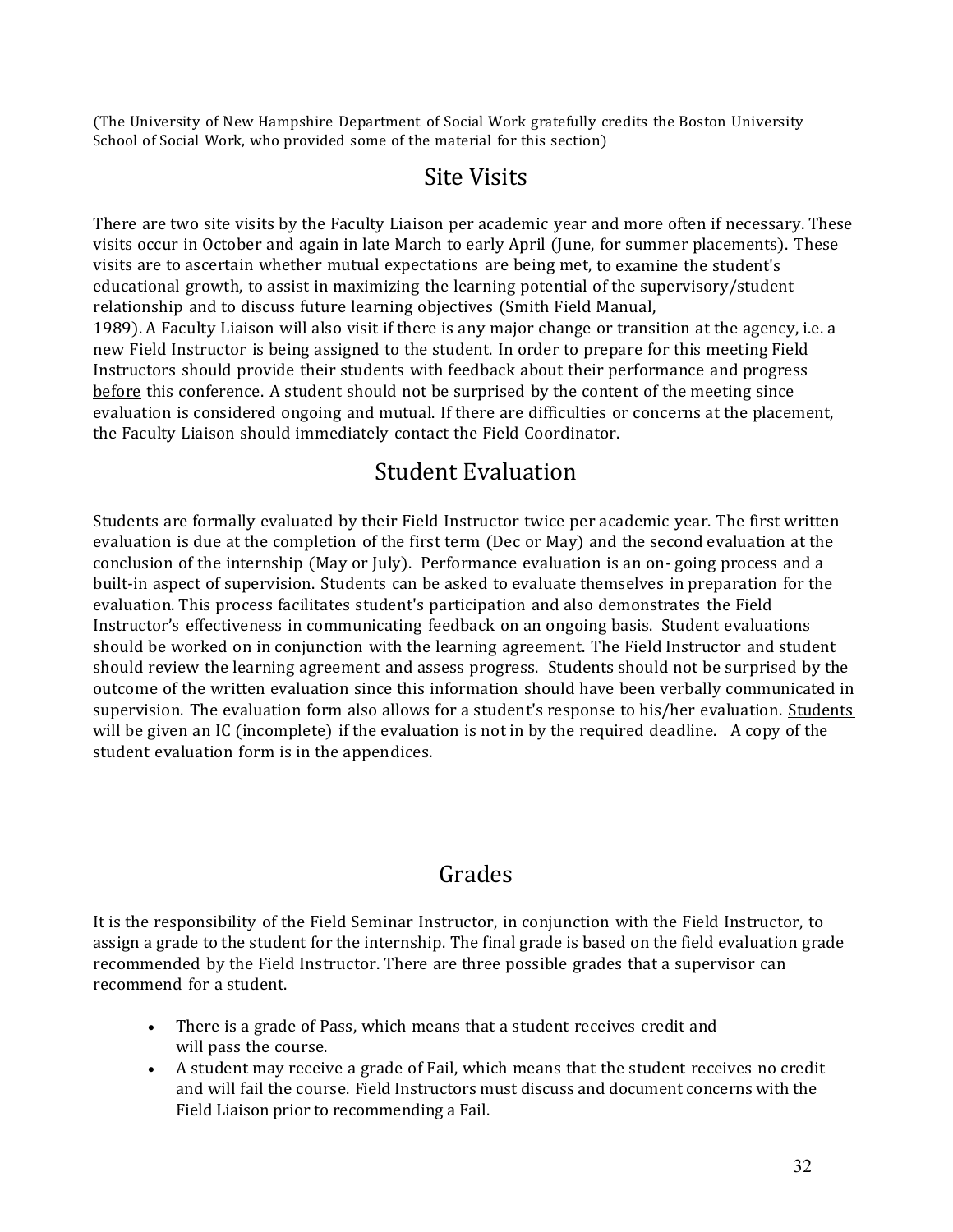• Lastly, a supervisor can recommend that his or her student receive a Pass with Concern. The grade of Pass with Concern will flag a supervisor's concern about the student to the advisor and to the field department.

If a supervisor plans to recommend a Pass with Concern, then they should call the student's Faculty Liaison immediately to discuss their concerns and plan another site visit. In these cases, the Faculty Liaison will discuss any concerns about grades and performance with the Field Coordinator. We will also ask the supervisor to write an addendum to the evaluation to specifically document his or her concerns. A meeting which includes all parties including the Field Coordinator may occur depending on the issues and concerns. Any student receiving a grade of Pass with Concern must work with their field supervisor and the field coordinator to develop a plan to remedy this concern- with specific and measurable action steps. A student cannot receive a grade of Pass with Concern for the second semester.

#### Terminating with Clients and the Agency

<span id="page-32-0"></span>Termination (or the ending phase of the internship) with the student should begin late March. A site visit will occur around this time and can facilitate the process of ending. This can be an anxietyprovoking time for students and Field Instructors, and it is important to begin identifying ending dates and deadlines with the student. Ideally, students should terminate with clients a week before their last day at their internship. This will provide them with the opportunity to finish their paperwork and terminate with the agency. Field Instructors should be especially aware of the parallel process between terminating with clients and terminating in supervision and use this as an opportunity for growth for the student.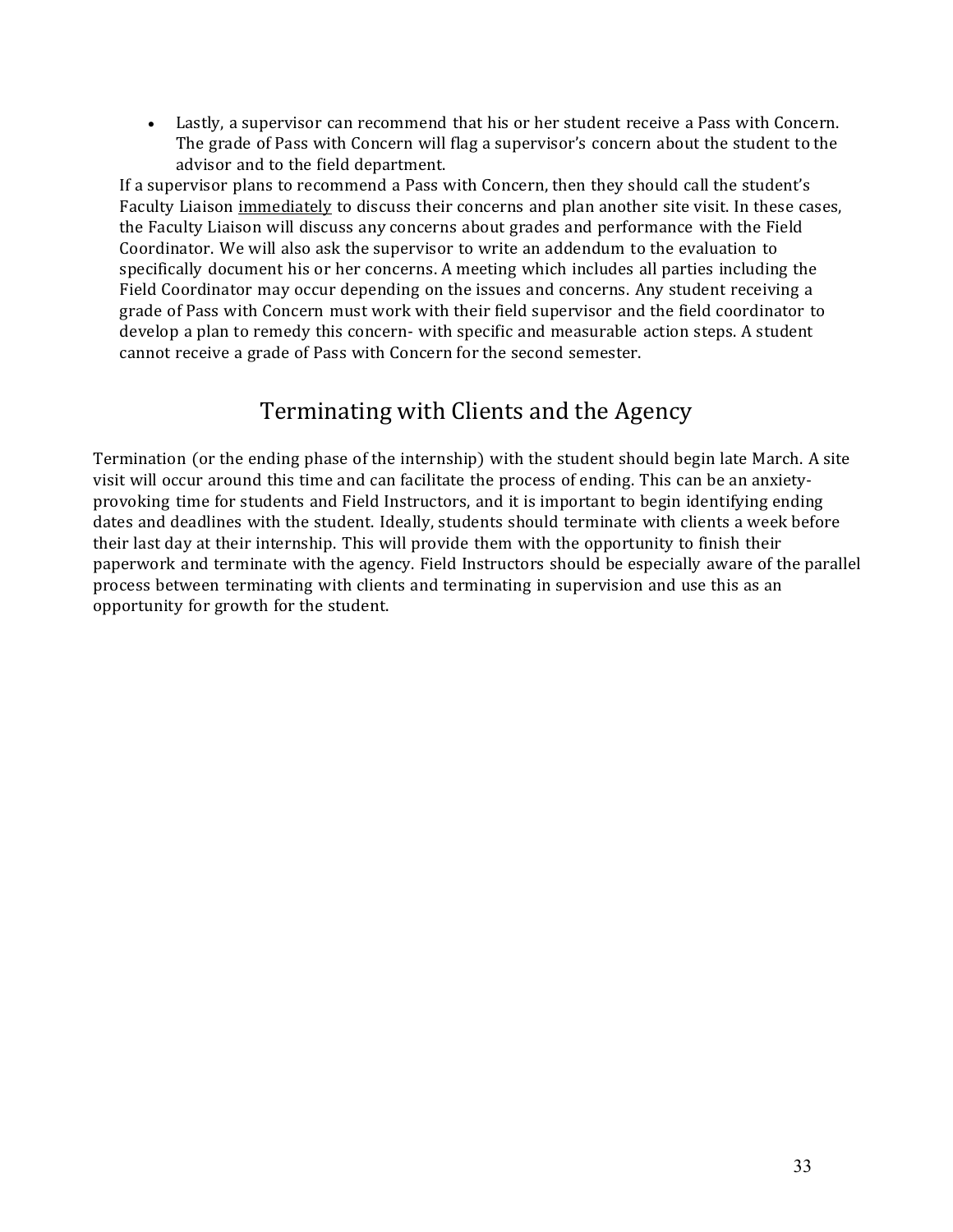# Appendix A: Field Application

<span id="page-33-0"></span>Please return completed form to:

Kelsey Boucher UNH Department of Social Work Pettee Hall, Rm 317 55 College Road Durham NH 03824-3599 603-862-4551

In order to complete the application for field instruction, the information identified below will be released to UNH Social Work Faculty and potential agency field instructors.

The information includes:

- a. my application for field instruction
- b. narrative (hard copy attached; electronic copy emailed)
- c. resume (hard copy attached; electronic copy emailed)
- d. other information stated below:

I hereby grant permission for the Coordinator of Field Education to send any or all of the information contained herein to the agencies designated as potential field placement sites.

I also understand that internship sites may require health or criminal clearances. Although sites may cover the expenses of this requirement, ultimately it is my responsibility to ensure that the necessary clearances are obtained. I understand that the department will not cover the related expenses.

Finally, I recognize that the deadline for application material is March 11th, 2018. Failure to meet this deadline may result in delaying graduation until September 2019. I also realize that failure to follow internship procedures (as detailed in the Guidelines handout) may result in delaying graduation until September 2019.

Student Signature / Date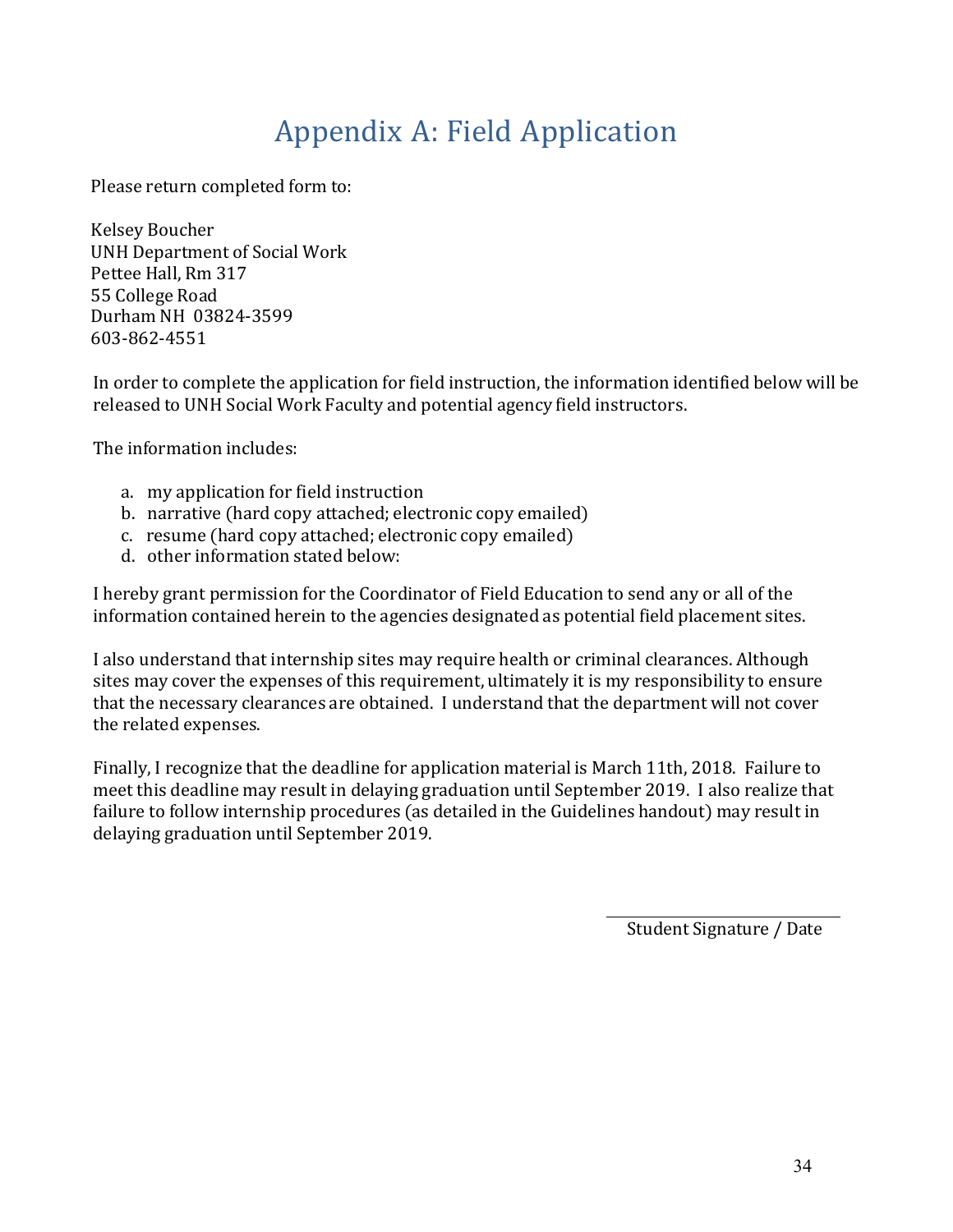#### APPLICATION FOR FIELD EDUCATION

The UNH Social Work Faculty and the Agency Field instructor (s) with whom you will interview will review this document.

Name: Date:

E-mail:

Semester applied for (Please check):

Fall  $20$  or Spring  $20$ 

Local address and phone number (also work, if applicable):

Vacation or summer address and phone:

Class level at completion of present semester: (Must be senior status or 96 credit hours)

Intended date of graduation: \_\_\_\_ mo. \_\_\_\_\_ year

Good conversational knowledge of language other than English (which?):

Ethnic group with which you identify yourself:

Are you willing to work evenings or weekends if required as part of the internship?

Will you have an automobile available for transportation to and from an agency and for any required internship related travel: \_\_\_\_Yes \_\_\_\_\_No

Total academic load you plan to carry during the: First field semester: \_\_\_\_\_\_\_\_ Second field semester: \_\_\_\_\_\_

Specify Social Work courses completed: (must have completed SW 622)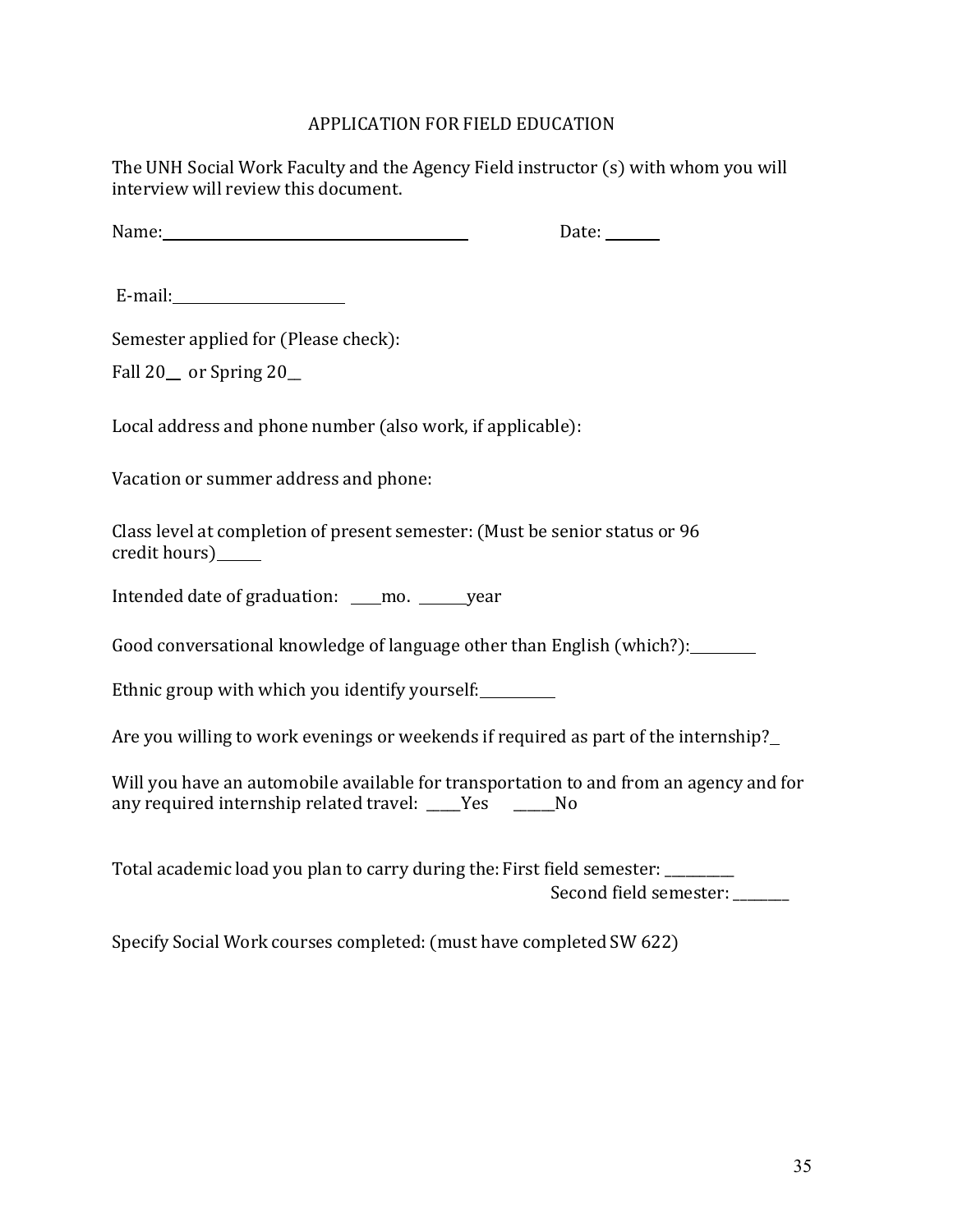Please attach resume that identifies both your paid and volunteer experiences. The resume and narrative (see below) may be shared with your prospective field supervisor.

Write (and attach as a separate document) a brief narrative about yourself including the following points:

- $\Box$  the development of your interest in social work
- your strengths and skills, as well as limitations of which you are aware
- **n** how you learn best/what is your learning style? (prefer flexibility or structure, need lots of information or like to figure it out on your own, observation or hands-on, etc.)
- volunteer, work or life experiences that have contributed to your interest and skills in social work
- $\Box$  life experiences which have influenced your development and may affect your helping skills
- Discuss your special interests regarding the kinds of people, problem areas, age groups, or settings with which you would like to work, including the reasons for your interest

The field department will select your internship site. However, if you believe there is a population that would be extremely difficult for you to work with, please use the space below (and back of this application) to identify the population and tell us the reasons why it might be hard.

Is there anything else that you would like to share with me (field coordinator) that you think would be important for me to know as I work to select your field placement?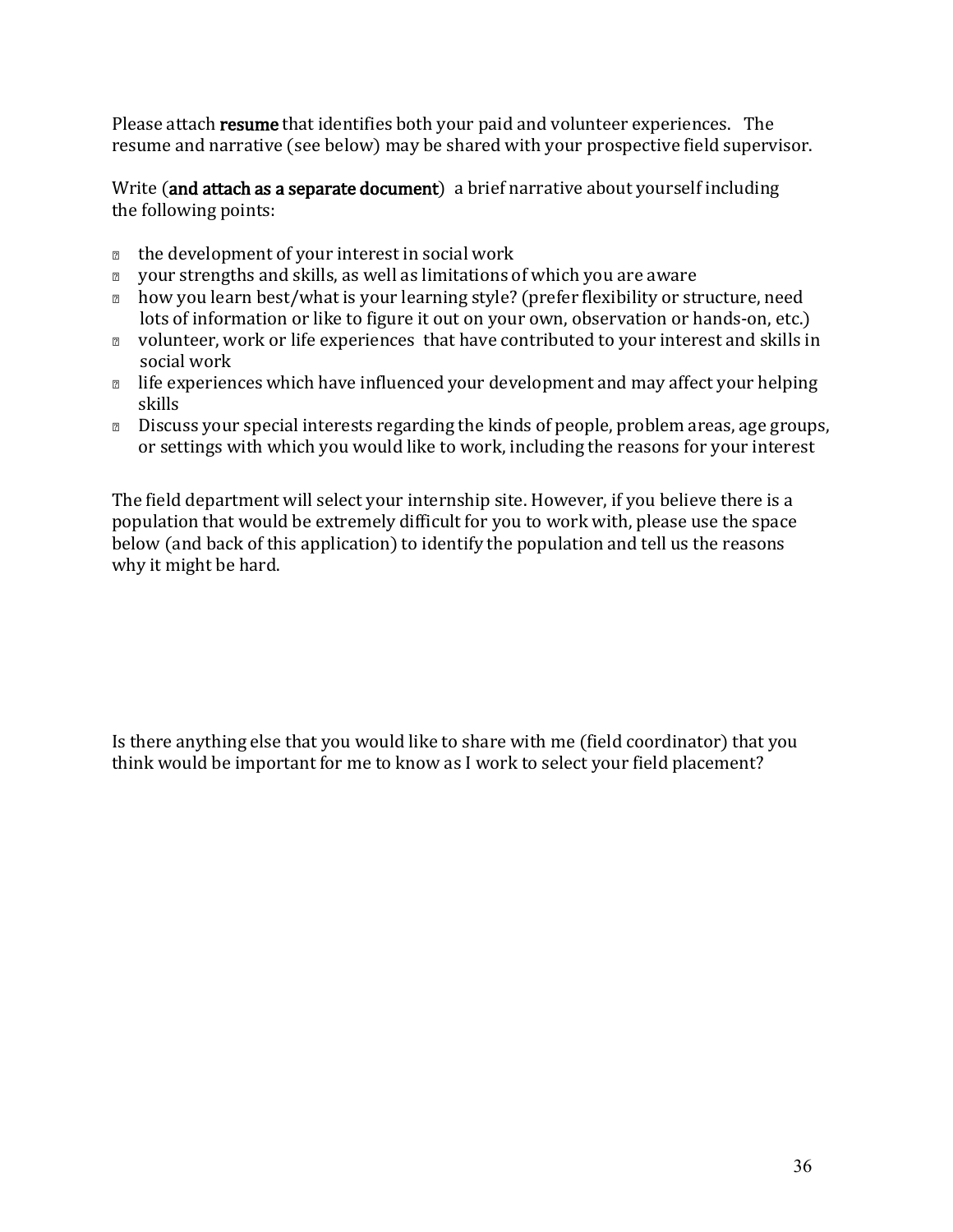My first preference is: Reasons:

My second preference is: Reasons:

Please note: The final decision about field placement assignment is made by the field department, taking into consideration the preferences of the student, his/her perceived educational needs, availability of the desired placement and agreement by the agency field supervisor.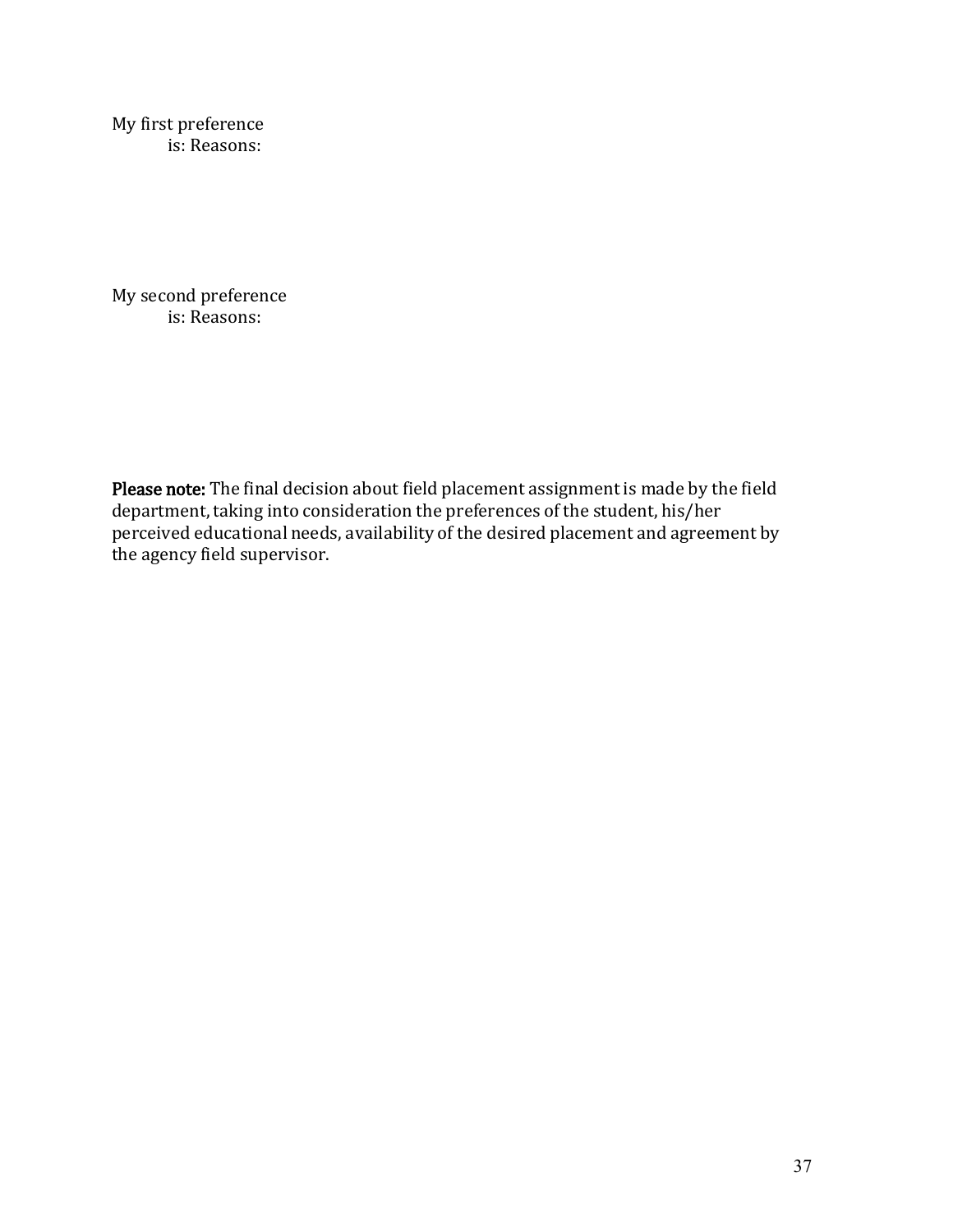# Appendix B: Questions for Supervisors to Ask Students

This is a list of questions that you can ask your prospective students.

- 1. Why are you interested in being in a placement at this agency?
- 2. Why do you want to work in the field of social work?
- 3. What do you see yourself doing in the field in 3, 5, 7 years?
- 4. What work are you interested in doing at this agency out of the areas that are available? I.e. why child work and not adult work
- 5. What skills and strengths do you already have to bring to this agency?
- 6. How do you deal with conflict? Give me an example of a work or internship conflict that you experienced and how you handled it?
- 7. How do you take care of yourself?
- 8. How do you deal with crisis situations?
- 9. What are some of your concerns about being an intern?
- 10. What are you looking for in a supervisor?
- 11. Tell about a time that supervision went well, what contributed to that?
- 12. If you have had a time when supervision did not go well, what contributed to that?

13. What kinds of clients or client issues do you think would be difficult for you to work with?

- 14. What kinds of clients or client issues do you think you would work really well with?
- 15. What are your hopes and concerns about being a social worker?
- 16. What is the best way for you to receive feedback?
- 17. Explain a situation where you had to be assertive? How is it for you to be assertive?
- 18. How do you organize yourself? Are you a person who does better with structure or greater flexibility?
- 19. What is your learning style
- 20. Discuss your previous work/internship experiences?
- 21. How would your past employer/internship supervisor describe you?
- 22. (If home-based work) What might be the advantages and disadvantages of doing home- base work?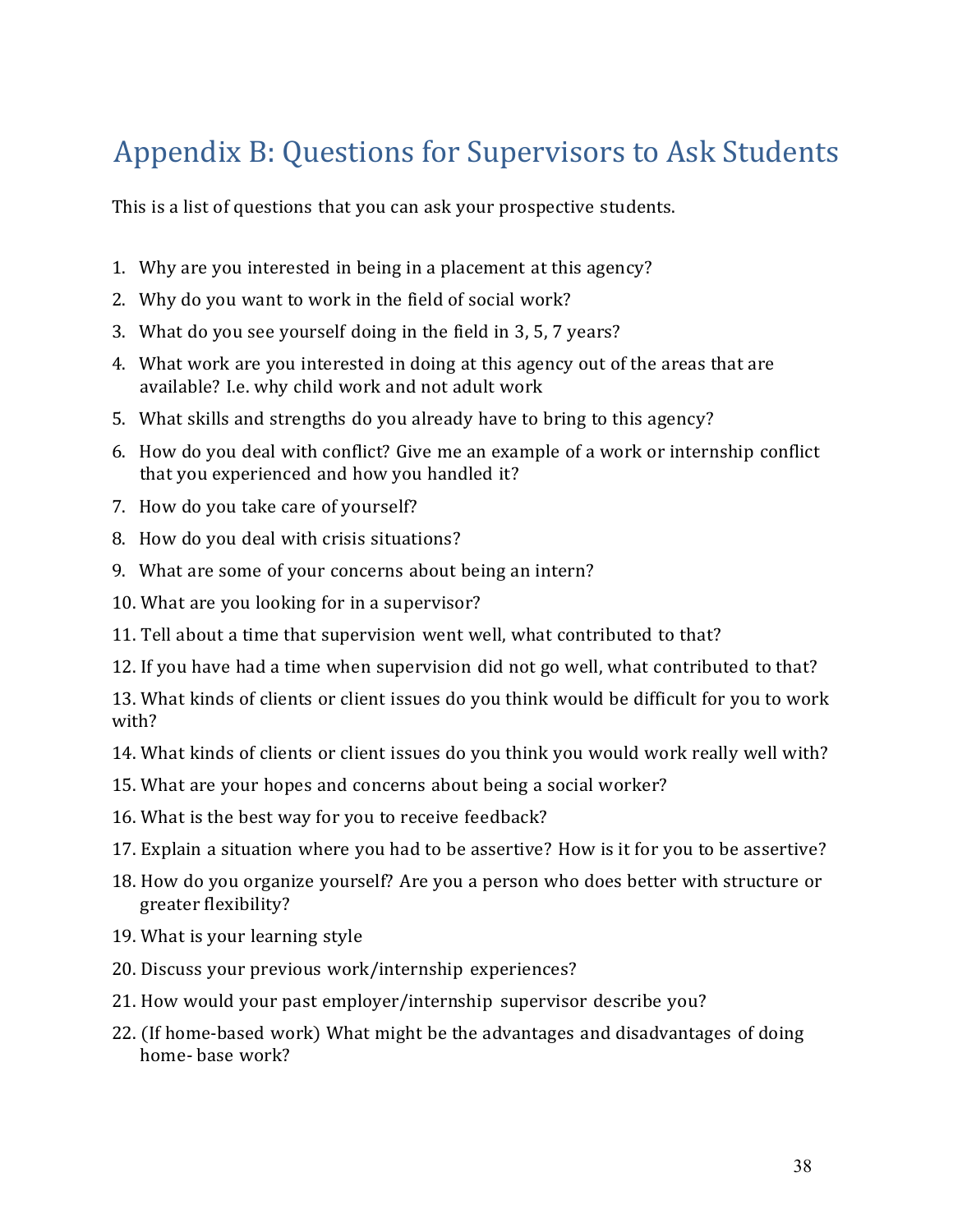# Appendix C: Questions for Students to Ask

- 1. What work is done at the agency-get overall sense of how the work that you might do fits into overall purpose and mission of the agency?
- 2. The services provided in the agency?
- 3. Public/private funding and the role and impact of managed care?
- 4. What the "typical" client might be like?
- 5. What type of caseload you might have?
- 6. What does the supervisor think your roles and tasks will be? What are the student responsibilities at the agency?
- 7. How long has the supervisor been at agency?
- 8. What is supervisor's style and philosophy of supervision?
- 9. Are there trainings for students and/or staff?
- 10. What are they looking/hoping for in a student?
- 11. What is the agency culture like for social workers (especially if a host agency)?
- 12. How is feedback given/ how are students evaluated?
- 13. What staff will you work with?
- 14. What qualities fit best in the work environment of the agency? What is the organizational culture like?
- 15. What is their potential supervisor's overall sense of the health of the organizationnot only financially etc. but especially emotionally (are workers excited to be there, a high level of burnout)?
- 16. Do they provide an orientation and what is it like?
- 17. What does the agency and supervisor imagine their first week might be like?
- 18. Is there anything they should know about the agency that they have not asked that is important to understanding what it will be like to intern there?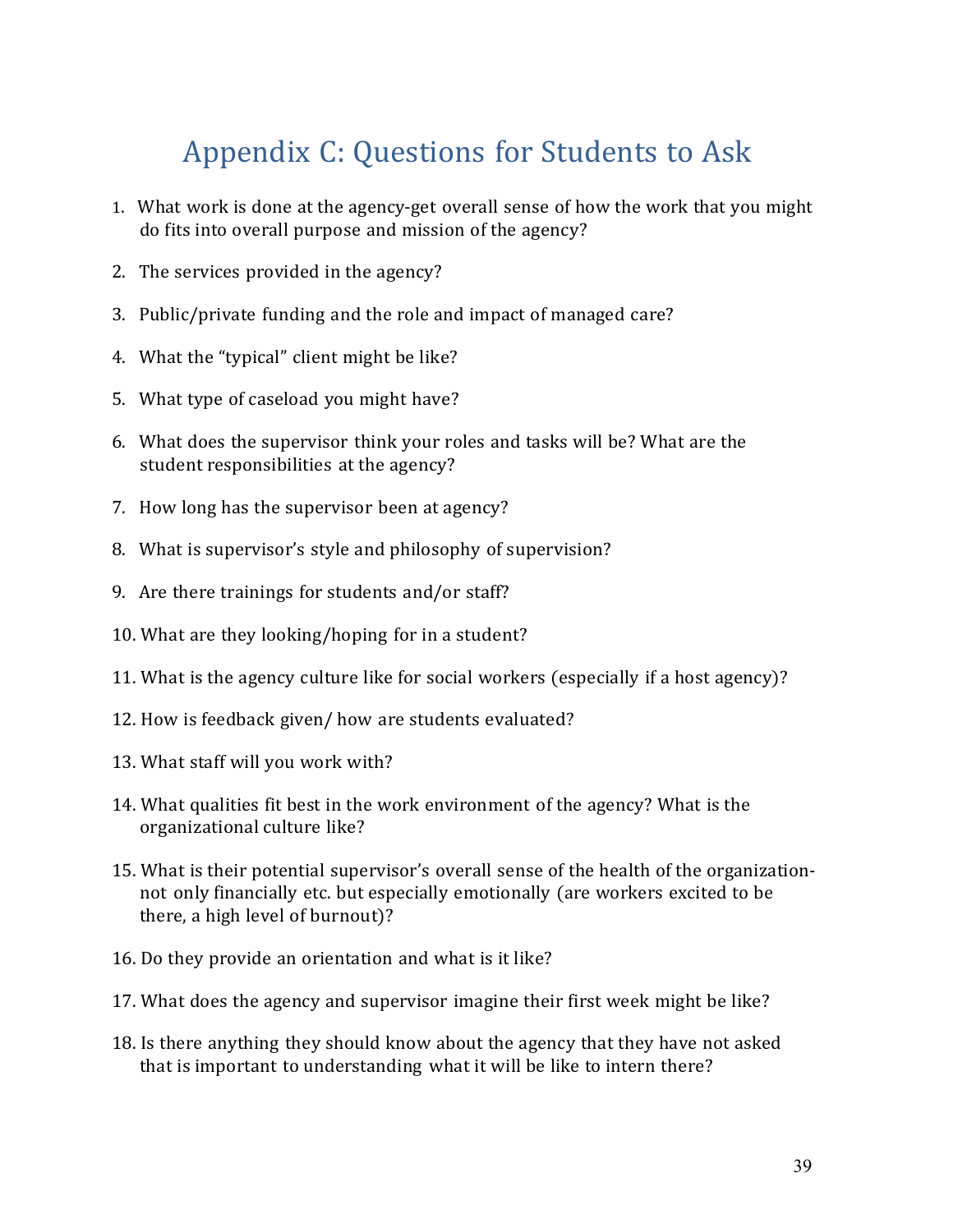# Appendix D: Internship Agreement

# Department of Social Work University of New Hampshire

The purpose of this agreement is to facilitate a clear understanding of expectations between the agency and the intern in a uniform format that will also assist University coordination of the process. Please work with the student to complete this agreement form even if your agency requires a separate employment contract or internship agreement.

| Intern: Name, Email Address, Phone Number                        |  |
|------------------------------------------------------------------|--|
| and                                                              |  |
|                                                                  |  |
| Name of Agency                                                   |  |
|                                                                  |  |
| Agency Address (number, street)                                  |  |
|                                                                  |  |
| Agency Address (town, state, zip)                                |  |
| <b>Term of Agreement:</b> From ____________ to ________________. |  |
|                                                                  |  |
| <b>Ending Date</b><br>Starting Date                              |  |

Note: To fulfill Internship requirements, the student must work under the direction of the agency supervisor for a minimum period of 16 hours per week over two terms (450 total hours).

## Agency Supervisor

Representing the agency named above, the following individual will be responsible for onsite supervision of the student intern. The agency supervisor is responsible for meeting at least weekly with the intern and for completing a mid-term and final evaluation of the student intern.

| <b>B</b><br>. .<br>.<br>$\sim$ $\sim$ |  |
|---------------------------------------|--|
|---------------------------------------|--|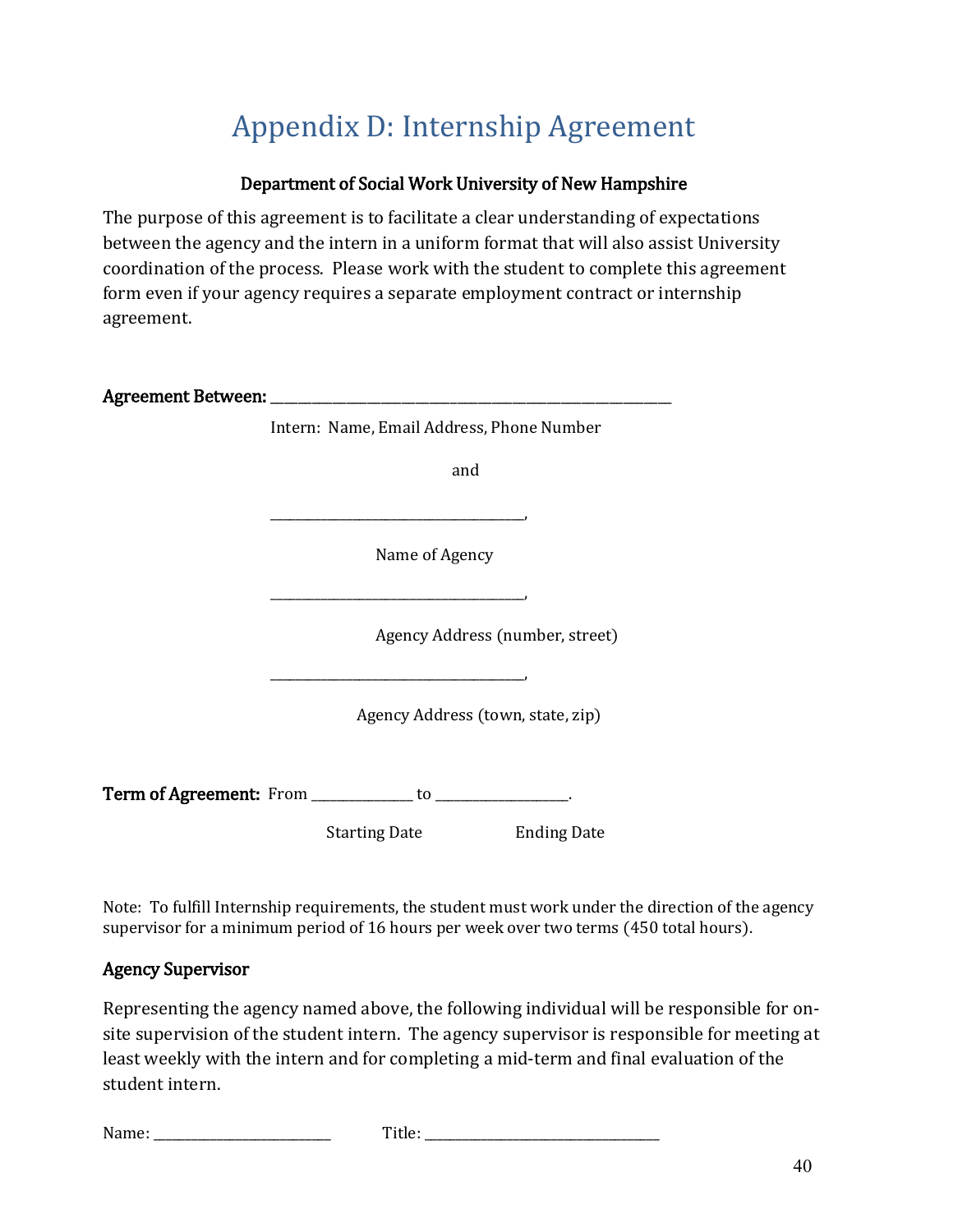| Phone:    | Email:         |
|-----------|----------------|
| Degree/s: | Year Received: |
| School:   | City, State    |

#### UNH Letter of Agreement (continued)

Position Please provide a brief description of the student intern's learning opportunities, responsibilities, and expectations and/or attach a job description with a note below referring to same.

# Student will need the following before starting at placement agency. Please Check as many as necessary.

|                   | Immunizations/Immunization Records<br><b>Criminal Background Check</b><br><b>Agency Contract</b><br>Certificate of Liability Insurance |                                                                     |                                                                                                                                                                                                                                                                                       |  |
|-------------------|----------------------------------------------------------------------------------------------------------------------------------------|---------------------------------------------------------------------|---------------------------------------------------------------------------------------------------------------------------------------------------------------------------------------------------------------------------------------------------------------------------------------|--|
|                   |                                                                                                                                        |                                                                     | Please note the person/email address of responsible party collecting this.                                                                                                                                                                                                            |  |
| Other             |                                                                                                                                        |                                                                     |                                                                                                                                                                                                                                                                                       |  |
| $etc.$ )          |                                                                                                                                        |                                                                     | (Please note any unique position requirements or conditions; especially those that a student<br>intern might not otherwise be aware of, but must agree to, in order to have a successful<br>experience. For example, unusual working hours, dress codes, transportation requirements, |  |
|                   | Site Supervisor Signature:                                                                                                             | <u> 1980 - Johann Barbara, martin a</u>                             | Date:                                                                                                                                                                                                                                                                                 |  |
| Intern Signature: |                                                                                                                                        |                                                                     | Date:                                                                                                                                                                                                                                                                                 |  |
|                   | Return completed Agreement to: UNH BSSW Field Program                                                                                  | Kelsey Boucher, BSSW Field Coordinator<br>Department of Social Work |                                                                                                                                                                                                                                                                                       |  |

University of New Hampshire

[Kelsey.boucher@unh.edu](mailto:Kelsey.boucher@unh.edu)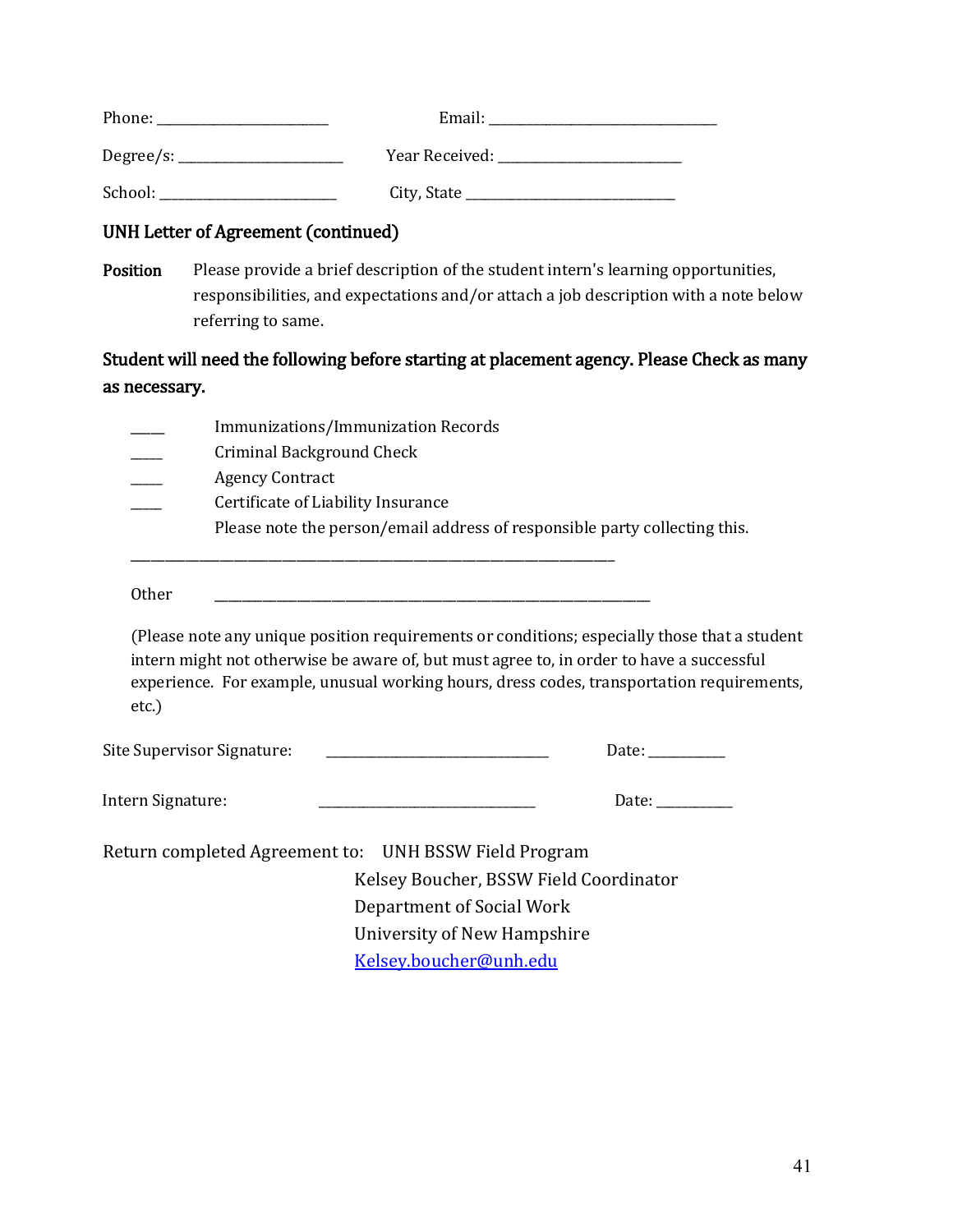# Appendix E: Orientation Guideline

- 1. Overview of the Agency:
	- a. Agency Mission Statement, goals, and
	- strategies b. Organizational Chart
	- c. Agency programs
	- d. Location of and access to Policy and Procedure Manual
- 2. Supervision:
	- a. Supervisor's role, style, and expectations
	- b. Weekly supervision times (2 hr./wk for MSW and 1hr./wk for BSW students)
	- c. Who sets the agenda for supervision?
	- d. What is discussed in supervision?
	- e. How to raise questions and concerns in supervision
	- f. Role of confidentiality in supervision
	- g. Use of process recordings, audiovisual, etc.
	- h. Plan for ongoing mutual evaluation
- 3. Expectations of Students:
	- a. Professional Dress and Agency boundaries (appropriate and inappropriate behavior)
	- b. How to handle absences due to illness, holidays, and bad weather
	- c. Documentation—how, when, and where; confidentiality; abbreviations; and agency forms
	- d. Confidentiality—consent for release of information; confidential and privileged information; protection of client records; legal requirements to report and other legal parameters
	- e. Required meetings
	- f. Problem resolution/grievance process
- 4. Safety policy and procedures
	- a. In the agency
	- b. Home visits
	- c. Universal precautions
	- d. Transportation of clients
- 5. Information Flow
	- a. Use of telephone, fax, e-mail, pagers, voice mail, cell phones, etc.
	- b. Computer use/access/resource person
- 6. Resources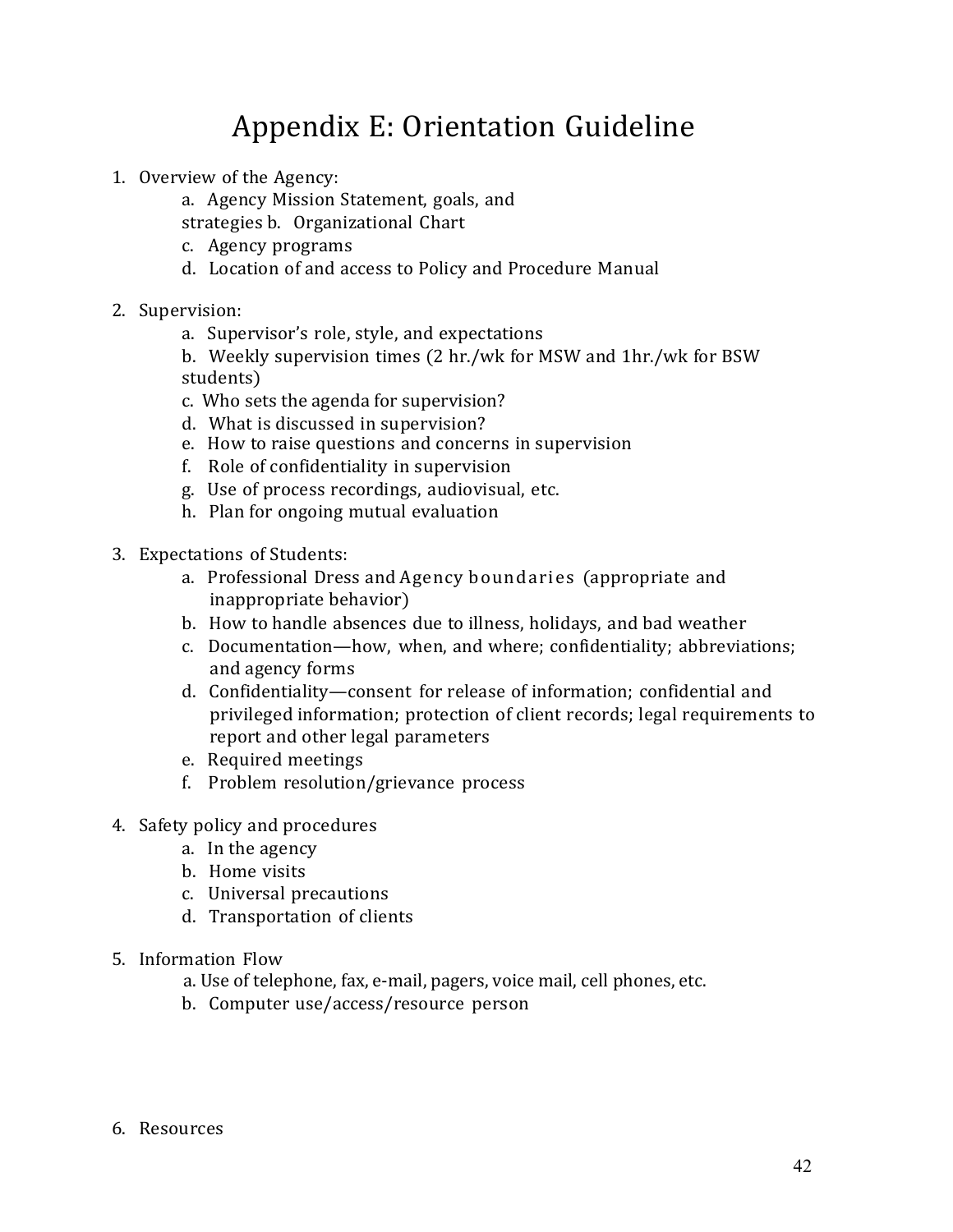- a. Mileage and other reimbursement
- b. Office supplies
- c. Workshops, in-service and other trainings available
- d. Bibliography of important books and articles
- e. Library and internet access
- f. Use of agency vehicles
- g. Secretarial support
- 7. Physical Environment
	- a. Agency tour
	- b. Student phone, desk, files
	- c. Copy machine
	- d. Lunch/break room (who eats with whom?)
- 8. The Community
	- a. Map of community or catchments area
	- b. List of community supports and social service agencies
- 9. Potential Additional requirements:
	- a. Driver's license and driving record
	- b. Criminal record check
	- c. TB test or Chest X-ray
	- d. Hepatitis vaccinations
	- e. Automobile insurance
	- f. Formal orientation program
	- g. Certification of Satisfactory Health
	- h. Fingerprinting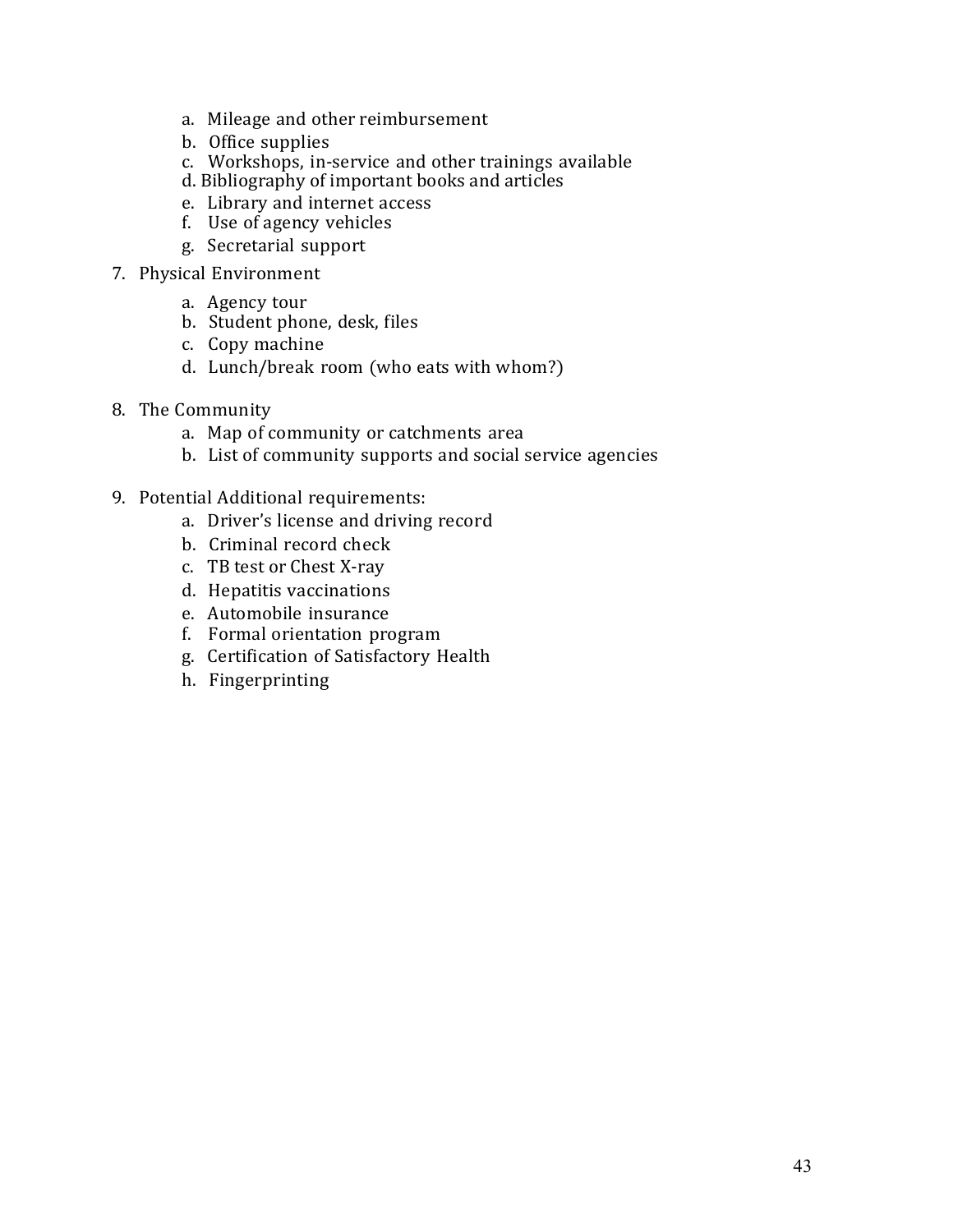# Appendix F: Learning Agreement

## Teaching and Learning Agreement

## UNH Social Work Field Education

Student Name:

Date:

Agency Information:

Agency name:

Address:

Agency telephone #:

Primary Supervisor/Title

Degree and year:

Email Address:

Placement days and hours:

Primary Supervision day and time\*:

\* A minimum of I hour weekly supervision required for BSW student or 2 hours weekly for MSW student.

# Social Work Department Anti-Racism Statement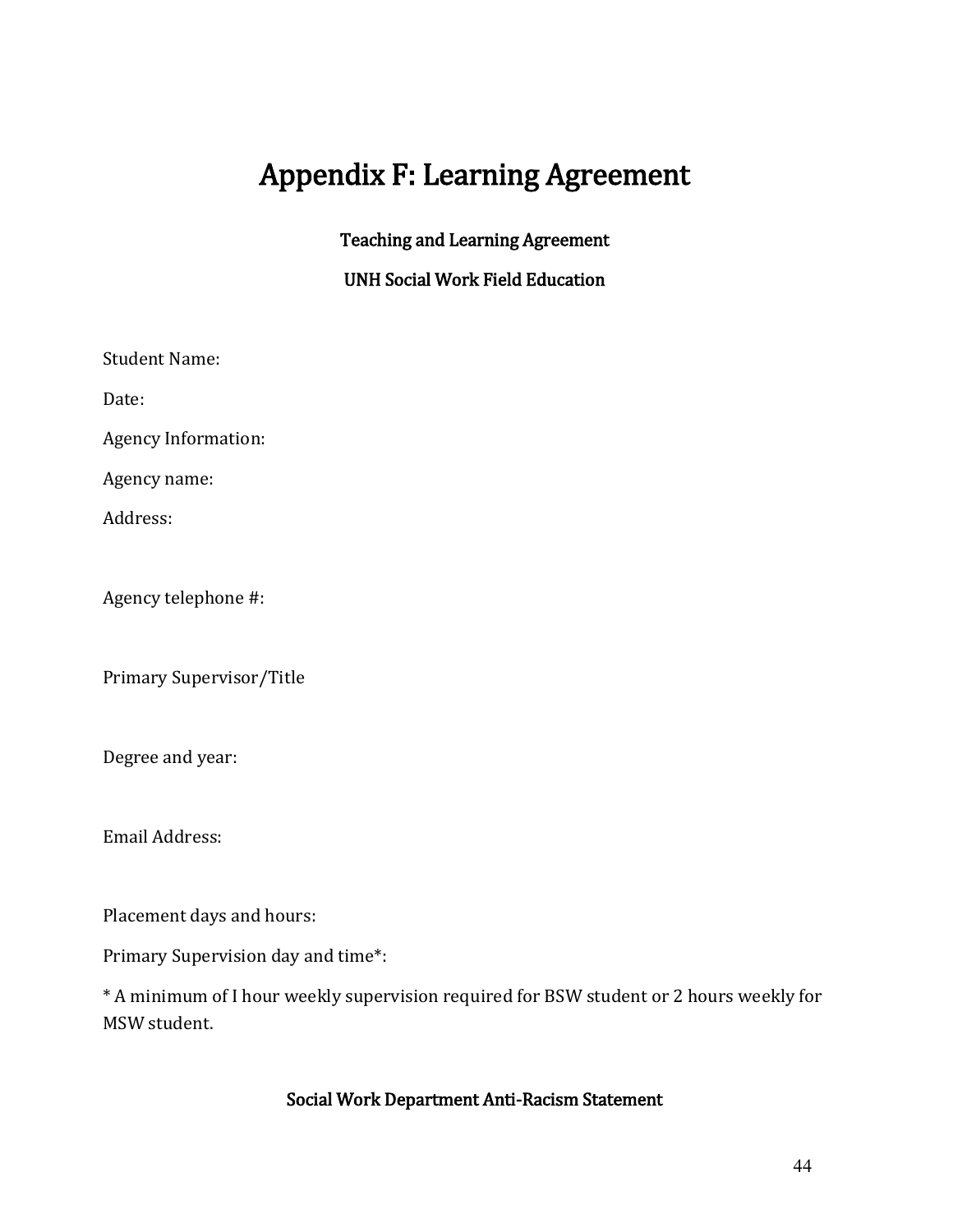Social Work holds a longstanding value of upholding and working toward social justice for all peoples. We are a caring community, welcoming and respecting of diversity and working for social justice on campus and in the world. We must examine racism beyond the actions of individuals, for it is embedded in the very fabric of our society.

We acknowledge that racism can be unconscious or unintentional, and that identifying racism as an issue does not automatically mean those involved in the act are racist or intended the negative impact. As an anti-racism organization we vow to purposefully identify, discuss and challenge issues of race and color and the impact(s) they have on our organization, its systems, and its people. We will also challenge ourselves to understand and correct any inequities we may discover and gain a better understanding of ourselves during this purposeful process.

We are resolved to explicitly and publicly affirm our identity as an anti-racist academic department.

We are resolved that our anti-racism commitment be reflected in the life and culture of the department through our policies, programs and practices as we continue to learn about racism.

We resolve to develop and work to implement strategies that dismantle racism within all aspects of our department, college, university, and society.

Agency Orientation Note date discussed and write 2-3 sentence summary statement for each:

Professional Dress and Boundaries

Confidentiality:

Safety:

Agency policy and procedure for absences

Reimbursement for work related expenses;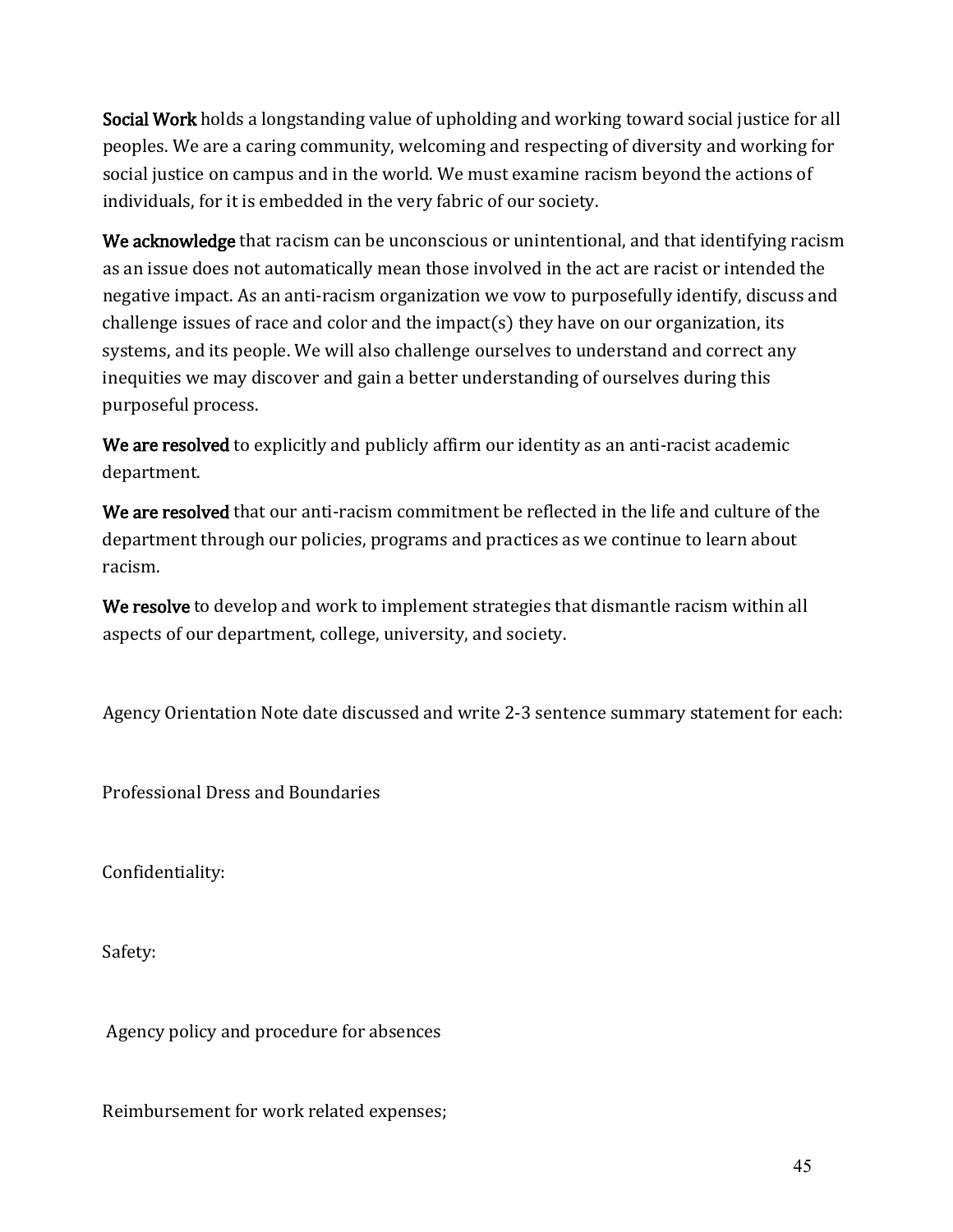Other (Please describe):

Primary Assignments:

Amount and type of micro (direct client contact) assignments (brief summary)

Amount and type of macro assignments/ projects (brief summary)

Other learning Opportunities (workshops, training, etc.):

Learning Competencies and Objectives:

Use the following competency tables to identify specific tasks, activities, or action steps that you will take this semester to address and build the competency as described. There should be both student and supervisor tasks for each competency. Target data must include specific dates to either begin or end tasks.

| Intern demonstrates ethical and professional behavior. |                  |                |  |
|--------------------------------------------------------|------------------|----------------|--|
| <b>Practice Behaviors</b>                              | Tasks/Activities | Target<br>Date |  |
|                                                        |                  | 40             |  |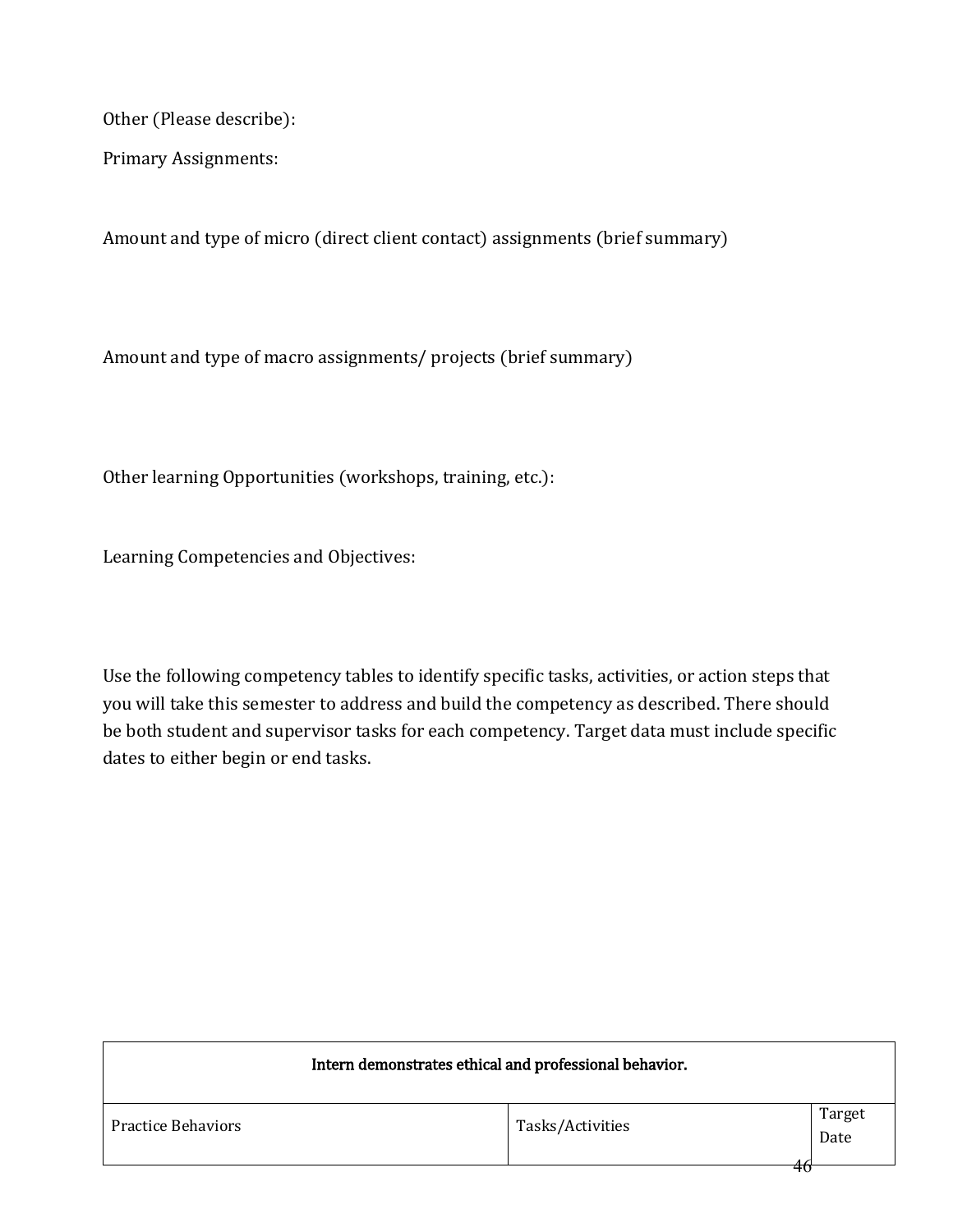| Makes ethical decisions by applying the standards of      |
|-----------------------------------------------------------|
| the NASW Code of Ethics, relevant laws and                |
| regulations, ethical conduct of research, and additional  |
| codes of ethics as appropriate to context.                |
|                                                           |
| Uses reflection and self-regulation to manage personal    |
| values and maintain professionalism in practice           |
| situations.                                               |
| Demonstrates professional demeanor in behavior,           |
|                                                           |
| appearance, oral, written, and electronic                 |
| communication.                                            |
| Uses technology ethically and appropriately to facilitate |
| practice outcomes.                                        |
|                                                           |
| Uses supervision and consultation to guide professional   |
| judgment and behavior.                                    |
| Attends well to professional roles and boundaries.        |
|                                                           |
| ** Uses an anti-racist lens to understand and critique    |
| the                                                       |
|                                                           |
| profession's history and current practices.               |
| **Recognizes and manage personal values with regards      |
| to equity and inclusion in practice.                      |
|                                                           |
| **Understands digital technology and its ethical use in   |
| practice.                                                 |
|                                                           |
|                                                           |

| Intern engages Anti-Racism, Diversity, Equity and Inclusion in practice<br>(this is newly defined competency, effective CSWE 2022; formerly named "engages Diversity & Difference in<br>Practice") |                  |                |
|----------------------------------------------------------------------------------------------------------------------------------------------------------------------------------------------------|------------------|----------------|
| <b>Practice Behaviors</b>                                                                                                                                                                          | Tasks/Activities | Target<br>Date |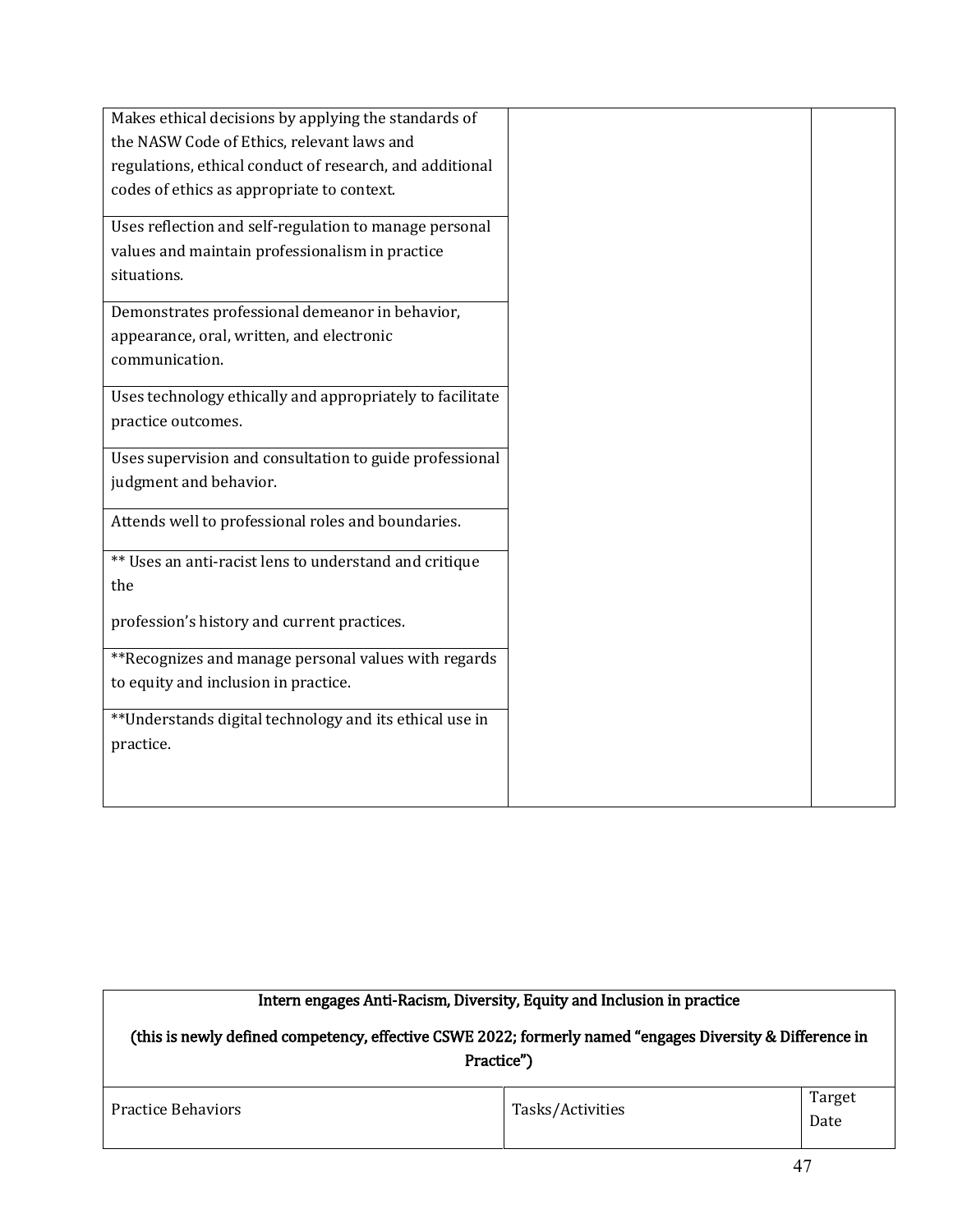| **Engages in anti-racism and cultural humility with all   |
|-----------------------------------------------------------|
| clients.                                                  |
|                                                           |
| Recognizes the extent to which a culture's structures     |
| and values may oppress, marginalize, alienate, create     |
| or enhance privilege and power                            |
| Applies and communicates the importance of diversity      |
| and difference in shaping life experiences at the micro   |
| and macro levels.                                         |
|                                                           |
| Presents self as learner and engages clients and          |
| constituents as experts in their own experience.          |
|                                                           |
|                                                           |
| ** Examines how Anti-Racism, Diversity, Equity and        |
| Inclusion (ADEI) characterizes and shapes human           |
| experience including: racism, oppression, white           |
| supremacy, caste, generational status, and legal status.  |
|                                                           |
| **Examines societal and historical roots of injustices as |
| well as technological exclusions.                         |
|                                                           |

| Intern advances human rights and social, *racial, economic and environmental justice.                                                    |                  |                |
|------------------------------------------------------------------------------------------------------------------------------------------|------------------|----------------|
| <b>Practice Behaviors</b>                                                                                                                | Tasks/Activities | Target<br>Date |
| Recognizes that each person has basic human rights, (<br>e.g safety, privacy, an adequate standard of living,<br>health care, education) |                  |                |

 $\overline{1}$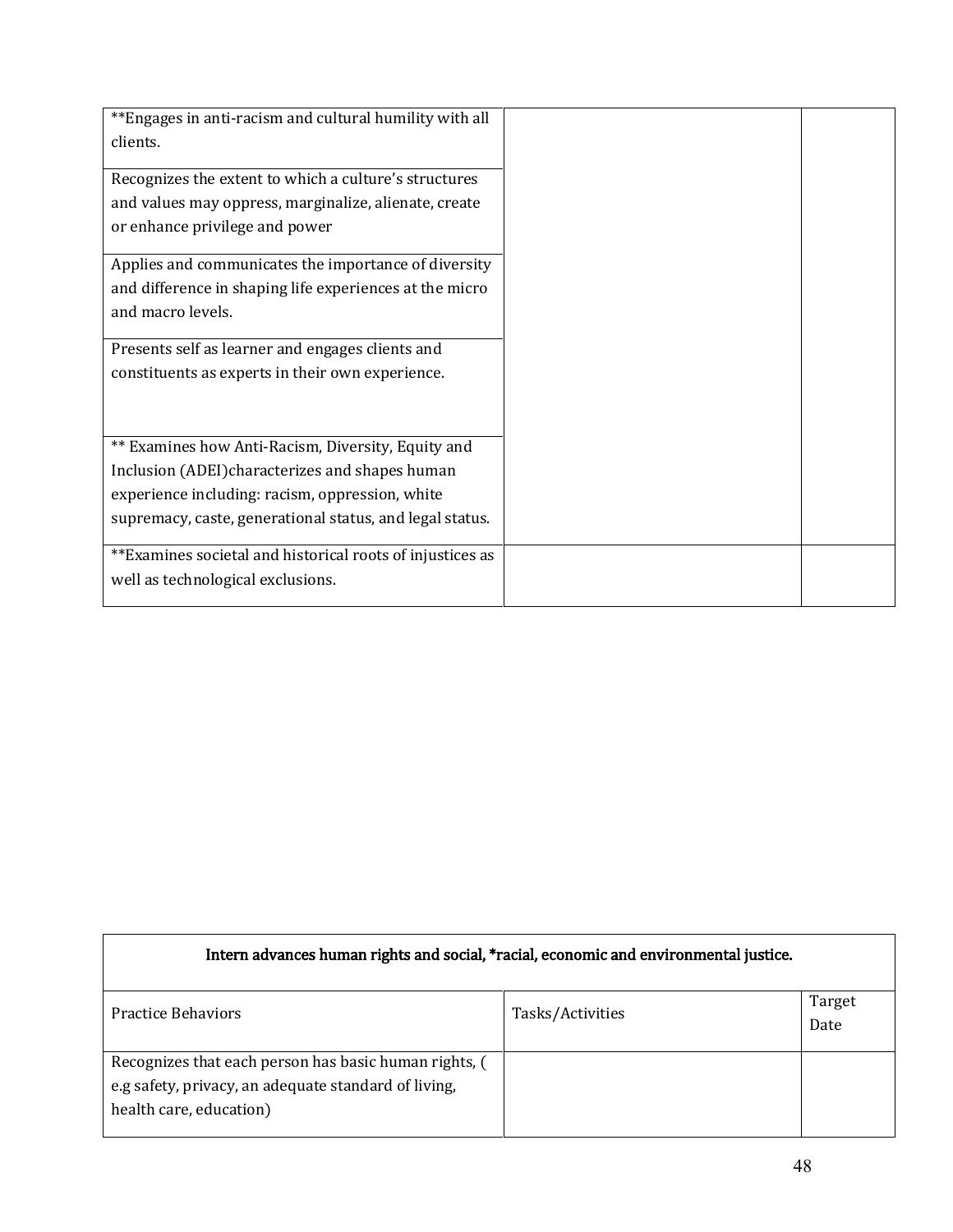| Applies understanding of social, economic, and<br>environmental justice to advocate at the individual and<br>system levels. |  |
|-----------------------------------------------------------------------------------------------------------------------------|--|
| Engages in practices that advance social, economic and<br>environmental justice.                                            |  |
| **Works to dismantle structural racism and<br>oppression in practice.                                                       |  |

| Intern engages in research-informed practice and practice-informed research.                                             |                  |                |
|--------------------------------------------------------------------------------------------------------------------------|------------------|----------------|
| <b>Practice Behaviors</b>                                                                                                | Tasks/Activities | Target<br>Date |
| Uses practice experience, theory * and anti-racist<br>approaches <sup>*</sup> to inform scientific inquiry and research. |                  |                |
| Engages in critical analysis of qualitative and<br>quantitative research methods and findings.                           |                  |                |
| Uses and translates research findings to inform and<br>improve practice, policy, and service delivery.                   |                  |                |
| ** Shares research findings in ways that are useable to<br>consumers.                                                    |                  |                |

| Intern engages in policy practice.                                                                                                                                                  |                  |                |
|-------------------------------------------------------------------------------------------------------------------------------------------------------------------------------------|------------------|----------------|
| <b>Practice Behaviors</b>                                                                                                                                                           | Tasks/Activities | Target<br>Date |
| Understands policy development and implementation<br>in practice settings at the micro and macro levels and<br>how social workers can affect change within the<br>practice setting. |                  |                |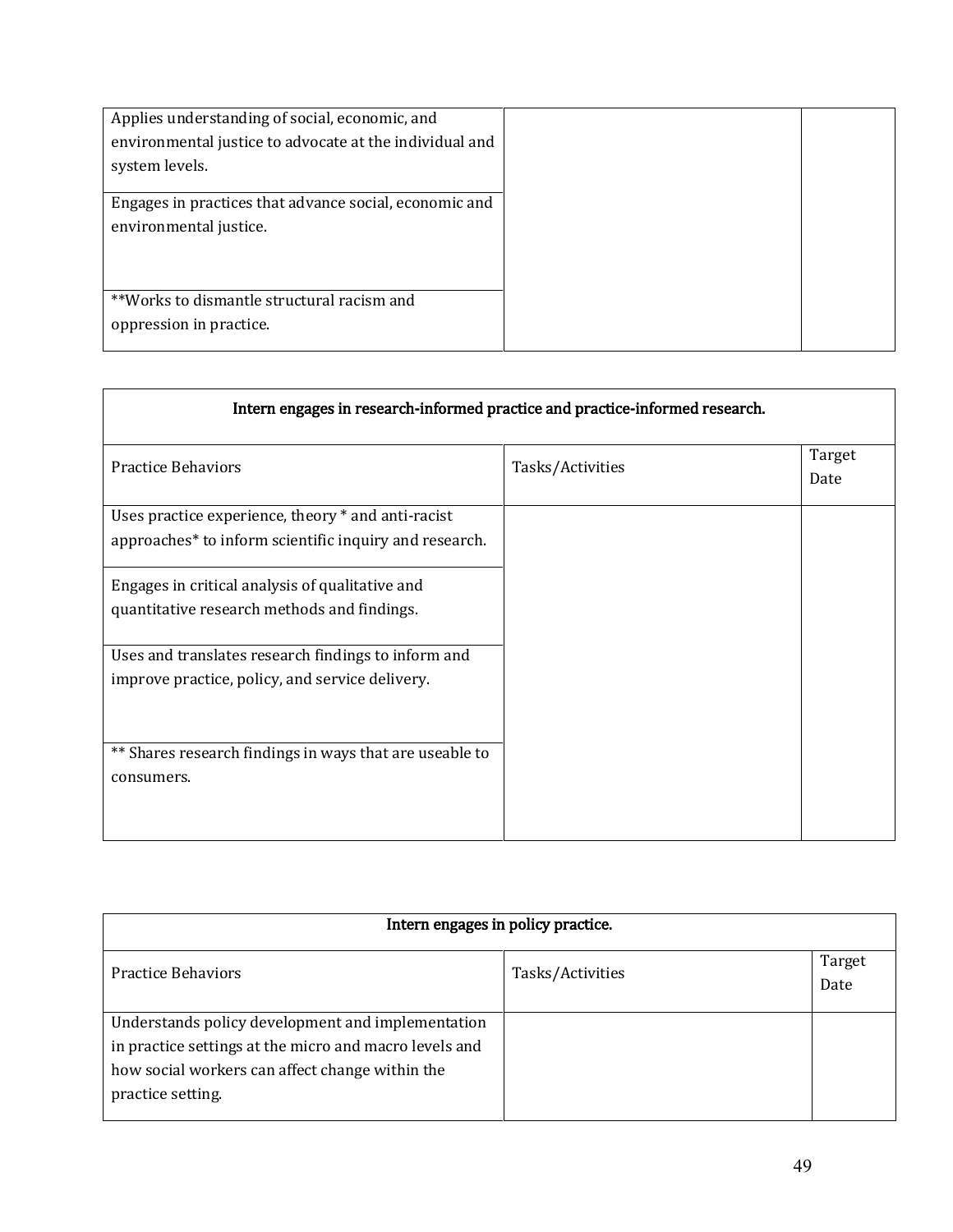| Assesses how social welfare, economic *and human       |
|--------------------------------------------------------|
| rights-based* policies impact the access to and        |
| delivery of social services.                           |
|                                                        |
| Critically analyzes and promotes policies that advance |
| human rights and social, economic, *racial and         |
| environmental justice.                                 |
|                                                        |

| Intern engages with individuals, families, groups, organizations, and communities                                                                                                                                                  |                  |                |  |  |
|------------------------------------------------------------------------------------------------------------------------------------------------------------------------------------------------------------------------------------|------------------|----------------|--|--|
| <b>Practice Behaviors</b>                                                                                                                                                                                                          | Tasks/Activities | Target<br>Date |  |  |
| Applies knowledge of human behavior and the social<br>environment and practice context to engage with<br>clients and constituencies.                                                                                               |                  |                |  |  |
| Uses empathy, reflection, and other interpersonal skills<br>to effectively engage diverse clients and constituencies.<br>Understands *how bias, power, and privilege impact<br>engagement with diverse clients and constituencies. |                  |                |  |  |
| (formerly Understands how personal experiences and<br>affective reactions may influence their ability to<br>effectively engage with diverse clients and<br>constituencies.)                                                        |                  |                |  |  |

| Intern assesses individuals, families, groups, organizations, and communities. |                  |        |  |  |
|--------------------------------------------------------------------------------|------------------|--------|--|--|
| <b>Practice Behaviors</b>                                                      | Tasks/Activities | Target |  |  |
|                                                                                |                  | Date   |  |  |
| Collects, organizes, critically analyzes, and interprets                       |                  |        |  |  |
| information from clients and constituencies * in a                             |                  |        |  |  |
| culturally responsive manner.                                                  |                  |        |  |  |
| Applies knowledge of human development, person in                              |                  |        |  |  |
| environment, and other multidisciplinary theoretical                           |                  |        |  |  |

 $\mathbf{r}$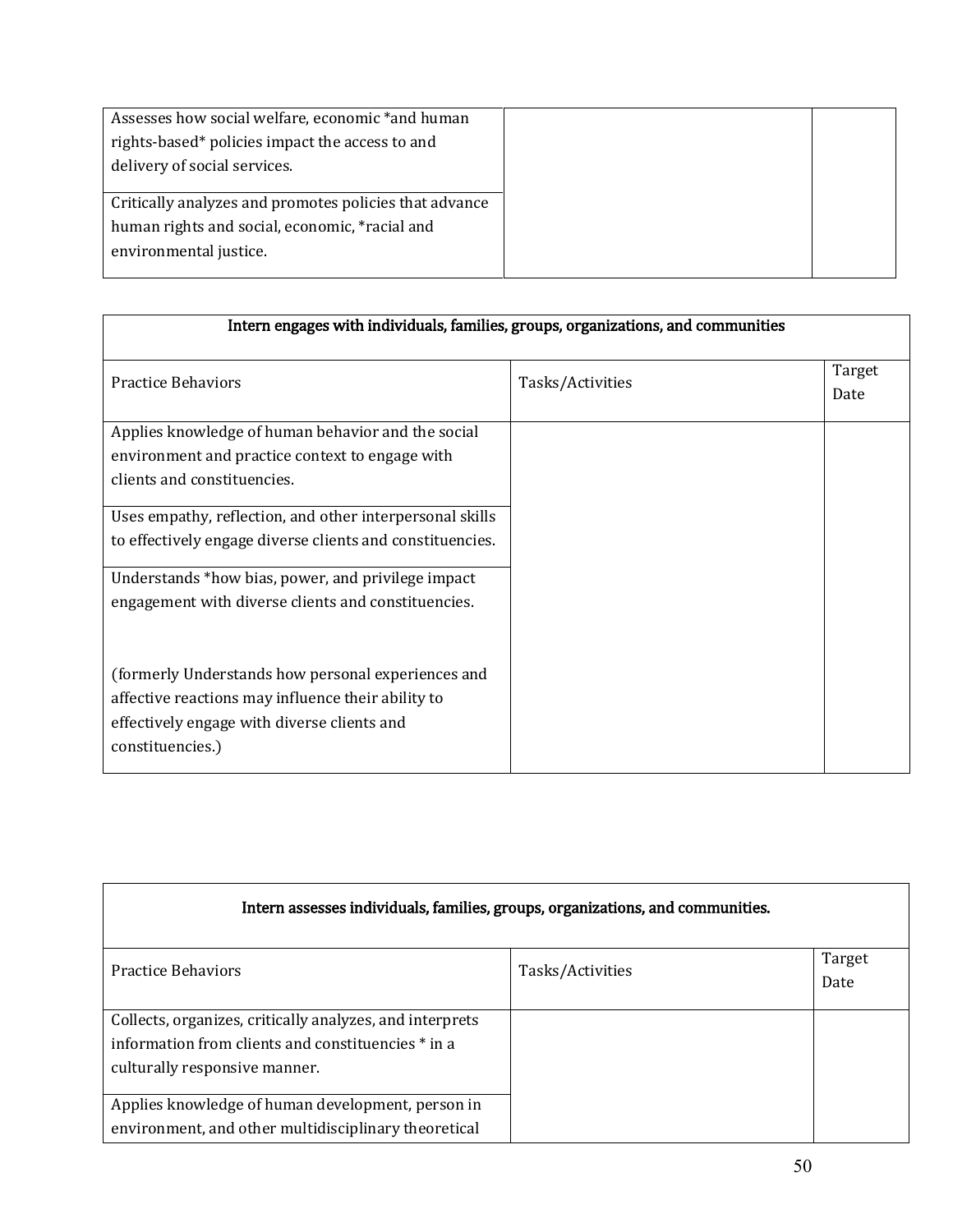| frameworks in the analysis of assessment data from       |  |
|----------------------------------------------------------|--|
| clients and constituencies.                              |  |
|                                                          |  |
|                                                          |  |
| Develops mutually agreed-on focus of work and desired    |  |
| outcomes *through collaboration.                         |  |
|                                                          |  |
| Critically assesses clients' strengths, needs and        |  |
| challenges *in a culturally responsive manner.           |  |
|                                                          |  |
| Selects appropriate intervention strategies based on the |  |
| assessment, research knowledge, and values and           |  |
| preferences of the client or constituency.               |  |
|                                                          |  |
|                                                          |  |
| ** Understands how bias, power, and privilege impact     |  |
| assessment with clients and constituencies.              |  |
|                                                          |  |

 $\Gamma$ 

| Intern intervenes with individuals, families, groups, organizations, and communities.                                                                                        |                  |                |  |  |
|------------------------------------------------------------------------------------------------------------------------------------------------------------------------------|------------------|----------------|--|--|
| <b>Practice Behaviors</b>                                                                                                                                                    | Tasks/Activities | Target<br>Date |  |  |
| Implements *culturally responsive interventions to<br>achieve practice goals and enhance capacities of clients<br>and constituencies.                                        |                  |                |  |  |
| Applies knowledge of human development, person in<br>environment, and other multidisciplinary theoretical<br>frameworks in interventions with clients and<br>constituencies. |                  |                |  |  |
| Uses inter-professional collaboration as appropriate to<br>achieve beneficial practice outcomes.                                                                             |                  |                |  |  |
| Negotiates, mediates, and advocates with and on behalf<br>of clients and constituencies.                                                                                     |                  |                |  |  |
| Facilitates effective transitions and endings that advance<br>mutually agreed-upon goals.                                                                                    |                  |                |  |  |
| ** Understands how bias, power, and privilege impact<br>intervention with clients and constituencies.                                                                        |                  |                |  |  |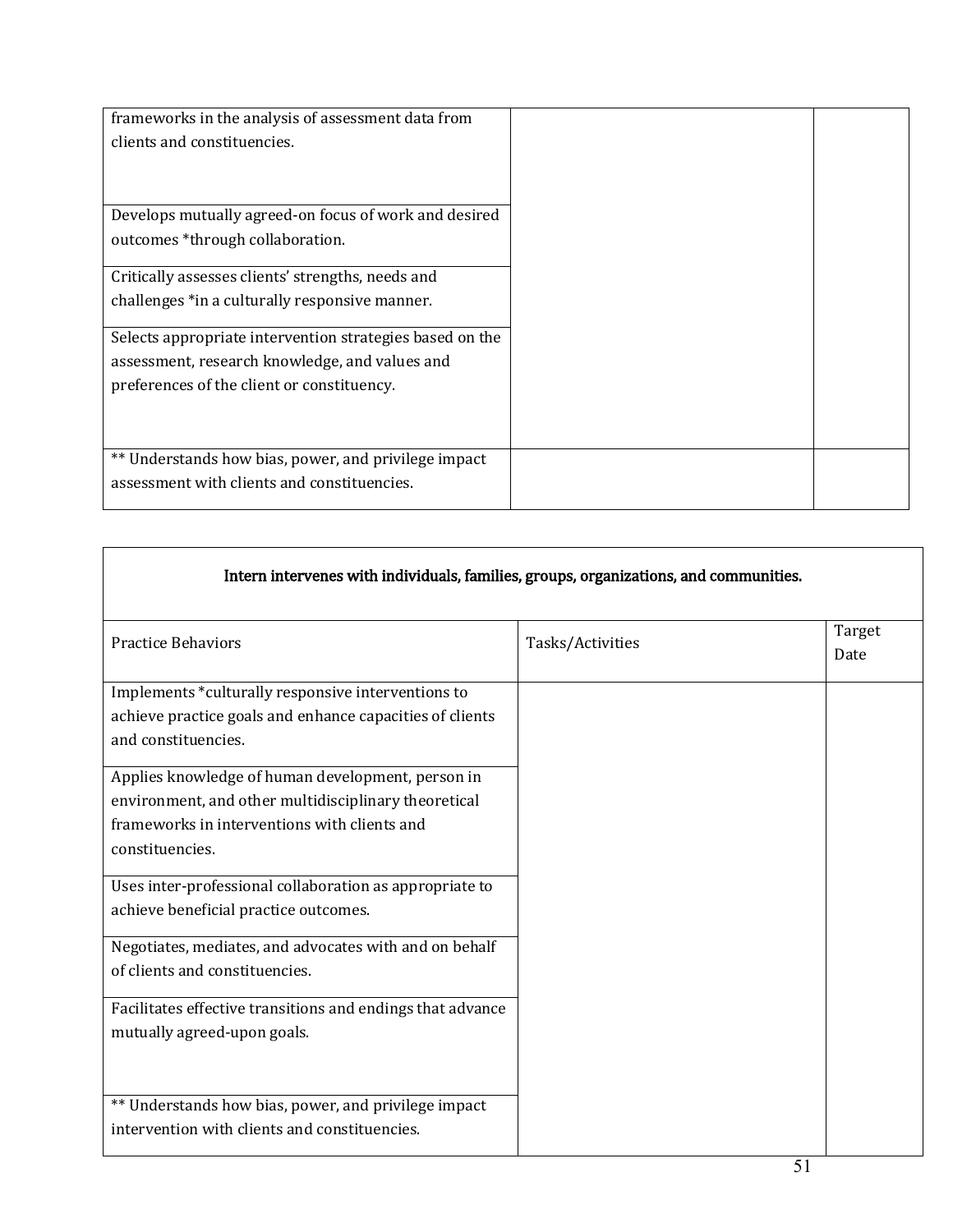# Intern evaluates practice with individuals, families, groups, organizations, and communities.

| <b>Practice Behaviors</b>                             | Tasks/Activities | Target |
|-------------------------------------------------------|------------------|--------|
|                                                       |                  | Date   |
|                                                       |                  |        |
| Selects and uses appropriate *anti-racist methods for |                  |        |
| evaluation of outcomes.                               |                  |        |
|                                                       |                  |        |
| Critically analyzes, monitors, and evaluates          |                  |        |
| interventions and program processes and outcomes.     |                  |        |
|                                                       |                  |        |
| Applies evaluation findings to improve practice       |                  |        |
| effectiveness at the micro and macro levels.          |                  |        |
|                                                       |                  |        |
|                                                       |                  |        |
|                                                       |                  |        |

Signatures:

| Date: the contract of the contract of the contract of the contract of the contract of the contract of the contract of the contract of the contract of the contract of the contract of the contract of the contract of the cont |
|--------------------------------------------------------------------------------------------------------------------------------------------------------------------------------------------------------------------------------|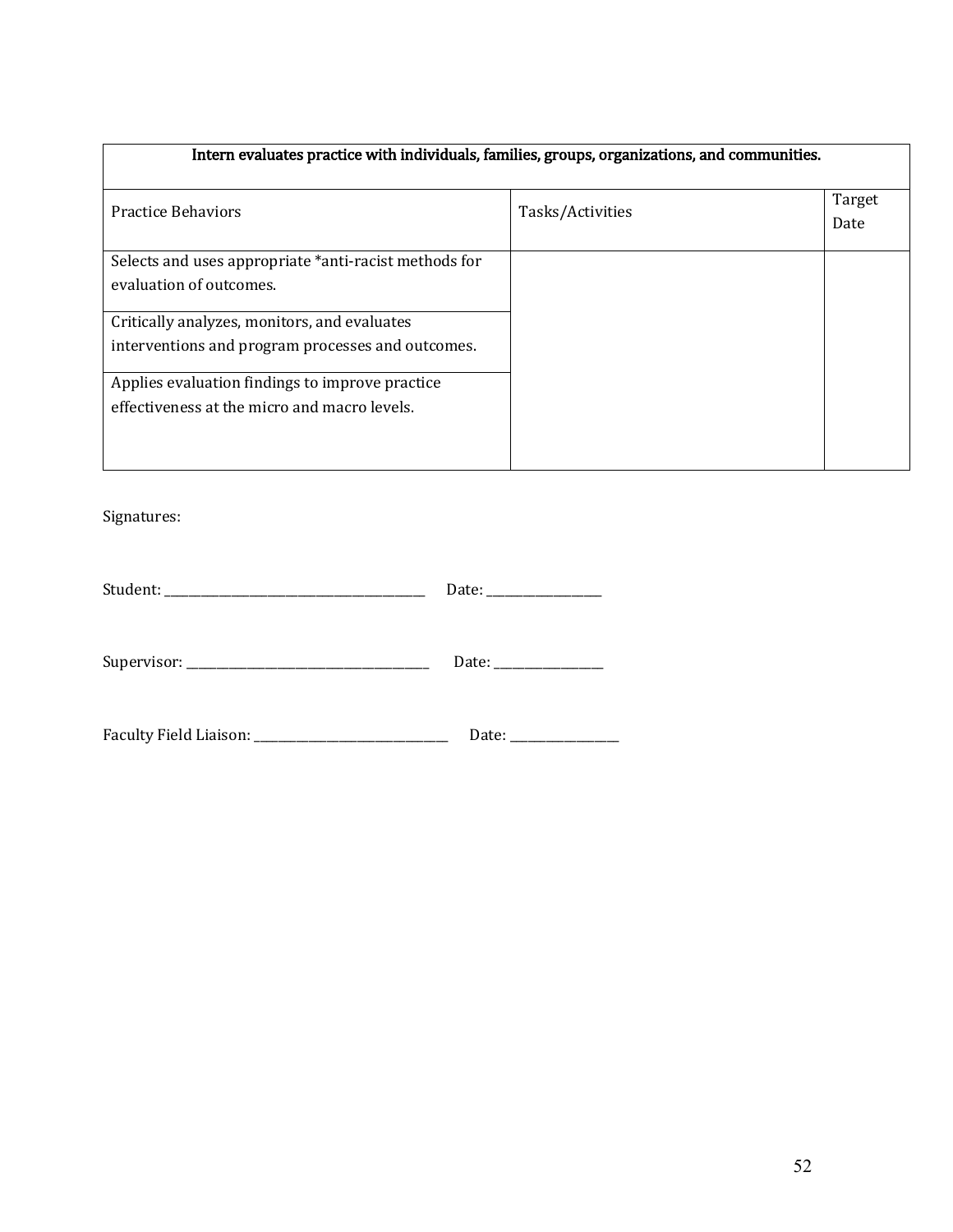# Appendix G: Site Visit Form

# UNH Department of Social Work BSSW Program

| Student:            | Field Supervisor:                 |  |  |
|---------------------|-----------------------------------|--|--|
| Placement:          | UNH Faculty Member:               |  |  |
| Date of site visit: | Semester 1: ___ or Semester 2: __ |  |  |

- 1) Write a brief paragraph describing student's task assignments and whether the student is fulfilling the goals in the Learning Agreement.
- 2) Write a brief statement describing student's progress at the agency according to the student and the field instructor.
- 3) Discuss the quality of the supervision and whether supervisory obligations are being met.
- 4) Discuss how diversity and equity is addressed within the agency (trainings, staff meetings, supervision, with clients etc.)
- 5) Identify any problem areas that have been raised by the student, the field instructor or by you as the UNH faculty member.
- 6) Identify your follow-up plans to resolve any significant problem areas. (Phone calls, additional site visits, etc.)
- 7) Note any recommended changes in the student's learning agreement to address any problem areas.
- 8) Additional impressions and recommendations.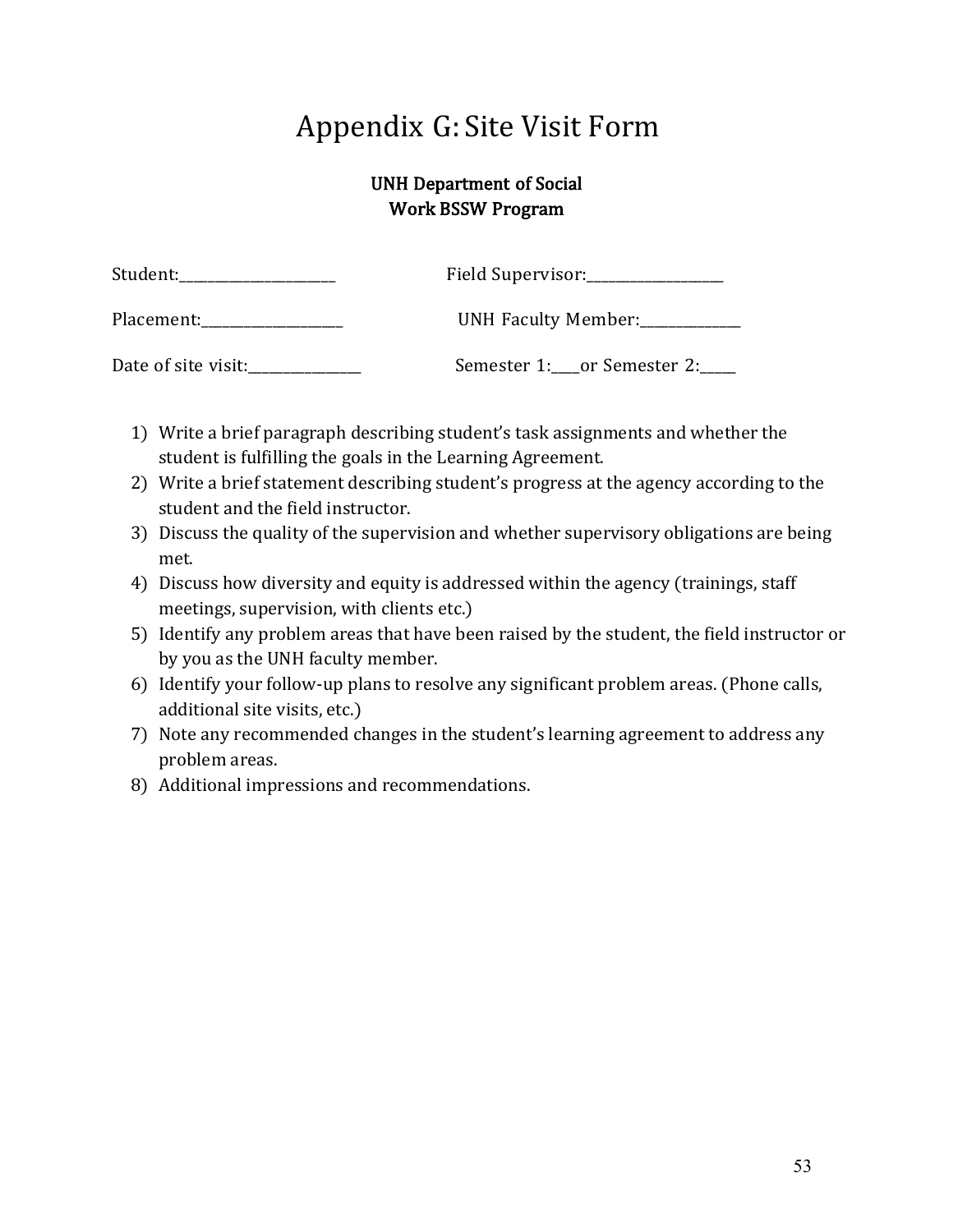# Appendix H: BSSW Field Practicum Evaluation

#### Department of Social Work College of Health and Human Services University of New Hampshire

Please complete form for student to hand in during the last class. Forms may also be mailed to:

Kelsey Boucher, BSSW Field Coordinator University of New Hampshire Department of Social Work 55 College Road, Pettee Hall Durham NH 03824-3599

#### Identifying Data

Student's name: Agency name: Agency address:

| Supervisors name, title, and<br>degree: Supervisor phone and<br>email: |                 |                   |      |
|------------------------------------------------------------------------|-----------------|-------------------|------|
| Period of evaluation: Fall semester                                    | Spring semester | (Summer semester) | Year |

Note: Please review this evaluation with the student before it is submitted to the Social Work Department. Signatures of both supervisor and student are required on the last page of this evaluation. Data from this form (with no names included) will be used as a component of the UNH Department of Social Work program evaluation proces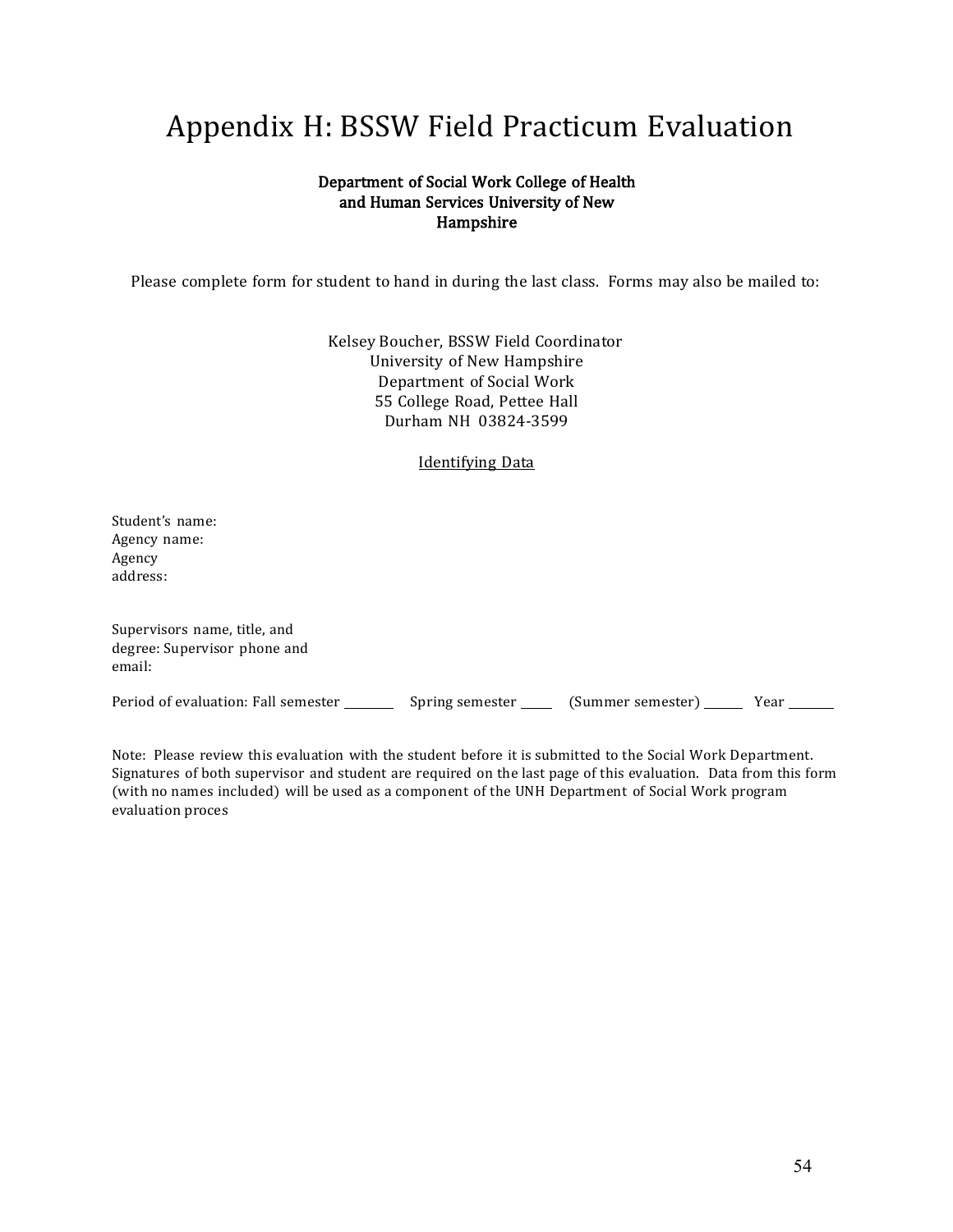## **Competency Rating**

The standard by which an intern is to be evaluated is that of a new entry-level social worker. The 10 competencies that are specified in this evaluation form are those established by our national accrediting organization, the Council on Social Work Education (CSWE). Please rate each student on his or her ability to develop the overall competency. Under each competency statement are several items that we ask you to rate according to the following criteria. This evaluation should assess the student's competencies for the current semester.

# Please note that with this revised rating system, low ratings suggest a need for improvement and high ratings suggest higher levels of competency.

|                | The intern has not met the expectations for demonstrating the competency or                                                              |
|----------------|------------------------------------------------------------------------------------------------------------------------------------------|
| $\overline{2}$ | The intern is approaching competency in this area and it is anticipated that<br>the intern will meet the expectation in the near future. |
| 3              | The intern has <b>succeeded</b> in demonstrating competency in this area                                                                 |
| $\overline{4}$ | The intern is functioning above expectations for interns in this area                                                                    |
| 5              | The intern has excelled in this area                                                                                                     |
|                | N/A Not applicable in this setting or at this time.                                                                                      |

Comments may be made under any competency statement, if desired. Specific examples related to each competency statement are also welcome. Please be sure to indicate those areas in which you think the intern is particularly strong and those areas that need improvement.

This evaluation is intended to give the intern feedback about her or his performance and to provide the

UNH Department of Social Work with an overall assessment of our students' competencies in the field.

If you prefer to use another evaluation system **naddition** to this form to evaluate a student's performance, please discuss this with the field coordinator.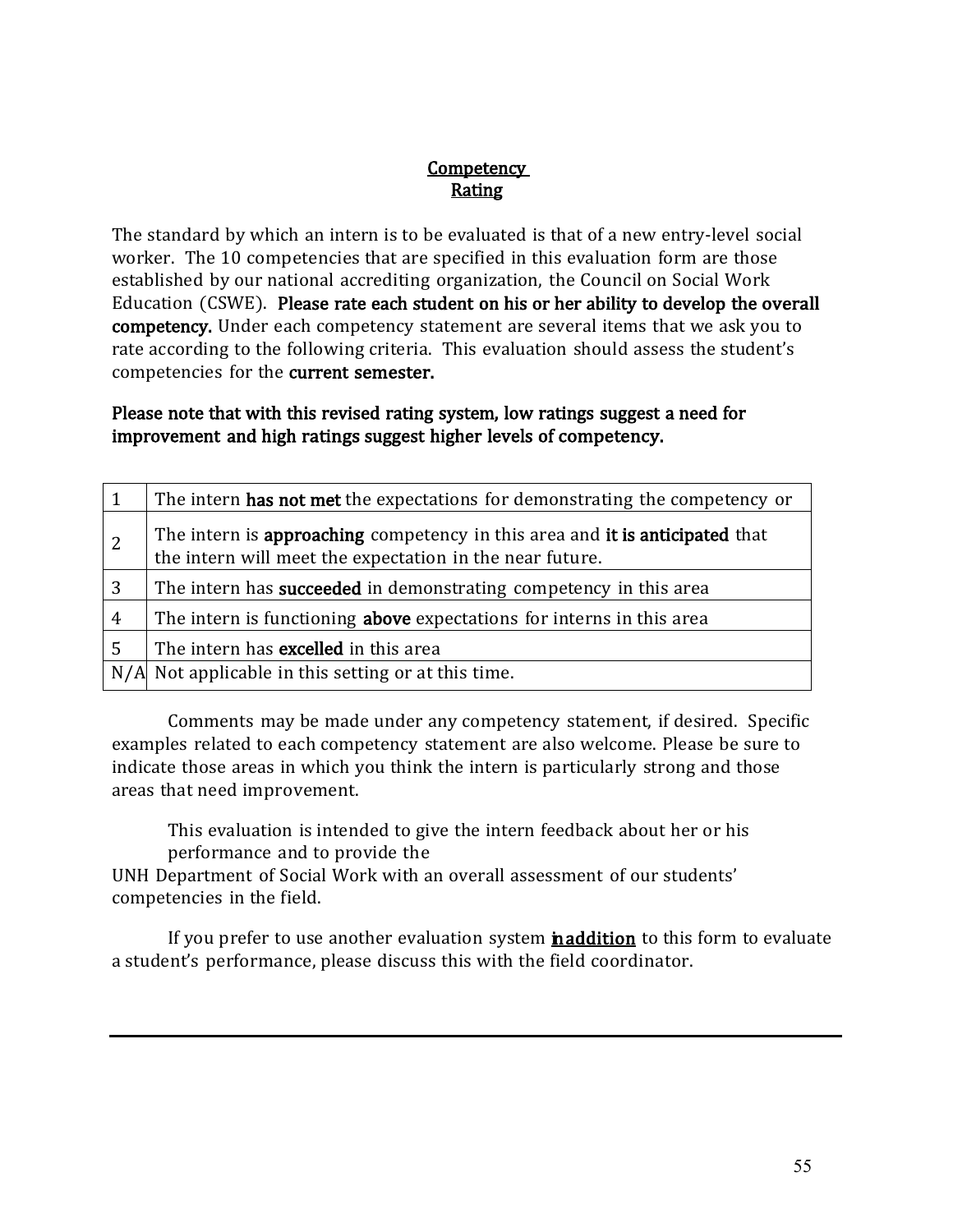|                | Competency 1. Intern demonstrates ethical and professional behavior.                                                                                                                                         |              |                |   |   |   |
|----------------|--------------------------------------------------------------------------------------------------------------------------------------------------------------------------------------------------------------|--------------|----------------|---|---|---|
| 1a             | Makes ethical decisions by applying the standards of the<br>NASW Code of Ethics, relevant laws and regulations, ethical<br>conduct of research, and additional codes of ethics as<br>appropriate to context. | $\mathbf{1}$ | $\overline{2}$ | 3 | 4 | 5 |
| 1 <sub>b</sub> | Uses reflection and self-regulation to manage personal values<br>and maintain professionalism in practice situations.                                                                                        | $\mathbf{1}$ | $\overline{2}$ | 3 | 4 | 5 |
| 1 <sub>c</sub> | Demonstrates professional demeanor in behavior, appearance,<br>oral, written, and electronic communication.                                                                                                  | $\mathbf{1}$ | $\overline{2}$ | 3 | 4 | 5 |
| 1 <sub>d</sub> | Uses technology ethically and appropriately to facilitate<br>practice outcomes.                                                                                                                              | $\mathbf{1}$ | $\overline{2}$ | 3 | 4 | 5 |
| 1e             | Uses supervision and consultation to guide professional<br>judgment and behavior.                                                                                                                            | $\mathbf{1}$ | $\overline{2}$ | 3 | 4 | 5 |
| 1 <sup>f</sup> | ** Uses an anti-racist lens to understand and critique the<br>profession's history and current practices.                                                                                                    | $\mathbf{1}$ | 2              | 3 | 4 | 5 |
| 1g             | **Recognizes and manage personal values with regards to<br>equity and inclusion in practice.                                                                                                                 | $\mathbf{1}$ | $\overline{2}$ | 3 | 4 | 5 |
| 1 <sub>h</sub> | **Understands digital technology and its ethical use in<br>practice.                                                                                                                                         | $\mathbf{1}$ | $\overline{2}$ | 3 | 4 | 5 |

Comment regarding competency #1 (optional):

**Competency 2.** *Intern engages Anti-Racism, Diversity, Equity and Inclusion in practice*

*(this is newly defined competency, effective CSWE 2022; formerly named "engages Diversity & Difference in Practice")*

| 2a | **Engages in anti-racism and cultural humility with all clients.<br>(formerly Treats diverse clients with dignity and respect.)                  |  |  |  |
|----|--------------------------------------------------------------------------------------------------------------------------------------------------|--|--|--|
| 2b | Recognizes the extent to which a culture's structures and values<br>may oppress, marginalize, alienate, create or enhance privilege<br>and power |  |  |  |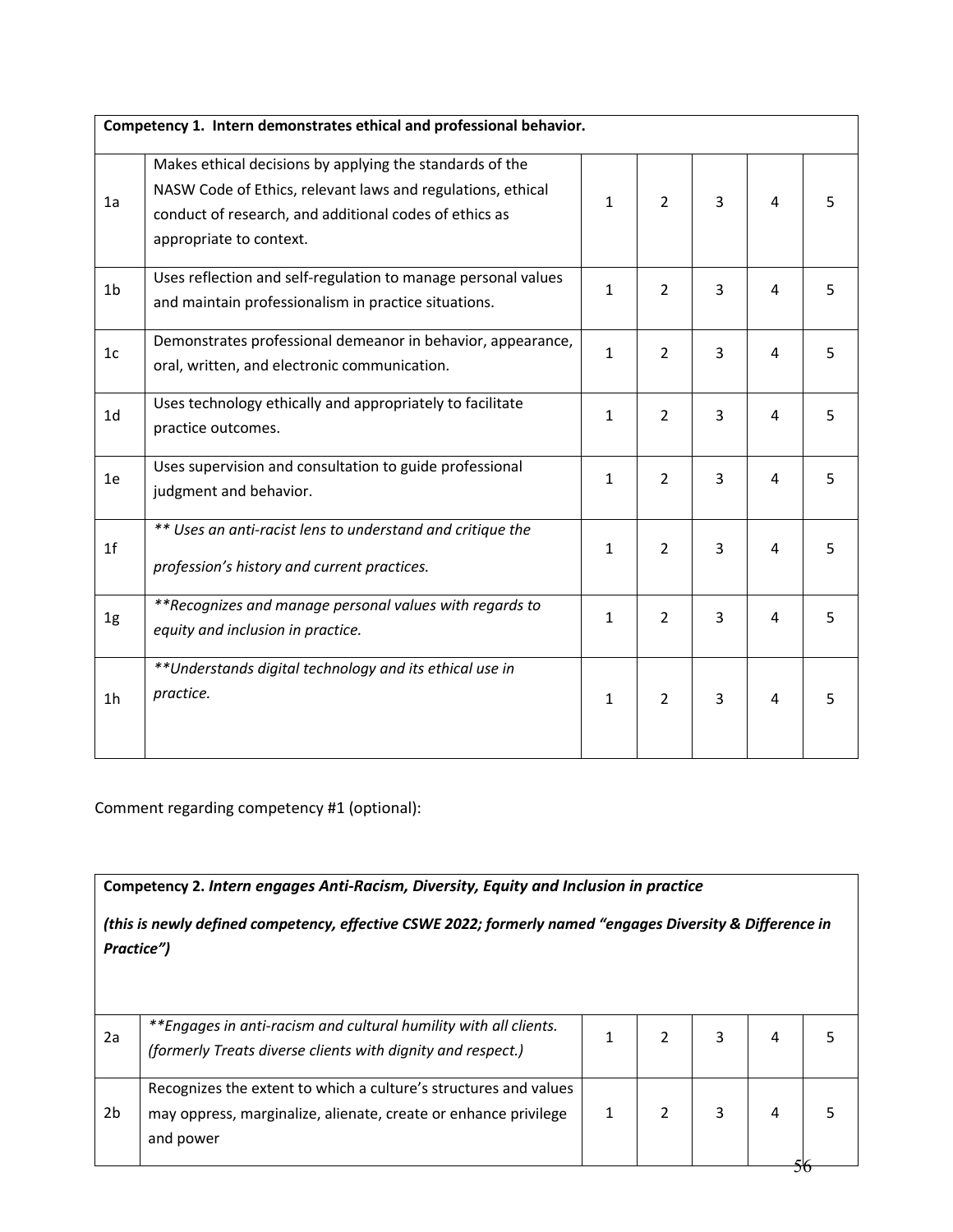| 2c               | Applies and communicates the importance of diversity and<br>difference in shaping life experiences at the micro and macro<br>levels.                                                                                 | 1 | $\mathcal{P}$ | 3 | 4 |   |
|------------------|----------------------------------------------------------------------------------------------------------------------------------------------------------------------------------------------------------------------|---|---------------|---|---|---|
| 2d               | Presents self as learner and engages clients and constituencies<br>as experts in their own experience.                                                                                                               | 1 | $\mathcal{P}$ | 3 | 4 | 5 |
| 2e               | ** Examines how Anti-Racism, Diversity, Equity and Inclusion<br>(ADEI characterizes) and shapes human experience including:<br>racism, oppression, white supremacy, caste, generational<br>status, and legal status. | 1 | $\mathcal{P}$ | 3 | 4 |   |
| 2f               | **Examines societal and historical roots of injustices as well as<br>technological exclusions.                                                                                                                       | 1 | 2             | 3 | 4 | 5 |
| del<br>etin<br>g | Applies self-awareness and self-regulation to manage the<br>influence of personal biases and values in working with diverse<br>clients and constituencies.                                                           | 1 | 2             | 3 | 4 | 5 |

Comment regarding competency #2 (optional):

|    | Competency 3. Intern advances human rights and social, *racial, economic and environmental justice.                                      |              |   |   |   |   |
|----|------------------------------------------------------------------------------------------------------------------------------------------|--------------|---|---|---|---|
| 3a | Recognizes that each person has basic human rights, (e.g.<br>safety, privacy, an adequate standard of living, health care,<br>education) | $\mathbf{1}$ | 2 | 3 | 4 | 5 |
| 3b | Applies understanding of social, economic, and environmental<br>justice to advocate at the individual and system levels.                 | 1            | 2 | 3 | 4 | 5 |
| 3c | Engages in practices that advance social, economic and<br>environmental justice.                                                         | 1            | 2 | 3 | 4 | 5 |
| 3d | **Works to dismantle structural racism and oppression in<br>practice.                                                                    | 1            | 2 | 3 | 4 | 5 |

Comment regarding competency #3 (optional):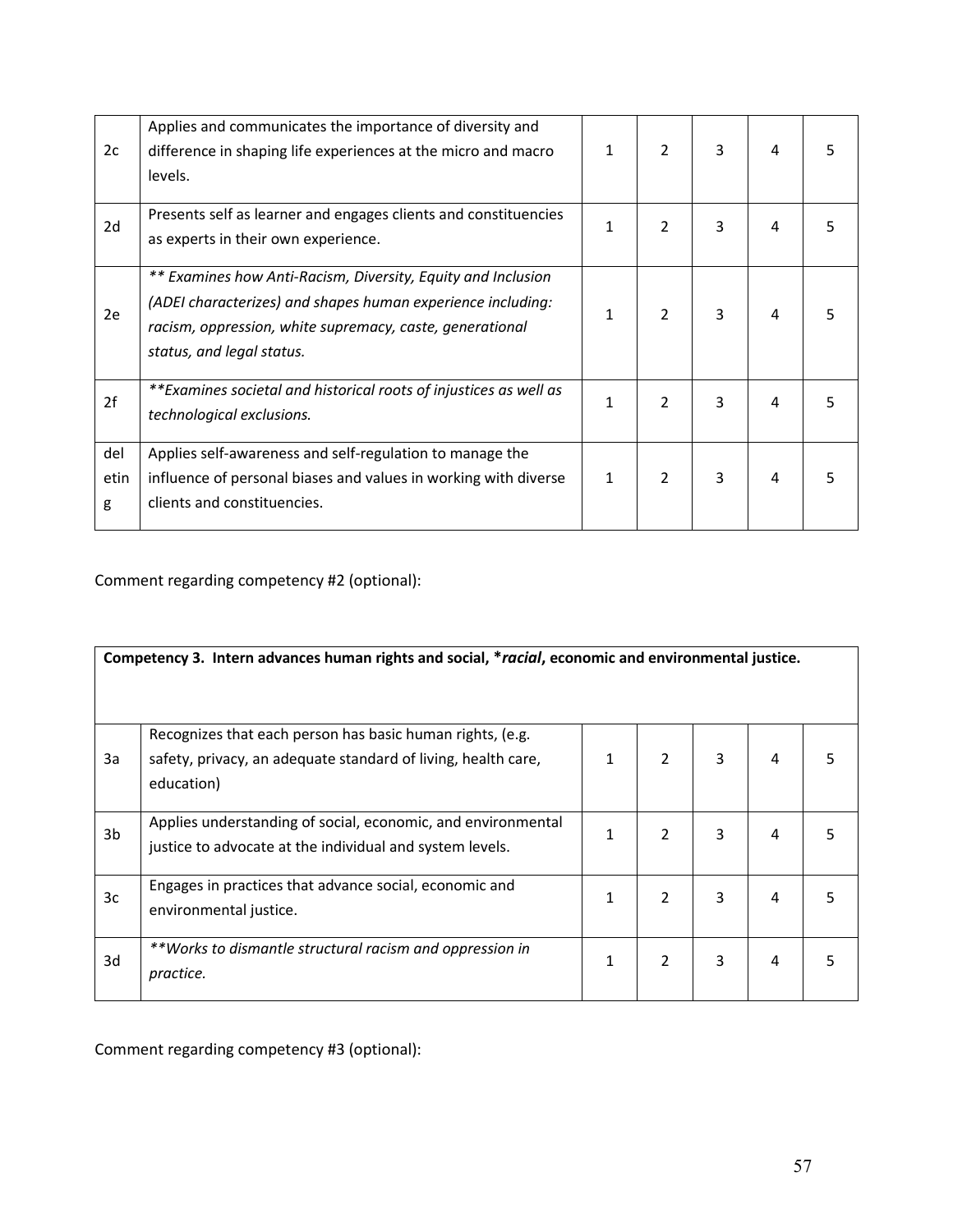|    | Competency 4. Intern engages in research-informed practice and practice-informed research.                    |   |   |   |   |  |
|----|---------------------------------------------------------------------------------------------------------------|---|---|---|---|--|
| 4a | Uses practice experience, theory * and anti-racist approaches *<br>to inform scientific inquiry and research. | 1 | 2 | 3 | 4 |  |
| 4b | Engages in critical analysis of qualitative and quantitative<br>research methods and findings.                | 1 | 2 | 3 | 4 |  |
| 4c | Uses and translates research findings to inform and improve<br>practice, policy, and service delivery.        | 1 | 2 | 3 | 4 |  |
| 4d | ** Shares research findings in ways that are useable to<br>consumers.                                         | 1 | 2 | 3 | 4 |  |

Comment regarding competency #4 (optional):

|    | Competency 5. Intern engages in policy practice.                                                                                                                                 |              |   |   |   |   |
|----|----------------------------------------------------------------------------------------------------------------------------------------------------------------------------------|--------------|---|---|---|---|
|    |                                                                                                                                                                                  |              |   |   |   |   |
| 5a | Understands policy development and implementation in<br>practice settings at the micro and macro levels and how social<br>workers can affect change within the practice setting. | $\mathbf{1}$ | 2 | 3 | 4 |   |
| 5b | Assesses how social welfare, economic *and human rights-<br>based* policies impact the access to and delivery of social<br>services.                                             | 1            | 2 | 3 | 4 |   |
| 5c | Critically analyzes and promotes policies that advance human<br>rights and social, economic, *racial and environmental justice.                                                  | 1            | 2 | 3 | 4 | 5 |

Comment regarding competency #5 (optional):

|    | Competency 6. Intern engages with individuals, families, groups, organizations, and communities.                                     |  |  |  |  |  |  |  |
|----|--------------------------------------------------------------------------------------------------------------------------------------|--|--|--|--|--|--|--|
| 6a | Applies knowledge of human behavior and the social<br>environment and practice context to engage with clients and<br>constituencies. |  |  |  |  |  |  |  |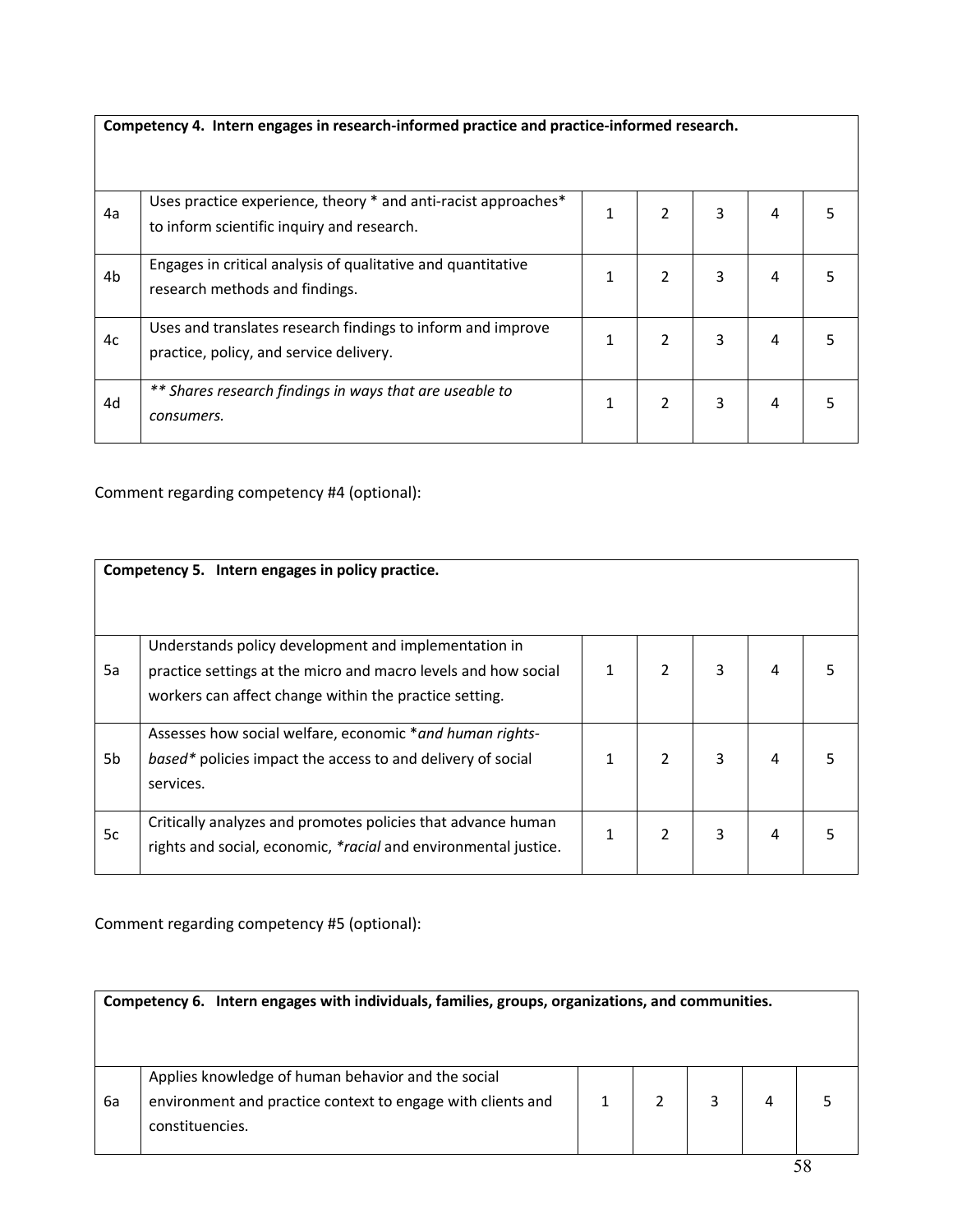| 6b | Uses empathy, reflection, and other interpersonal skills to<br>effectively engage diverse clients and constituencies.                                                                                                                                                                 |  | 3 | 4 |  |
|----|---------------------------------------------------------------------------------------------------------------------------------------------------------------------------------------------------------------------------------------------------------------------------------------|--|---|---|--|
| 6с | Understands *how bias, power, and privilege impact<br>engagement with diverse clients and constituencies.<br>(formerly Understands how personal experiences and affective<br>reactions may influence their ability to effectively engage with<br>diverse clients and constituencies.) |  | 3 | 4 |  |

Comment regarding competency #6 (optional):

| Intern assesses individuals, families, groups, organizations, and communities.<br>Competency 7. |                                                                                                                                                                                                 |              |               |   |   |    |
|-------------------------------------------------------------------------------------------------|-------------------------------------------------------------------------------------------------------------------------------------------------------------------------------------------------|--------------|---------------|---|---|----|
| 7a                                                                                              | Collects, organizes, critically analyzes, and interprets<br>information from clients and constituencies * in a culturally<br>responsive manner.                                                 | $\mathbf{1}$ | $\mathcal{P}$ | 3 | 4 | 5. |
| 7b                                                                                              | Applies knowledge of human development, person in<br>environment, and other multidisciplinary theoretical<br>frameworks in the analysis of assessment data from clients<br>and constituencies.  | 1            | $\mathcal{P}$ | 3 | 4 | 5. |
| 7c                                                                                              | Develops mutually agreed-on focus of work and desired<br>outcomes* through collaboration.                                                                                                       | 1            | $\mathcal{P}$ | 3 | 4 | 5  |
| 7d                                                                                              | Critically assesses clients' strengths, needs and challenges *in<br>a culturally responsive manner.                                                                                             | $\mathbf{1}$ | $\mathcal{P}$ | 3 | 4 | 5  |
| 7e                                                                                              | Selects appropriate intervention strategies based on the<br>assessment, research knowledge, and values and preferences<br>of the client or constituency * in a culturally responsive<br>manner. | $\mathbf{1}$ | $\mathcal{P}$ | 3 | 4 | 5. |
| 7 f                                                                                             | ** Understands how bias, power, and privilege impact<br>assessment with clients and constituencies.                                                                                             | 1            | 2             | 3 | 4 | 5  |

Comments regarding competency #7 (optional).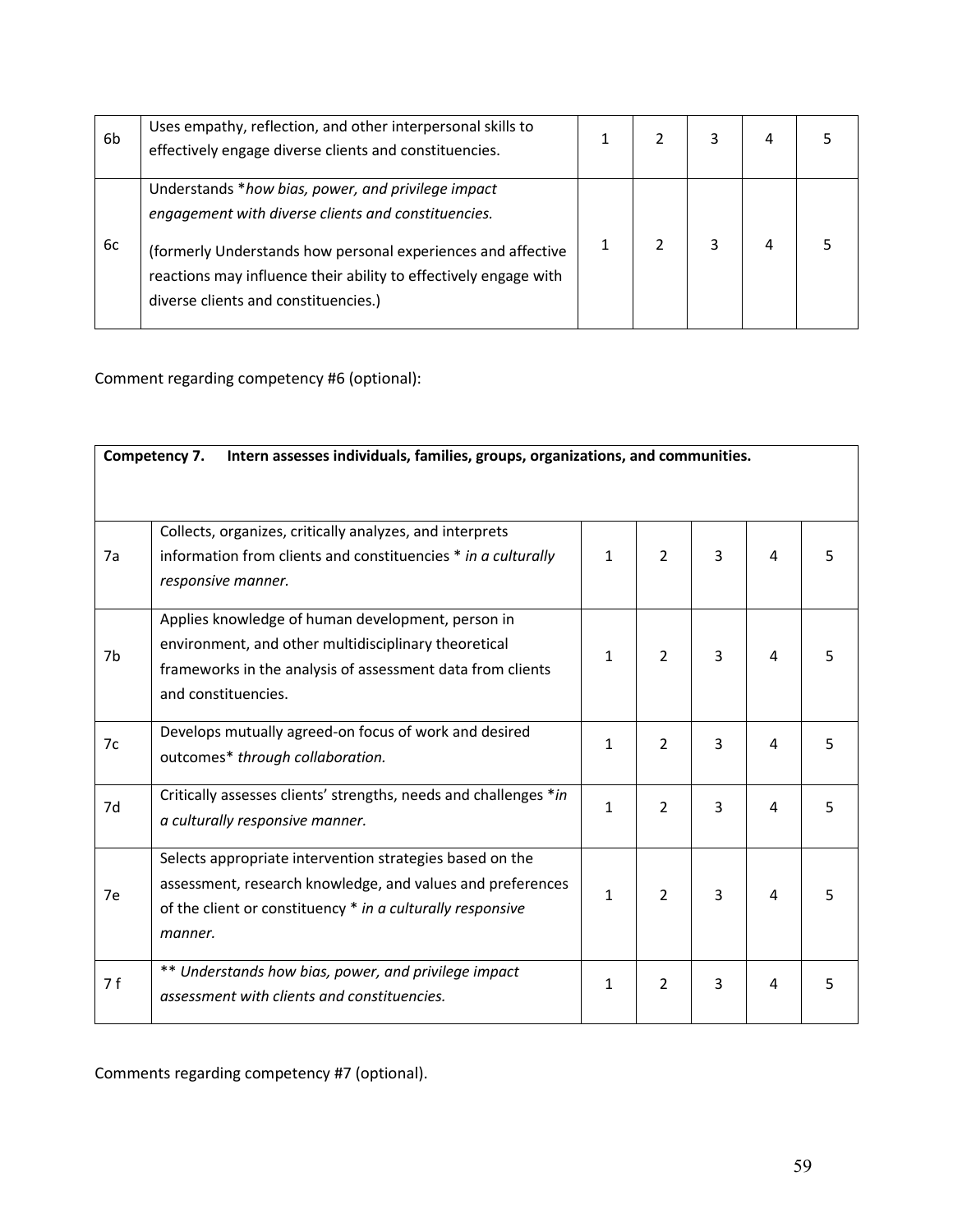|    | Competency 8. Intern intervenes with individuals, families, groups, organizations, and communities.                                                                       |              |                |   |   |   |
|----|---------------------------------------------------------------------------------------------------------------------------------------------------------------------------|--------------|----------------|---|---|---|
| 8a | Implements *culturally responsive interventions to achieve<br>practice goals and enhance capacities of clients and<br>constituencies.                                     | $\mathbf{1}$ | 2              | 3 | 4 | 5 |
| 8b | Applies knowledge of human development, person in<br>environment, and other multidisciplinary theoretical<br>frameworks in interventions with clients and constituencies. | $\mathbf{1}$ | $\overline{2}$ | 3 | 4 | 5 |
| 8c | Uses inter-professional collaboration as appropriate to<br>achieve beneficial practice outcomes.                                                                          | 1            | $\overline{2}$ | 3 | 4 | 5 |
| 8d | Negotiates, mediates, and advocates with and on behalf of<br>clients and constituencies.                                                                                  | $\mathbf{1}$ | $\overline{2}$ | 3 | 4 | 5 |
| 8e | Facilitates effective transitions and endings that advance<br>mutually agreed-upon goals.                                                                                 | 1            | 2              | 3 | 4 | 5 |
| 8f | ** Understands how bias, power, and privilege impact<br>intervention with clients and constituencies.                                                                     | 1            | $\overline{2}$ | 3 | 4 | 5 |

Comments regarding competency #8 (optional).

|    | Intern evaluates practice with individuals, families, groups, organizations, and communities.<br>Competency 9. |   |   |   |   |  |  |
|----|----------------------------------------------------------------------------------------------------------------|---|---|---|---|--|--|
| 9a | Selects and uses appropriate *anti-racist methods for<br>evaluation of outcomes.                               | 1 | 2 | 3 | 4 |  |  |
| 9b | Critically analyzes, monitors, and evaluates interventions and<br>program processes and outcomes.              |   | 2 | 3 | 4 |  |  |
| 9e | Applies evaluation findings to improve practice effectiveness<br>at the micro and macro levels.                |   | 2 | 3 | 4 |  |  |

Comment regarding competency #9 (optional):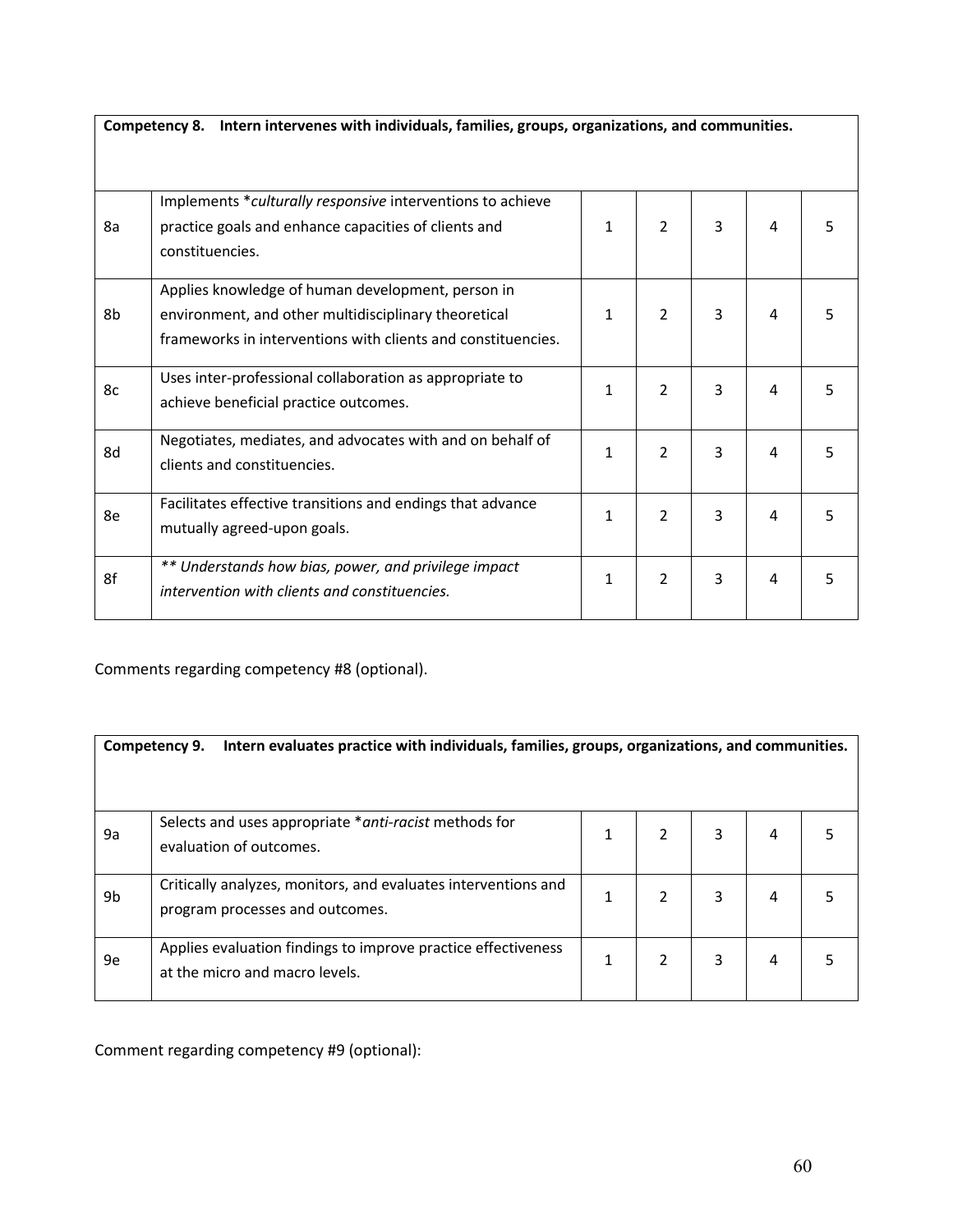#### Summary and Recommendations

1. Please identify this student's three most significant strengths.

2. Please identify this student's three most significant areas for improvement.

3. Please evaluate this student's progress toward successful completion of his/her learning goals.

4. Please share any recommendations for this student's future professional development.

### Recommended Grade

Please indicate the overall evaluation of the student's field performance by circling the recommended grade.

Pass with Concern Fail (First Term Only)

Supervisor / Date

Student / Date

Student Response: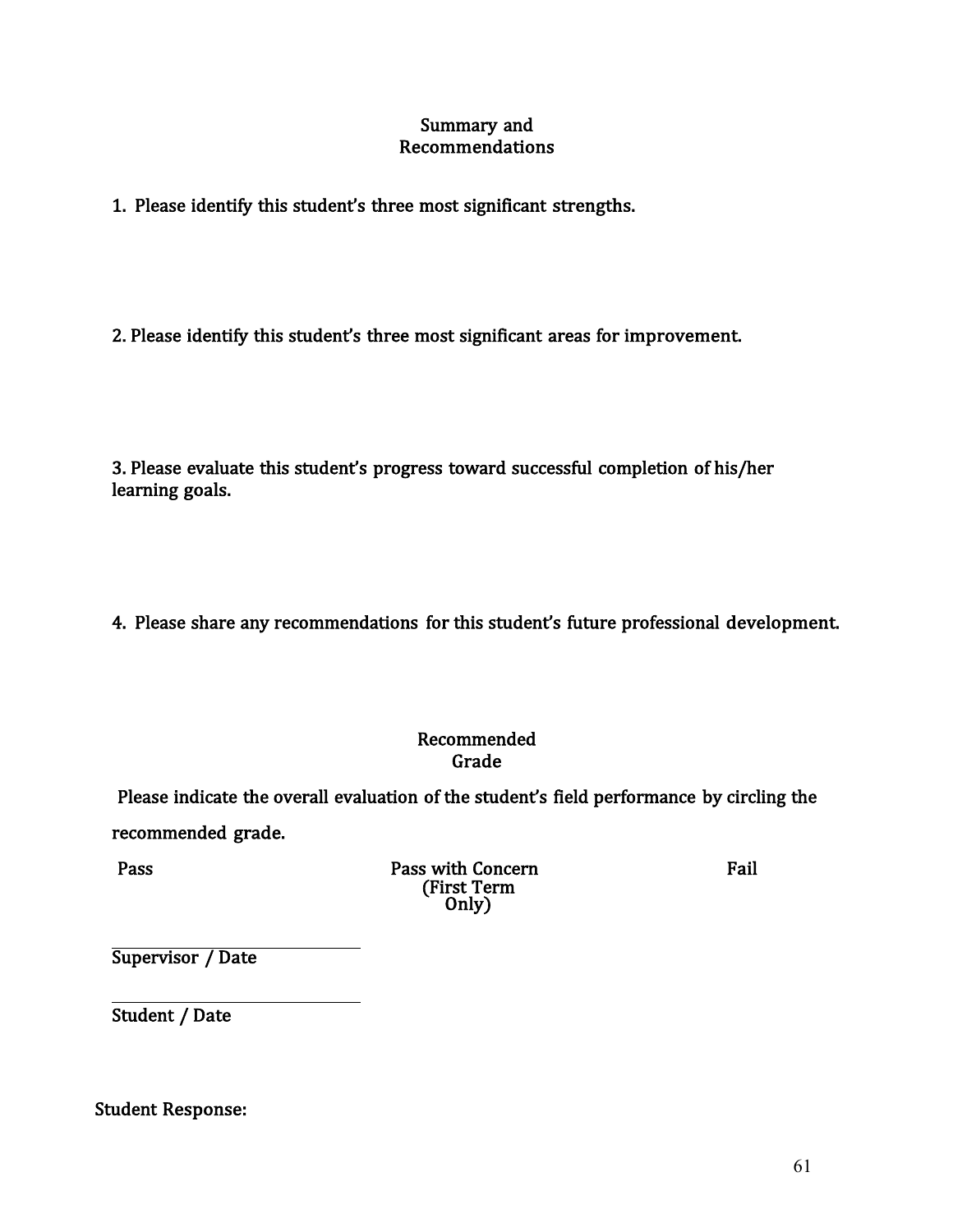# Appendix I: Acknowledgment of Risk and Consent for Internship Course Participants

# University of New Hampshire Department of Social Work

# Section 1 (To be completed by internship student)

In consideration of being given the opportunity to participate in an internship course offered in connection with my studies in the Department of Social Work at the University of New Hampshire, I hereby:

Acknowledge that there are certain risks inherent in my participation in the internship course that are different in kind and nature than studying in a classroom, including, but not limited to risks arising from:

- Driving to and from the internship site, or while in the course of internship activities;
- Unpredictable or violent behavior of certain client populations served by the internship site;
- Exposure to infectious diseases, including tuberculosis or other airborne pathogens, and hepatitis, HIV or other blood borne pathogens.

I acknowledge that all risks cannot be prevented and could result in my bodily injury, up to and including death, and agree to assume those risks beyond the control of University faculty and staff. I agree that it is my responsibility to understand and follow the Internship Site's policies and procedures designed to identify and control risks, including safety and security procedures and blood borne pathogen policies, and to obtain any immunizations, which the Internship Site may recommend, or the University require. I agree to complete any additional pre-screening procedures required by the internship site including criminal background checks. I represent that I am otherwise capable, with or without accommodation, to participate in this internship.

I fully and voluntarily accept and assume all such risks and all responsibility for losses, costs, and damages I incur as a result of my participation in the internship course.

Should I require emergency medical treatment as a result of accident or illness arising during the internship, I consent to such treatment. I acknowledge that the University of New Hampshire does not provide health and accident insurance for internship participants and I agree to be financially responsible for any medical bills incurred as a result of emergency or other medical treatments. I acknowledge that I have been given the option to purchase students' health insurance through the University. I will notify my Internship Instructor if I have medical conditions about which emergency personnel should be informed. I understand that for the purpose of this internship I am neither an employee of the University of New Hampshire nor of the internship site.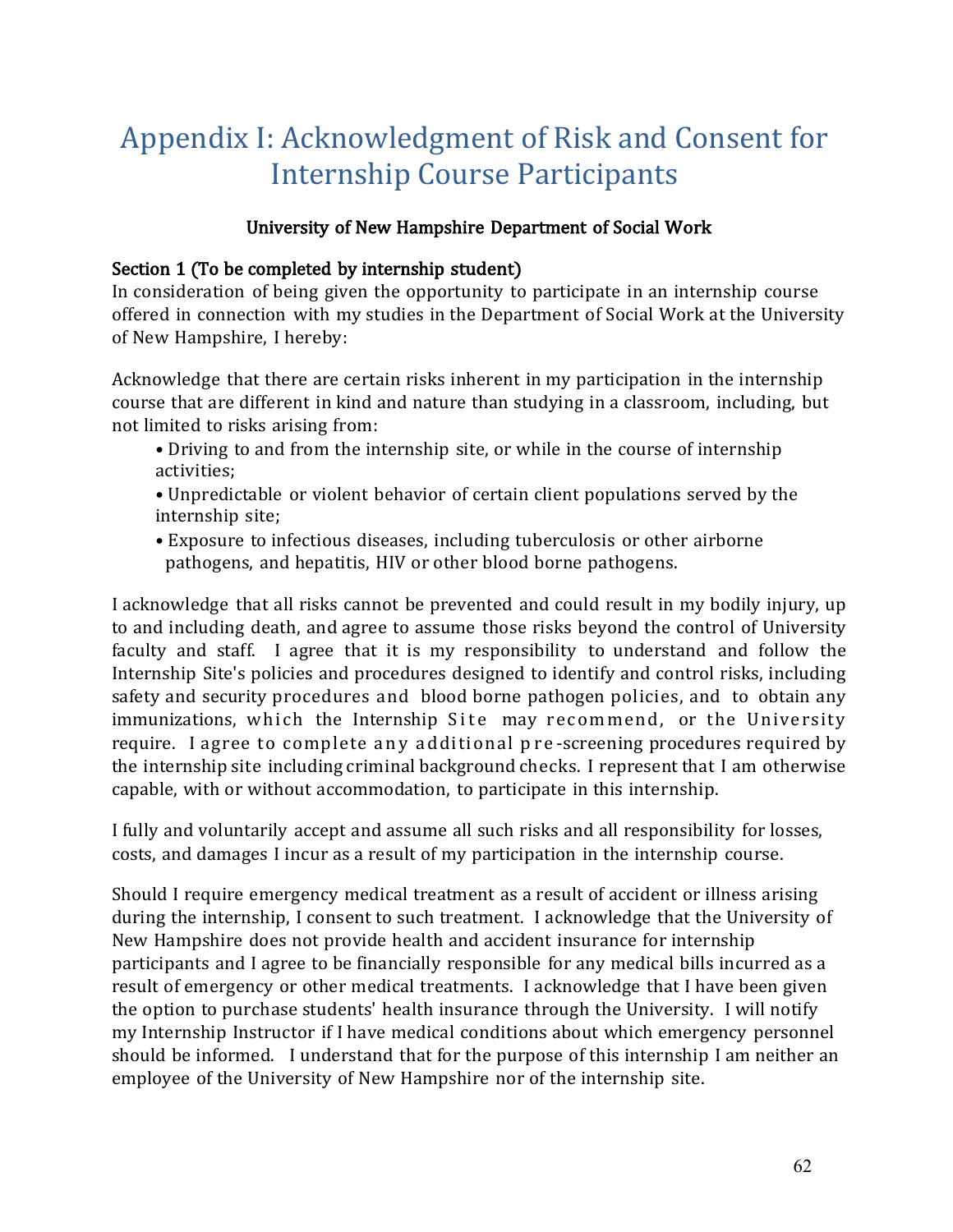I release, hold harmless, discharge, and covenant not to sue the University of New Hampshire, its administrators, directors, agents, officers, volunteers and employees, (the Releases) from and against all claims, demands, actions, and causes of action for damages I may have due to personal injury, death, or property damage arising from my participation in the internship course, whether or not the result of negligent acts or omissions on the part of the Releases.

I will defend and indemnify the University of New Hampshire, its administrators, directors, agents, officers, volunteers and employees from and against all claims, demands, actions, and causes of action for damages sustained or incurred by anyone other than me due to personal injury, property damage or death, arising from my willful misconduct while participating in the internship course.

I agree to abide by the code of ethics of the American Psychological Association in all my work at the internship site and during the internship course. I agree that if I am unclear on the ethics of a situation during the course of internship that I will seek consultation with the internship instructor for my course. I agree to follow all agency policies and regulations except where they may conflict with the ethics code of the American Psychological Association.

I agree to complete all hours of my internship course as delineated in my individual learning agreement. I agree to be bound by the policies of the internship course as outlined in the internship packet.

By my signature below, I acknowledge that I have ready, understand, and agree to abide by the terms of this agreement.

Name of Internship Site:

Address of Internship Site:

Academic Terms of Internship:

Printed Name of Student:

Signature of Student Date

Signature of Internship Instructor Date

Section 2 (General

Information) Statement

on Disability: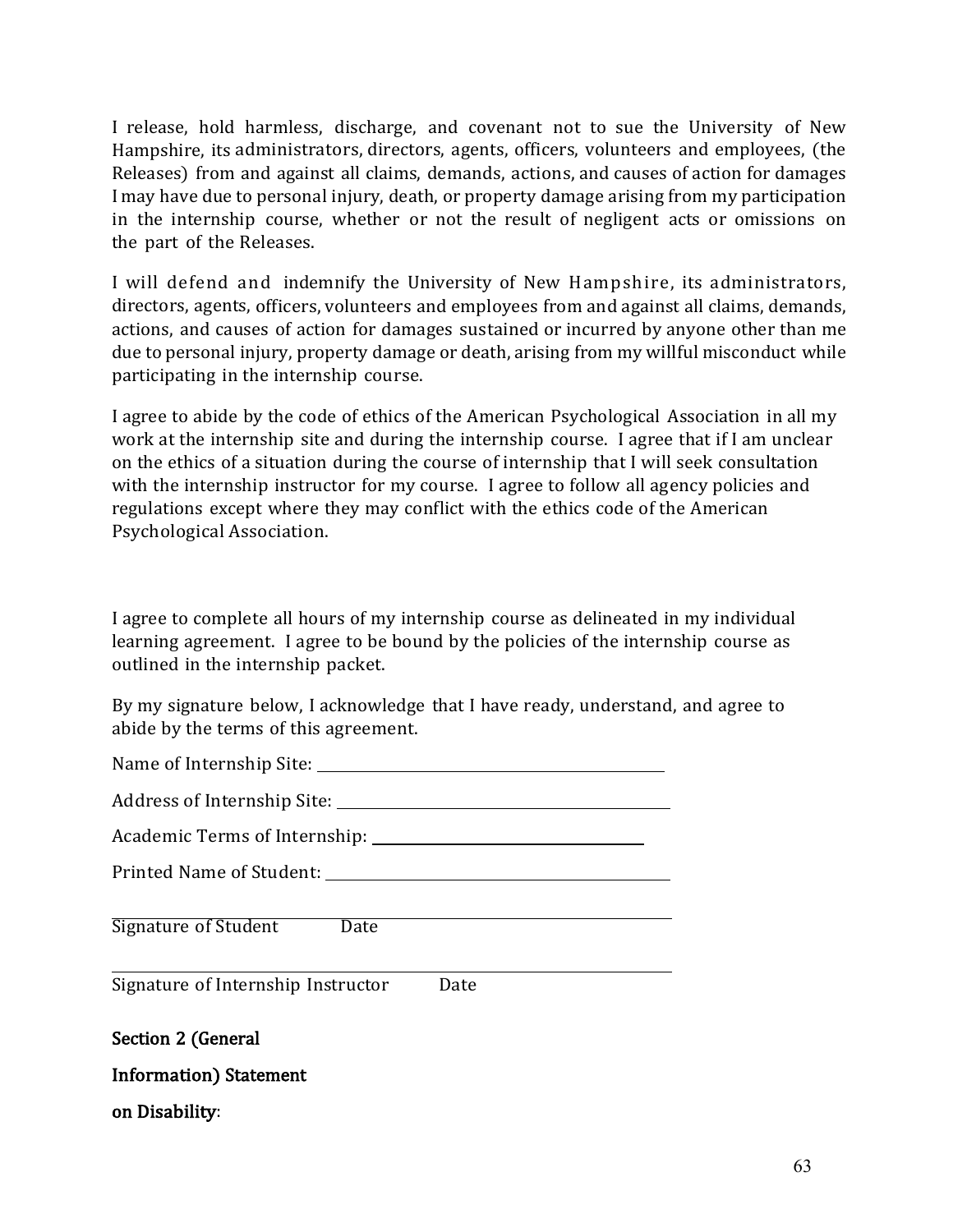The University is committed to providing students with documented disabilities equal access to all university programs and facilities. If you think you have a disability requiring accommodations, you must register with Disability Services for Students (DSS). Contact DSS at (603) 862-2607 or visit them in MUB 118. If you have received Accommodation Letters for this course from DSS, please provide me that information privately so that we can review those accommodations.

Counseling Center 2-2090. [www.unhcc.unh.edu](http://www.unhcc.unh.edu/) The Counseling Center offers free confidential services including individual counseling, emergency assistance, group counseling, and consultation.

#### UNH Affirmative Action Statement:

The University of New Hampshire is a public institution with a long-standing commitment to equal opportunity for all. It does not discriminate on the basis of race, color, religion, sex, national origin, age, veteran's status, gender identity or expression, sexual orientation, marital status, or disability in admission or access to, or treatment or employment in, its programs, services, or activities. Inquiries regarding discriminatory harassment should be directed to Donna Marie Sorrentino, Director of Affirmative Action and Equity, Room 305 Thompson Hall, 105 Main Street, Durham, N.H. 03824, phone (603) 862-2930 (Voice/TTY), fax (603) 862-2936, or to the Regional Director, Office for Civil Rights, U.S. Department of Education, 33 Arch Street, Suite 900, Boston, MA 02110-1491. There are various grievance procedures to provide for the resolution of complaints under this policy. Information may be obtained at the Affirmative Action and Equity Office or on the Affirmative Action and Equity Web site at [www.unh.edu/affirmativeaction.](http://www.unh.edu/affirmativeaction)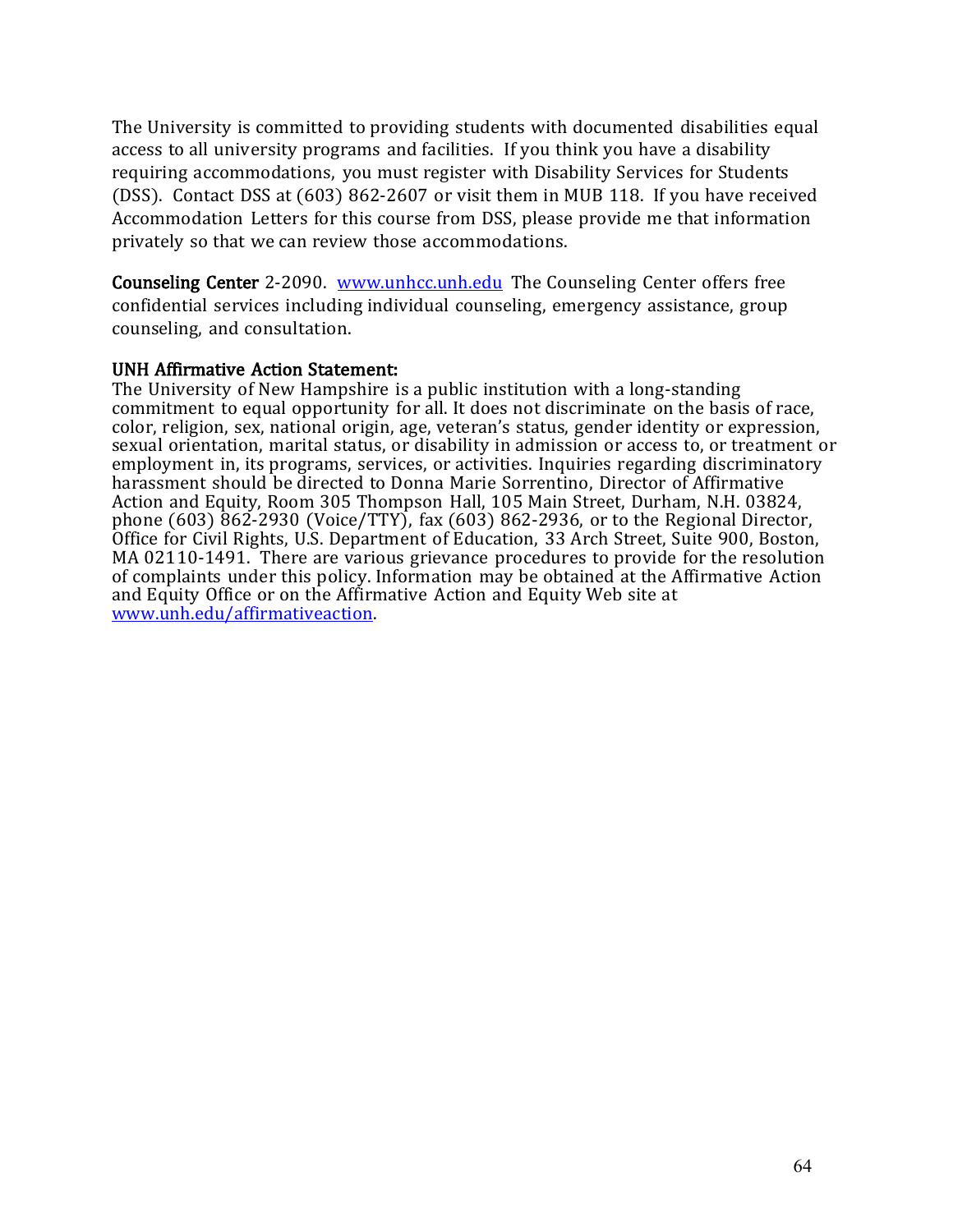# Appendix J: EPAS 2015 EDUCATIONAL POLICY AND ACCREDITATION STANDARDS (2015)

The nine Social Work Competencies are listed below. Programs may add competencies that are consistent with their mission and goals and respond to their context. Each competency describes the knowledge, values, skills, and cognitive and affective processes that comprise the competency at the generalist level of practice, followed by a set of practice behaviors that integrate these components. Practice behaviors represent observable components of the competencies, while the preceding statements represent the underlying content and processes that inform the behaviors.

# Competency 1 – Demonstrate Ethical and Professional Behavior

Social workers understand the value base of the profession and its ethical standards, as well as relevant laws and regulations that may impact practice at the micro and macro levels. Social workers understand frameworks of ethical decision-making and how to apply principles of critical thinking to those frameworks in practice, research, and policy arenas. Social workers recognize personal values and the distinction between personal and professional values. They also understand how their personal experiences and affective reactions influence their professional judgment and behavior. Social workers understand the profession's history, its mission, and the roles and responsibilities of the profession. Social workers recognize the importance of life-long learning and are committed to continually updating their skills to ensure they are relevant and effective. Social workers also understand emerging forms of technology and the ethical use of technology in social work practice. Social workers:

- make ethical decisions by applying the standards of the NASW Code of Ethics, relevant laws and regulations, models for ethical decision-making, ethical conduct of research, and additional codes of ethics as appropriate to context;
- use reflection and self-regulation to manage personal values and maintain professionalism in practice situations;
- demonstrate professional demeanor in behavior; appearance; and oral, written, and electronic communication;
- use technology ethically and appropriately to facilitate practice outcomes; and
- use supervision and consultation to guide professional judgment and behavior.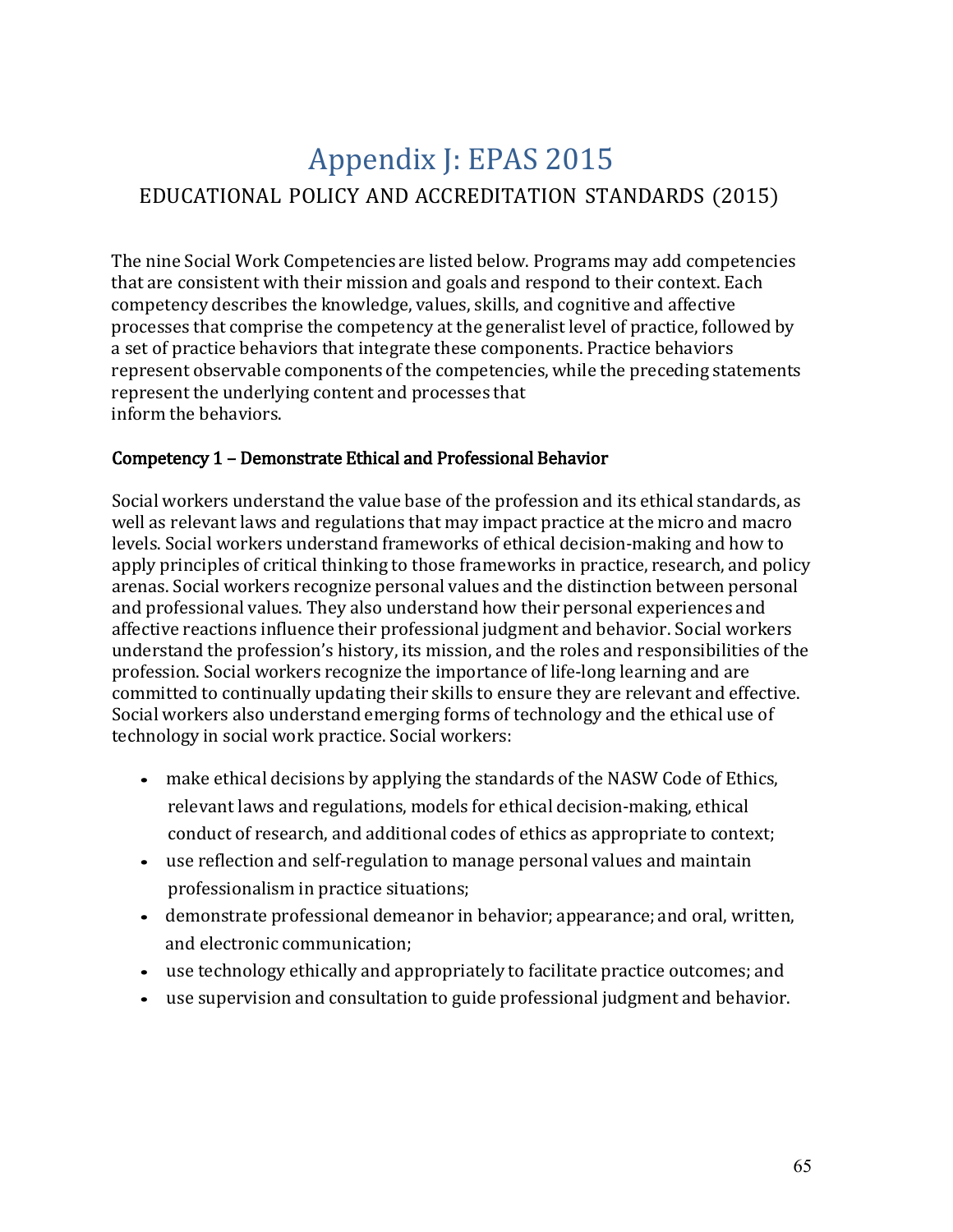### Competency 2 – Engage Diversity and Difference in Practice

Social workers understand how diversity and difference characterize and shape the human experience and are critical to the formation of identity. The dimensions of diversity are understood as the intersectionality of multiple factors including but not limited to age, class, color, culture, ethnicity, gender, gender identity and expression, immigration status, marital status, physical and mental ability, political ideology, race, religion/spirituality, sex, sexual orientation, and tribal sovereign status.

Social workers understand that, as a consequence of difference, a person's life experiences may include oppression, poverty, marginalization, and alienation as well as privilege, power, and acclaim. Social workers also understand the forms and mechanisms of oppression and discrimination and recognize the extent to which a culture's structures and values, including social, economic, political, and cultural exclusions, may oppress, marginalize, alienate, or create privilege and power. Social workers:

- apply and communicate understanding of the importance of diversity and difference in shaping life experiences in practice at the micro and macro levels;
- present themselves as learners and engage clients and constituencies as experts of their own experiences; and
- apply self-awareness and self-regulation to manage the influence of personal biases and values in working with diverse clients and constituencies.

## Competency 3 – Advance Human Rights and Social, Economic, and Environmental Justice

Social workers understand that every person regardless of position in society has fundamental human rights such as freedom, safety, privacy, an adequate standard of living, health care, and education. Social workers understand the global interconnections of oppression and human rights violations and are knowledgeable about theories of justice and strategies to promote social and economic justice and human rights. Social workers understand strategies designed to eliminate oppressive structural barriers to ensure that social goods and responsibilities are distributed equitably, and that civil, political, environmental, economic, social, and cultural human rights are protected. Social workers:

- apply their understanding of social, economic, and environmental justice to advocate for human rights at the individual and system levels; and
- engage in practices that advance social, economic, and environmental justice.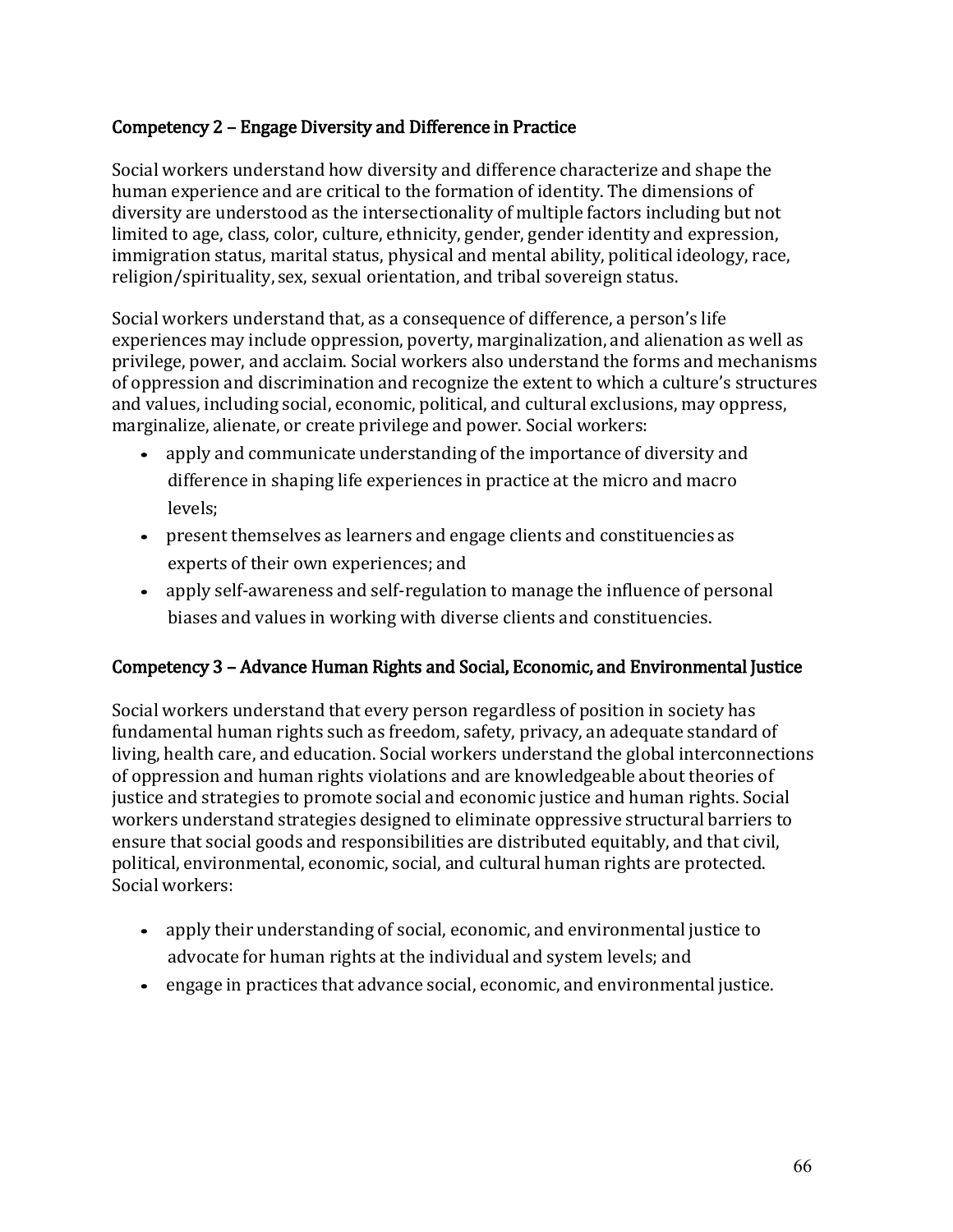# Competency 4 – Engage in Practice-informed Research and Research-informed Practice

Social workers understand quantitative and qualitative research methods and their respective roles in advancing a science of social work. Social workers know the principles of logic, scientific inquiry, and ethical approaches to building knowledge. Social workers understand that evidence that informs practice derives from multidisciplinary sources. They also understand the processes for translating research findings into effective practice. Social workers:

- use practice experience and theory to inform scientific inquiry and research;
- engage in critical analysis of quantitative and qualitative research methods and research findings; and
- use and translate research findings to inform and improve practice, policy, and service delivery.

# Competency 5 – Engage in Policy Practice

Social workers understand that human rights and social justice, as well as social welfare and services, are mediated by policy and its implementation at the federal, state, and local levels. Social workers understand the history and current structures of social policies and services, the role of policy in service delivery, and the role of practice in policy development. Social workers understand their role in policy development and implementation within their practice settings at the micro and macro levels and how social workers may effect change within those settings. Social workers recognize and understand the historical, social, economic, organizational, environmental, and global influences that affect social policy. They are also knowledgeable about policy formulation, analysis, implementation, and evaluation. Social workers:

- assess how social welfare and economic policies impact the delivery of and access to social services;
- critically analyze and promote policies that advance human rights and social, economic, and environmental justice.

Competency 6 – Engage with Individuals, Families, Groups, Organizations, and Communities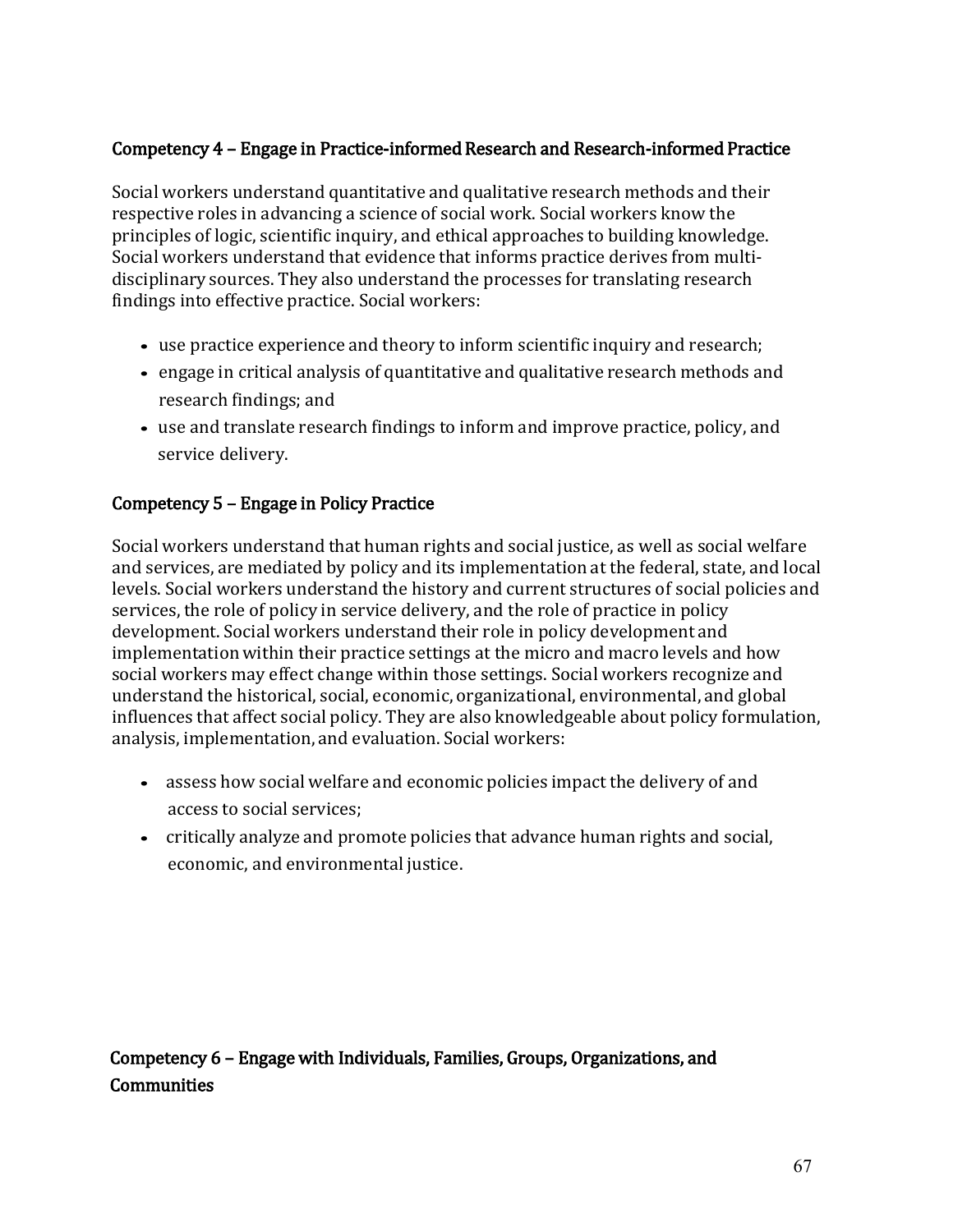Social workers understand that engagement is an ongoing component of the dynamic and interactive process of social work practice with, and on behalf of, diverse individuals, families, groups, organizations, and communities. Social workers value the importance of human relationships. Social workers understand theories of human behavior and the social environment and their utility to facilitate engagement with clients and constituencies, including individuals, families, groups, organizations, and communities. Social workers understand strategies to engage diverse clients and constituencies to advance practice effectiveness. Social workers understand how their personal experiences and affective reactions may impact their ability to effectively engage with diverse clients and constituencies. Social workers:

- apply knowledge of human behavior and the social environment and practice context to engage with clients and constituencies; and
- use empathy, reflection, and interpersonal skills to effectively engage diverse clients and constituencies.

## Competency 7 – Assess Individuals, Families, Groups, Organizations, and Communities

Social workers understand that assessment is an ongoing component of the dynamic and interactive process of social work practice with, and on behalf of, diverse individuals, families, groups, organizations, and communities.

Social workers understand theories of human behavior and the social environment and the implications of those theories for the assessment of diverse clients and constituencies, including individuals, families, groups, organizations, and communities. Social workers understand methods of assessment with diverse clients and constituencies to advance practice effectiveness. Social workers recognize the implications of the larger practice context in the assessment process. Social workers understand how their personal experiences and affective reactions may affect their assessment and decision-making. Social workers:

- collect, organize, and critically analyze and interpret information from clients and constituencies;
- apply knowledge of human behavior and the social environment, person-inenvironment, and other multidisciplinary theoretical frameworks in the analysis of assessment data from clients and constituencies;
- develop mutually agreed-on intervention goals and objectives based on the critical assessment of strengths, needs, and challenges within clients and constituencies; and
- select appropriate intervention strategies based on the assessment, research knowledge, and values and preferences of clients and constituencies.

## Competency 8 – Intervene with Individuals, Families, Groups, Organizations, and **Communities**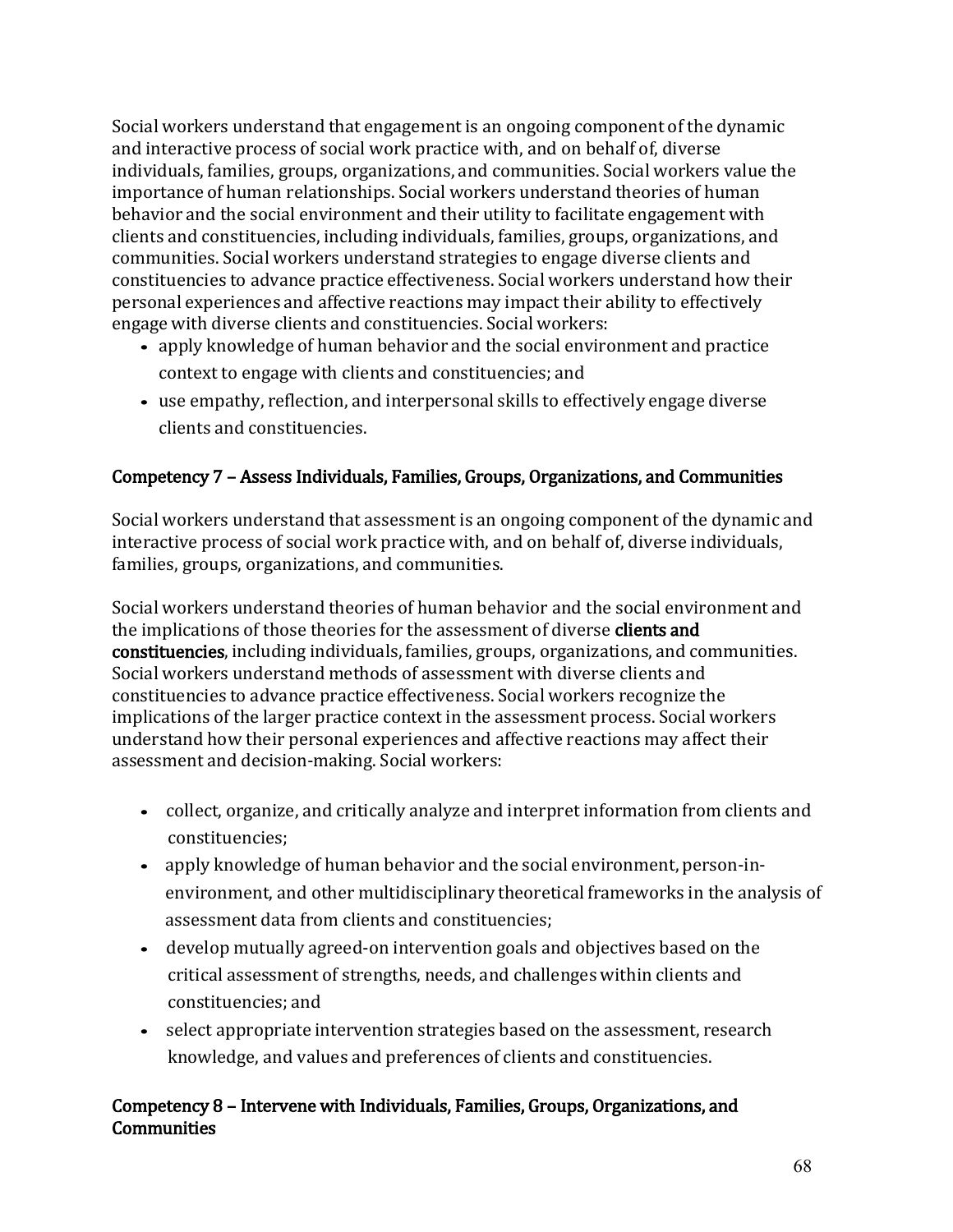Social workers understand that intervention is an ongoing component of the dynamic and interactive process of social work practice with, and on behalf of, diverse individuals, families, groups, organizations, and communities. Social workers are knowledgeable about evidence- informed interventions to achieve the goals of clients and constituencies, including individuals, families, groups, organizations, and communities. Social workers understand methods of identifying, analyzing and implementing evidence-informed interventions to achieve client and constituency goals. Social workers recognize that a beneficial practice outcome may require collaboration with professionals from other disciplines. Social workers:

- implement interventions to achieve practice goals and enhance capacities of clients and constituencies;
- apply knowledge of human behavior and the social environment, person-inenvironment, and other multidisciplinary theoretical frameworks in interventions with clients and constituencies;
- use inter-professional collaboration as appropriate to achieve beneficial practice outcomes;
- negotiate, mediate, and advocate with and on behalf of clients and constituencies; and
- facilitate effective transitions and endings that advance mutually agreed-on goals.

### Competency 9 – Evaluate Practice with Individuals, Families, Groups, Organizations, and **Communities**

Social workers understand that evaluation is an ongoing component of the dynamic and interactive process of social work practice with, and on behalf of, diverse individuals, families, groups, organizations and communities. Social workers recognize the importance of evaluating processes and outcomes to advance practice, policy, and service delivery effectiveness. Social workers understand methods for evaluating outcomes and practice effectiveness. Social workers:

- select and use appropriate methods for evaluation of outcomes;
- critically analyze, monitor, and evaluate intervention and program processes and outcomes; and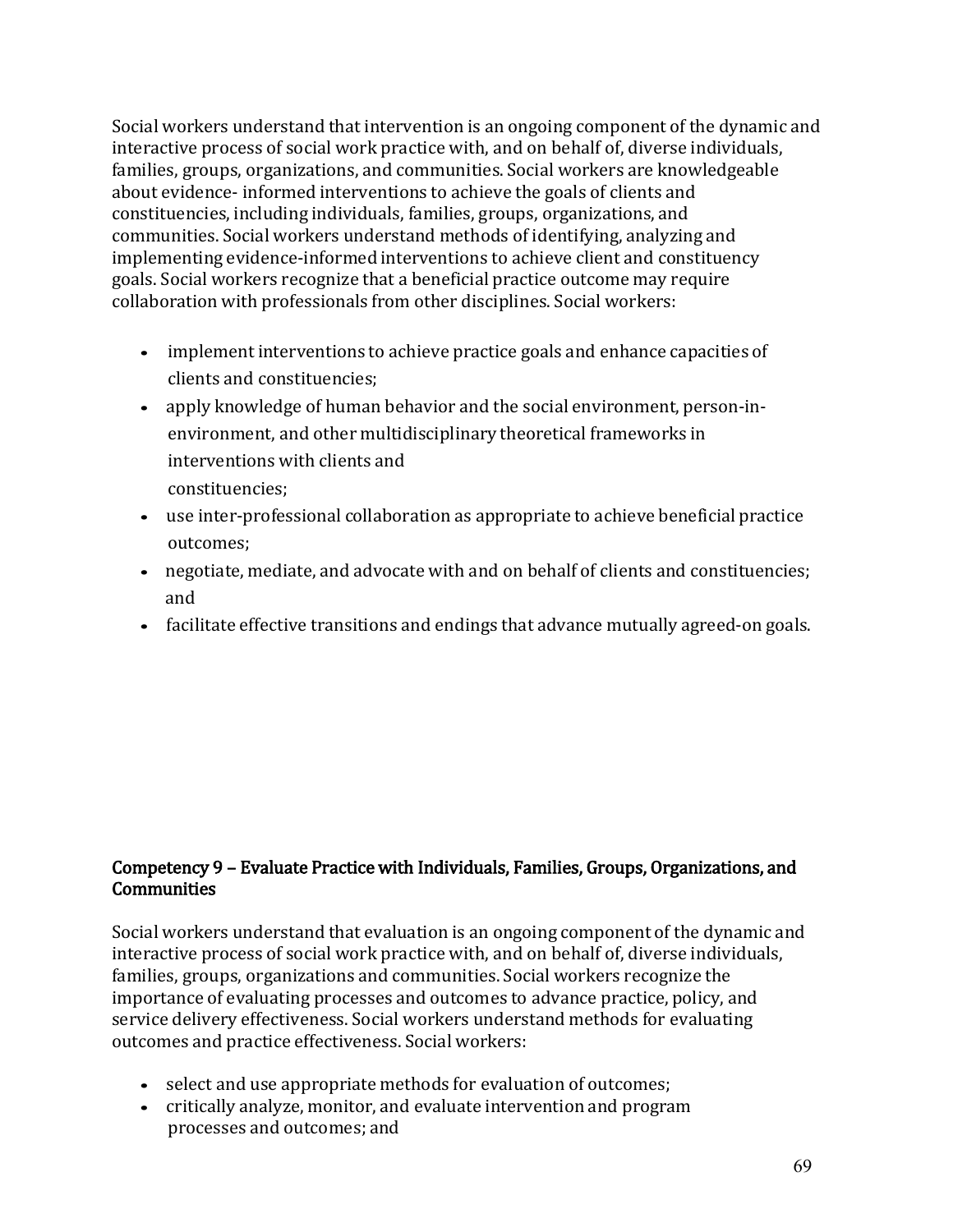• apply evaluation findings to improve practice effectiveness at the micro and macro levels.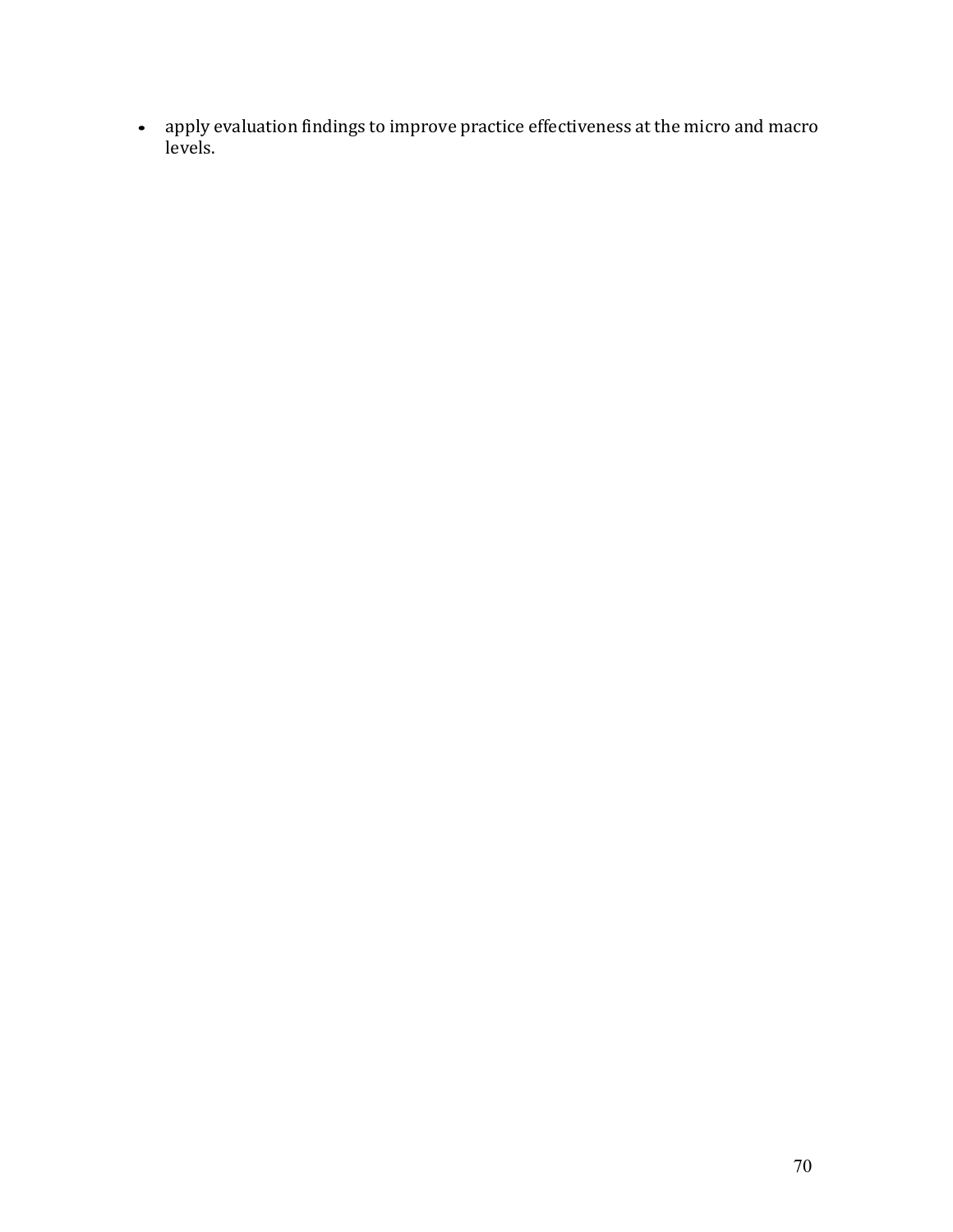# Appendix K: Generalist's Tasks Checklist

### Work with Individuals

- $\Box$  Read client case records, or agency reports that pertain to caseload.
- $\Box$  Attend and observe a client intake, interview, or assessment and take notes for supervisory discussion.
- $\Box$  Attend interdisciplinary conferences and case presentations on clients as an observer or participant.
- $\Box$  Learn and practice working with diverse ethnicities and belief systems.
- $\Box$  Attend a court hearing for a client.
- $\Box$  Go through the service delivery systems as if you were a client.
- $\Box$  Make home visits with a client.
- $\Box$  Conduct interviews with clients and provide direct counseling services.
- $\Box$  Write a diagnostic summary on a specific case for an individual client.
- $\Box$  Understand and practice cultural competency when working with different cultures, ethnicities, abilities, and sexual orientation in work with individuals; utilize process recordings for these experiences.
- $\Box$  Attend interdisciplinary conferences and case presentations on client as an observer or participant.
- $\Box$  Carry a full-sized caseload (or its equivalent) for a limited time with individual clients.
- $\Box$  Keep a daily log of experiences with clients in the field and reactions to them.
- $\Box$  Interview individuals who have received services from the program to assess their responses to the experiences.
- $\Box$  Observe the atmosphere of a waiting room, facility, or organization that a client you are working with attends
- $\Box$  Participate in group or peer supervision in relation to one of your clients.
- $\Box$  Act as a consultant or advocate for an individual.
- $\Box$  Process-record, verbatim, interactions with clients.
- $\Box$  Record an interaction with a client for later review and discussion with field instructor.
- $\Box$  Role play client interactions that illustrate the following; an intake interview, crisis management, or evidenced based therapy interventions.
- $\Box$  Demonstrate properly written documentation and utilize language that is strength based and family centered.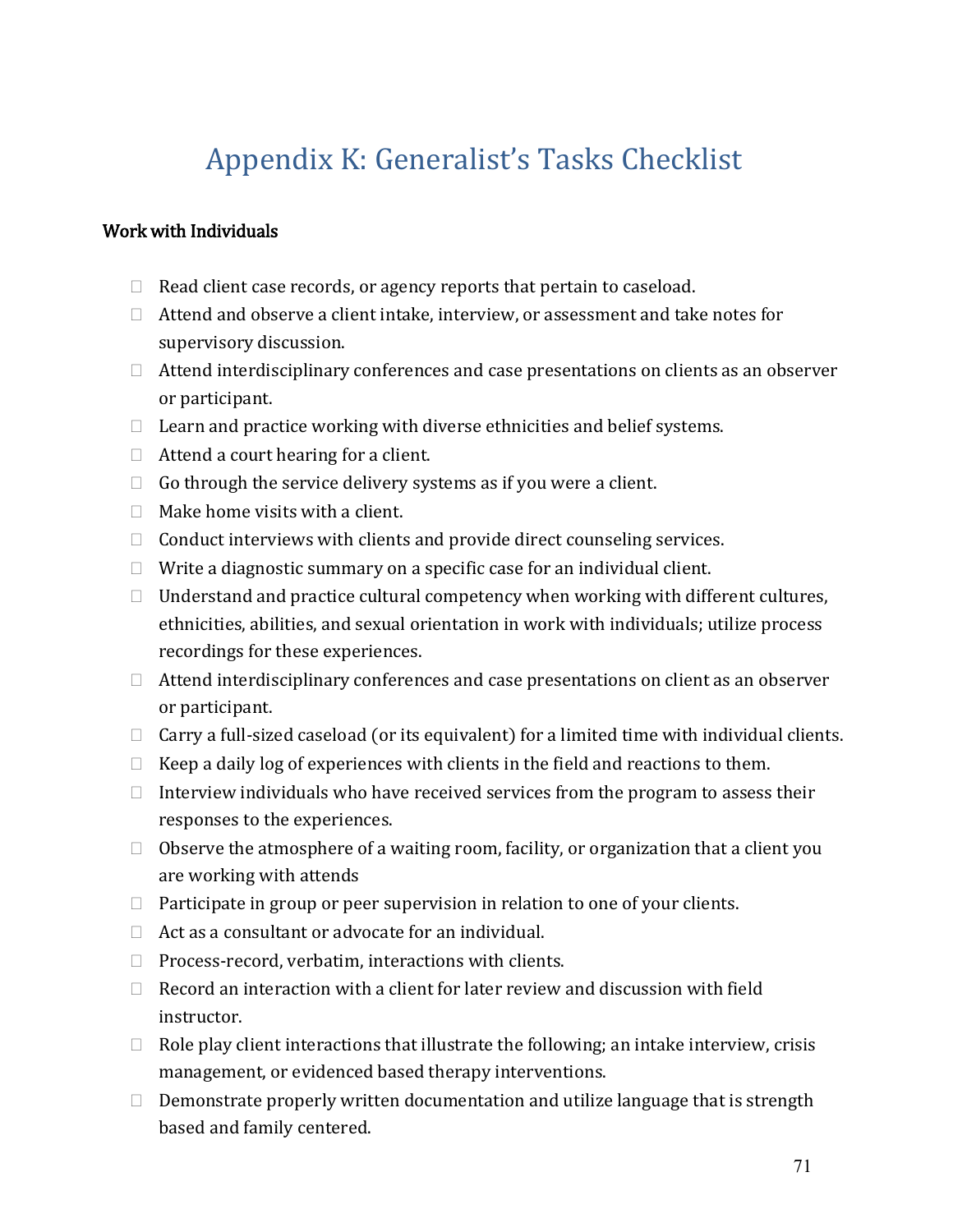- $\Box$  Work toward condensing a client report; paying attention to unnecessary words, run on sentences, and repetition of content.
- $\Box$  Understand evidenced based interventions (i.e. CBT, SFT, Motivational Interviewing) and determine usefulness based on client's needs.

### Work with Families

- $\Box$  Read case records, or agency reports that pertain to a family you are working with.
- $\Box$  Attend and observe an intake, interview, or assessment of a family you are working with and take notes for supervisory discussion.
- $\Box$  Observe the atmosphere of a waiting room, facility, or organization that a family you are working with attends.
- $\Box$  Attend interdisciplinary conferences and case presentations on families as an observer or participant.
- $\Box$  Learn and practice working with diverse ethnicities and family cultures.
- $\Box$  Attend professional workshops, seminars, and lectures in the community, on topics relating to families, using field placement time.
- $\Box$  Attend a court hearing for a family.
- $\Box$  Go through the service delivery systems as if you were a member of one of the families you are working with.
- $\Box$  Make home visits with a family.
- $\Box$  Conduct interviews with families and provide direct counseling services.
- $\Box$  Write a diagnostic summary on a specific case for a family you are working with.
- $\Box$  Carry a full-sized caseload (or its equivalent) for a limited time with families.
- $\Box$  Keep a daily log of experiences with families you are working with in the field and reactions to them.
- $\Box$  Understand and practice cultural competency when working with different cultures, ethnicities, abilities, and sexual orientation in work with families; utilize process recordings for these experiences.
- $\Box$  Participate in group or peer supervision in relation to a family you are working with.
- $\Box$  Interview families who have received services from the program to assess their responses to the experiences.
- $\Box$  Act as a consultant or advocate for a family.
- $\Box$  Process-record, verbatim, interactions with families.
- $\Box$  Record an interaction with a family for later review and discussion with field instructor.
- $\Box$  Demonstrate properly written documentation and utilize language that is strength based and family centered.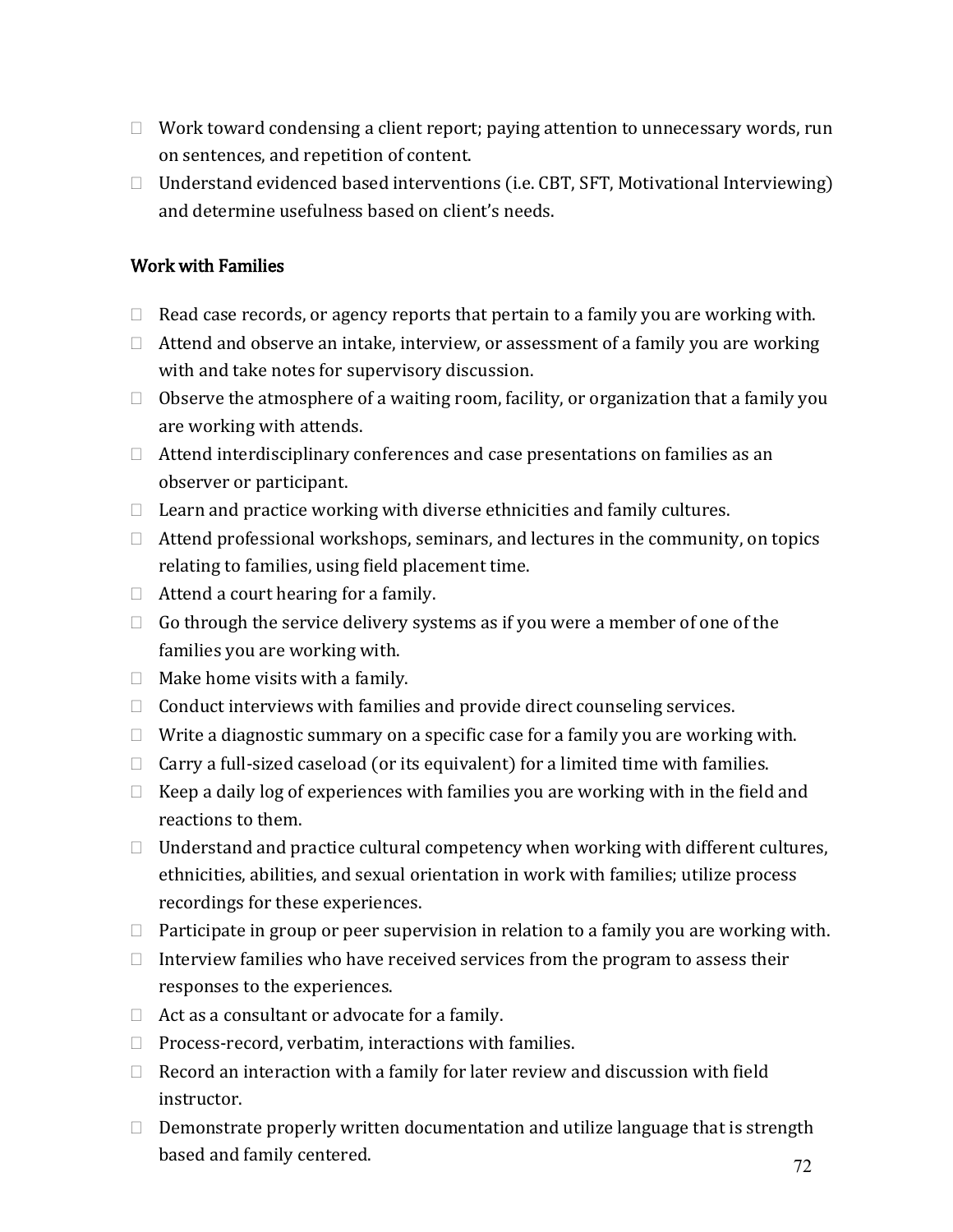$\Box$  Understand evidenced based interventions and determine usefulness based on the family's needs.

#### Working with Groups

- $\Box$  Observe a social worker facilitating a group.
- $\Box$  Co-facilitate a group.
- $\Box$  Set up a new group based on the populations needs or facilitate a group that is already established.
- $\Box$  Act as an advocate for a group of individuals.
- $\Box$  Understand and practice cultural competency when working with different cultures, ethnicities, abilities, and sexual orientation in the group process; utilize process recordings for these experiences.
- $\Box$  Facilitate a group with an oppressed population or with individuals of varying ethnicities.
- $\Box$  Complete a process recording on the group process.
- $\Box$  Simulate and record a group session with peers.
- $\Box$  Review the group process with your supervisor and work on skills for effective group work.
- $\Box$  Attend a group as a participant and observe the facilitator's style.
- $\Box$  Visit agencies that specifically serve members of minority groups, (i.e. refugee programs, women's centers, LGBTQ community centers, and advocacy groups for persons with disabilities). Ask how their programs differ from yours.

#### Working with Organizations

- $\Box$  Interview individuals who have received services from the organization and assess their responses to the experience they have had.
- $\Box$  Attend orientation and review the organizations policy and procedure manual.
- $\Box$  Work with your supervisor to understand and analyze their annual budget.
- $\Box$  Join and participate in local/national professional organizations.
- $\Box$  Plan and conduct an in-service training session or course.
- $\Box$  Plan, lead, and conduct a fundraising activity.
- $\Box$  Prepare a grant proposal.
- $\Box$  Prepare an evaluation of the field placement experience and the supervision received
- $\Box$  Attend any staff or committee meetings open to you to observe employee interaction.
- $\Box$  Walk around/explore the building. Locate potentially critical features such as emergency exits, fire alarms, and fire extinguishers.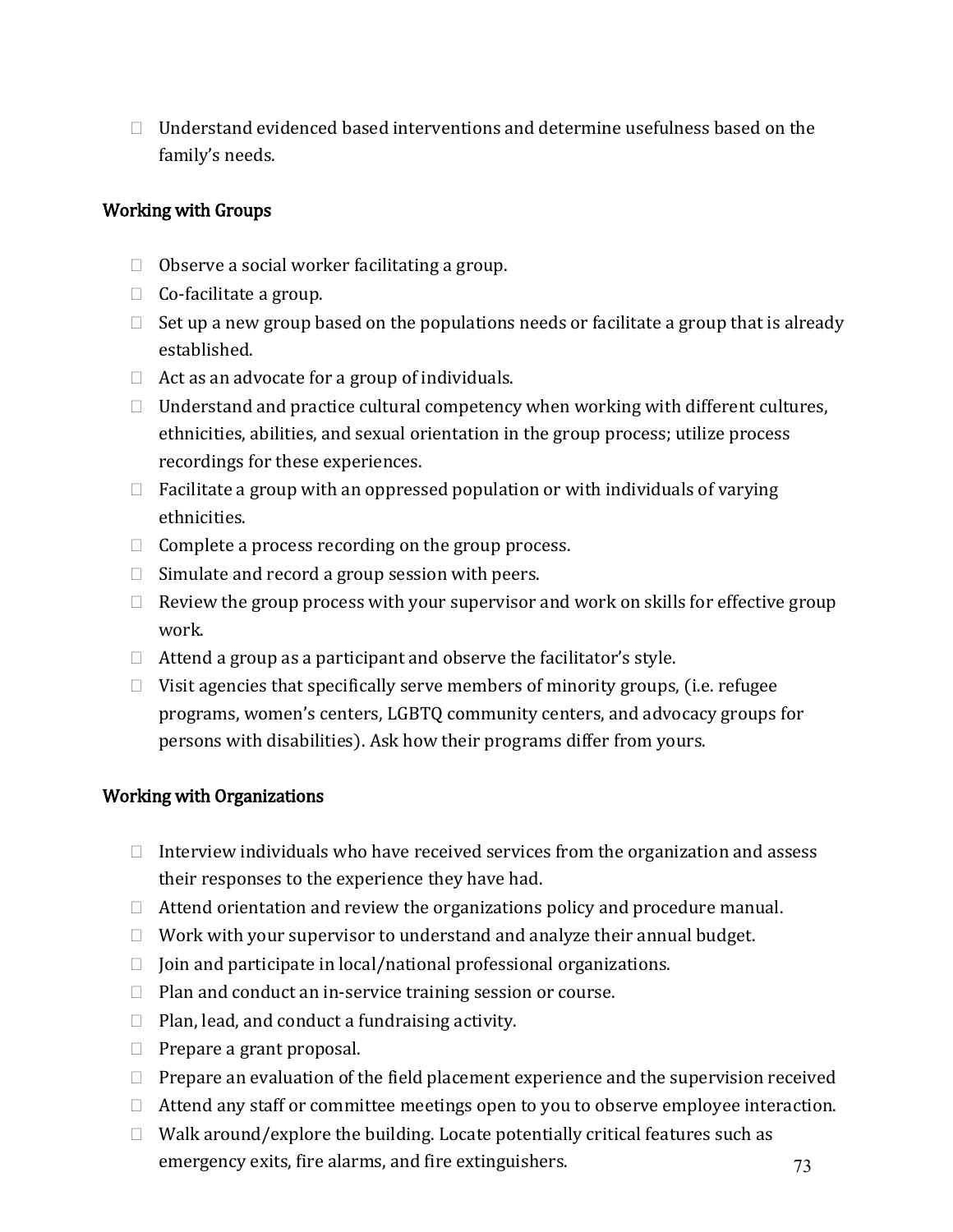- $\Box$  If appropriate and feasible, work with a variety of social workers, supervisors, and managers in your agency to observe differing supervision styles
- $\Box$  Study your agency's organizational chart.
- $\Box$  Reflect on the types of diverse populations the organization services.
- $\Box$  Attend organization's/agency's board of directors or advisory board and consider how the topics relate to the agency's mission, goals, programs, and funding
- $\Box$  Examine agency's monthly, quarterly or annual reports to understand its goals and performance.
- $\Box$  Find out how ordinary citizens or the general public view your agency or organization. Speak with friends and acquaintances who know little about social work and ask what they know or have heard about your agency.
- $\Box$  Attend public meetings sponsored by the United Way or other social welfare planning groups in order to better understand how agency fits into the overall social welfare system.
- $\Box$  Visit other agencies that provide similar services to those of your agency and compare approaches and programs.
- $\Box$  Locate and study community resource directories, census data, and historical materials to help deepen your understanding of a particular social problem addressed by your agency.
- $\Box$  Examine data-gathering and assessment tools and instruments used in your agency.
- $\Box$  Identify the beliefs, values, and assumptions implicit in the perspectives, theories, and models used in your agency.
- $\Box$  Understand and practice cultural competency when working with different cultures, ethnicities, abilities, and sexual orientation in work within organizations; utilize process recordings for these experiences.
- $\Box$  Ask social workers or other professionals to describe how they and the agency determine whether they are being effective in their work with clients.
- $\Box$  Attend cultural and religious celebrations and activities that are meaningful to many of the clients or consumers served by your agency.
- $\Box$  Invite respected members of various ethnic and religious groups to explain how cultural and religious factors might influence clients' perceptions of the agency's programs and services and whether they would be inclined to use those services.
- $\Box$  Listen to music and read books and poetry by members of cultural or minority groups served by your agency.
- $\Box$  Visit agencies that specifically serve members of minority groups, (i.e. refugee programs, women's centers, LGBTQ community centers, and advocacy groups for persons with disabilities). Ask how their programs differ from yours.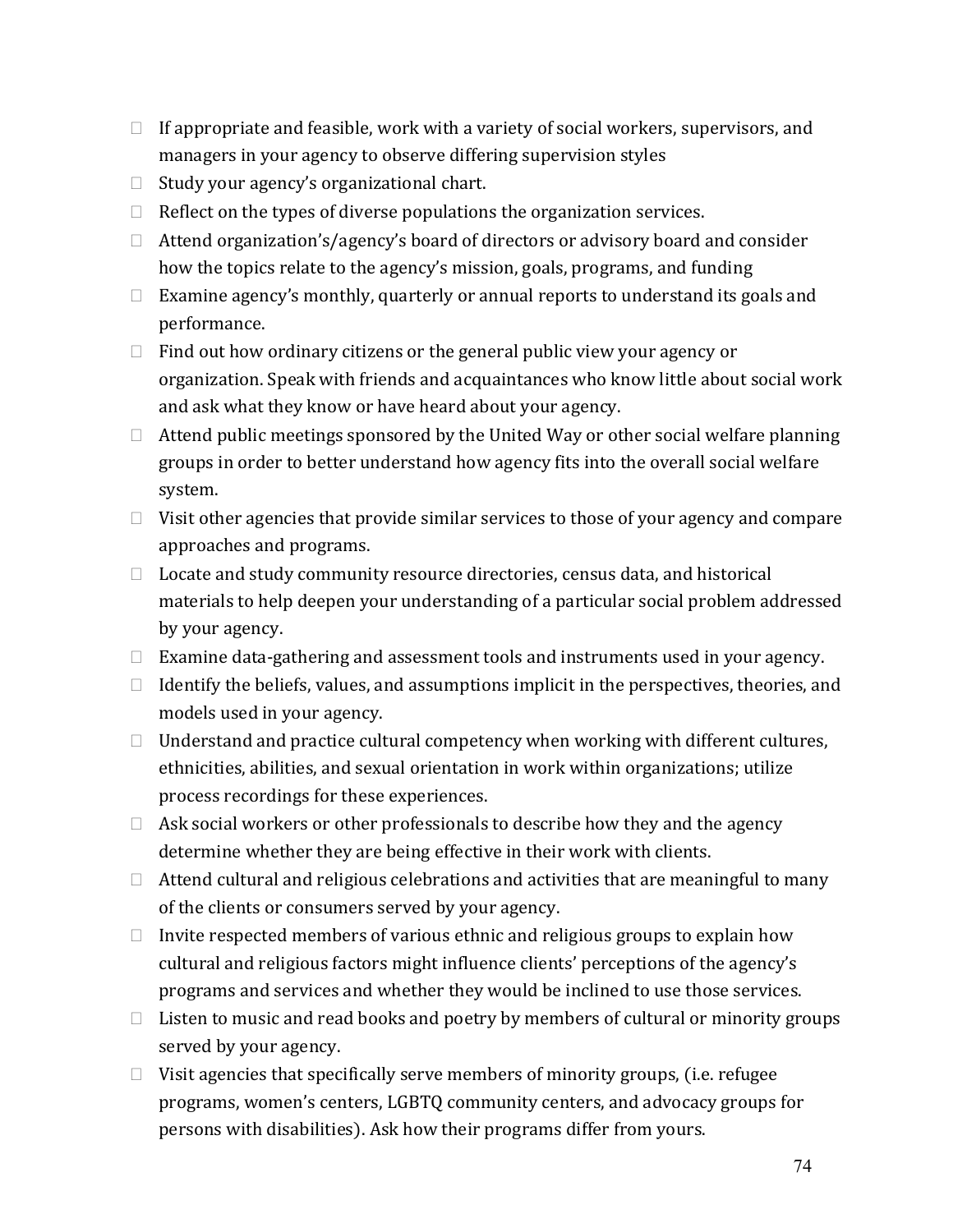- $\Box$  Examine assessment tools used in your agency to determine if they are culture bound or culturally inappropriate.
- $\Box$  Attend local chapter meetings of NASW or the meetings of other social work-related professional organizations and decide what issues are of greatest concern to the social workers in your community.
- $\Box$  Interview experienced social workers and ask them to describe the ethical issues they must often encounter, and the issues that are especially difficult for them to resolve.
- $\Box$  Interview experienced workers. Ask about their level of job satisfaction, as well as the pros and cons of a career in social work.
- $\Box$  Review agency policy manual and identify policy principles that are very similar to the NASW Code of Ethics. Identify policies that appear to be in opposition to the Code of Ethics.

### Working with Communities

- $\Box$  Spend time in the community and get to know where things are and what is available to community members.
- $\Box$  Visit other agencies and service delivery systems in the local community.
- $\Box$  Participate (or assume a leadership role) on a committee in the community to plan a workshop, sponsored by the student's field placement setting.
- $\Box$  Develop a bill (in cooperation with appropriate others) for presentation to a local, state, or national lawmaking body.
- $\Box$  Plan, lead, and conduct a fundraising activity.
- $\Box$  Prepare a grant proposal for a need in the community.
- $\Box$  Act as a consultant to a program in the community.
- $\Box$  Advocate for community services, systems, and/or other community identified needs.
- $\Box$  Write a letter to someone who's donated something.
- $\Box$  Understand and practice cultural competency when working with different cultures, ethnicities, abilities, and sexual orientation in work with communities; utilize process recordings for these experiences.
- $\Box$  Invite local police officers to offer guidance on how to reduce risk in and around your community.
- $\Box$  Attend community's governing public meetings and consider how the topics relate to the agency's mission, goals, programs, and funding.
- $\Box$  Attend public meetings sponsored by the United Way or other social welfare planning groups in order to better understand how the community fits into the overall social welfare system.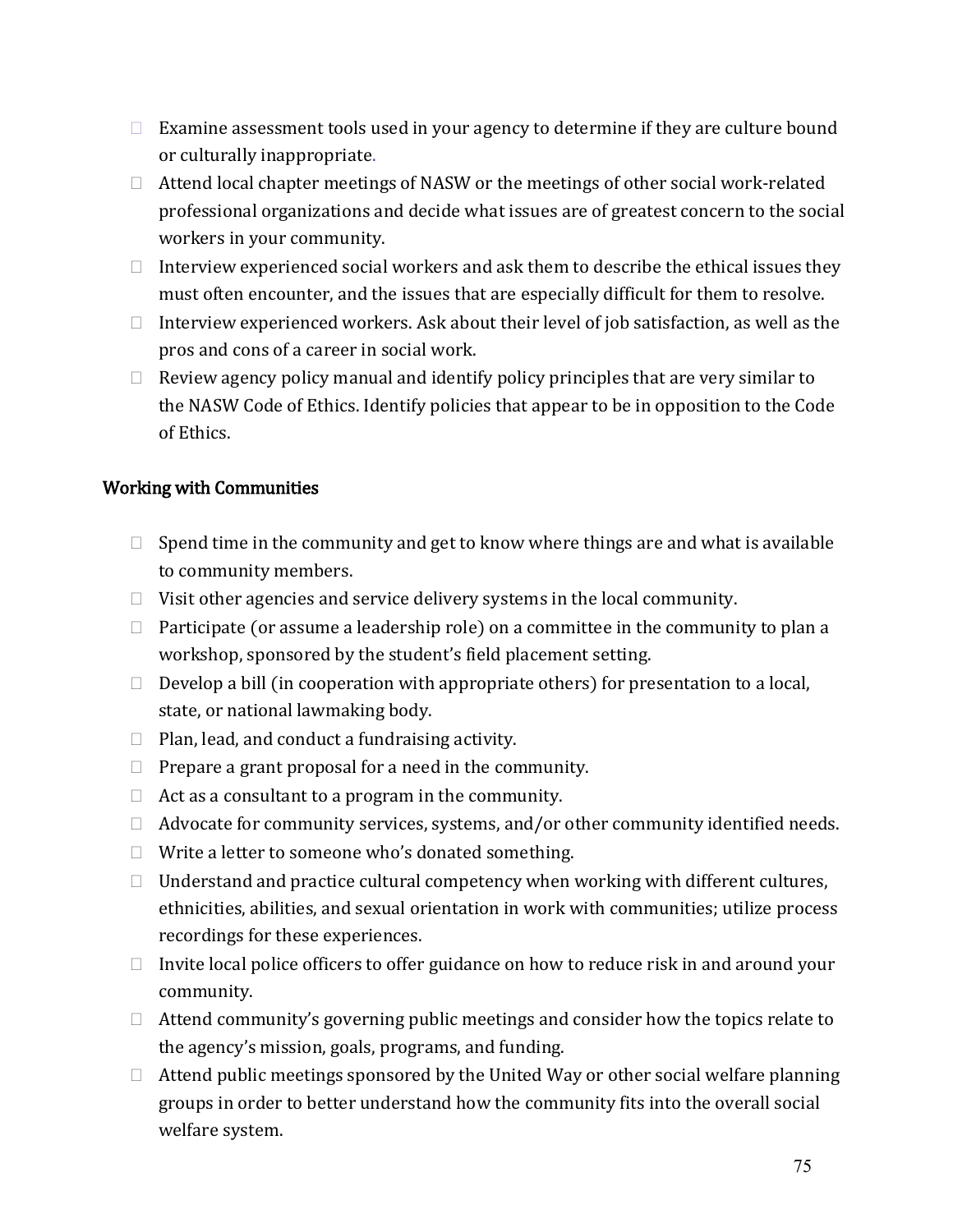- $\Box$  Visit other agencies that provide similar services to those of your community and compare approaches and programs.
- $\Box$  Participate in committees or task groups that are made up of representatives of various community organizations.
- $\Box$  Read grant proposals and reports written by your agency to see how it claims to meet community needs.
- $\Box$  Locate and study community resource directories, census data, and historical materials to help deepen your understanding of a particular social problem addressed by your agency in the community.
- $\Box$  Identify the beliefs, values, and assumptions implicit in the perspectives of those living in the community.
- $\Box$  Attend a legislative or public hearing that gather public input from the community before a social policy is enacted or modified.
- $\Box$  Identify your personal position regarding a controversial area of social policy, such as LGBTQ rights. Attend meetings of an organization that takes an opposing position to try to understand that perspective, including the values, beliefs, knowledge, and assumptions on which it is based.
- $\Box$  Invite a state legislator to discuss his or her experiences to the community in regard to proposing, formulating, and passing legislation.
- $\Box$  Use the internet to monitor the progress of a bill before the U.S. Congress or your state legislation. For information on federal legislation relevant to social work, explore legislative page at the website of NASW.
- $\Box$  Explore websites of organizations that monitor social policy, such as Electronic Policy Network, Center for Law and Social Policy, Center for Budget and Policy Priorities, U.S. Department of Health and Human Services.
- $\Box$  Attend cultural and religious celebrations and activities that are meaningful to many of the clients or consumers served by those in the community.
- $\Box$  Invite respected members of various ethnic and religious groups in the community to explain how cultural and religious factors might influence clients' perceptions of the agency's programs and services and whether they would be inclined to use those services.
- $\Box$  Listen to music and read books and poetry by members of cultural or minority groups served within the community.
- $\Box$  Visit agencies that specifically serve members of minority groups, (i.e. refugee programs, women's centers, LGBTQ community centers, and advocacy groups for persons with disabilities). Ask how their programs differ from yours.
- $\Box$  Examine assessment tools used in your agency to determine if they are culture bound or culturally inappropriate.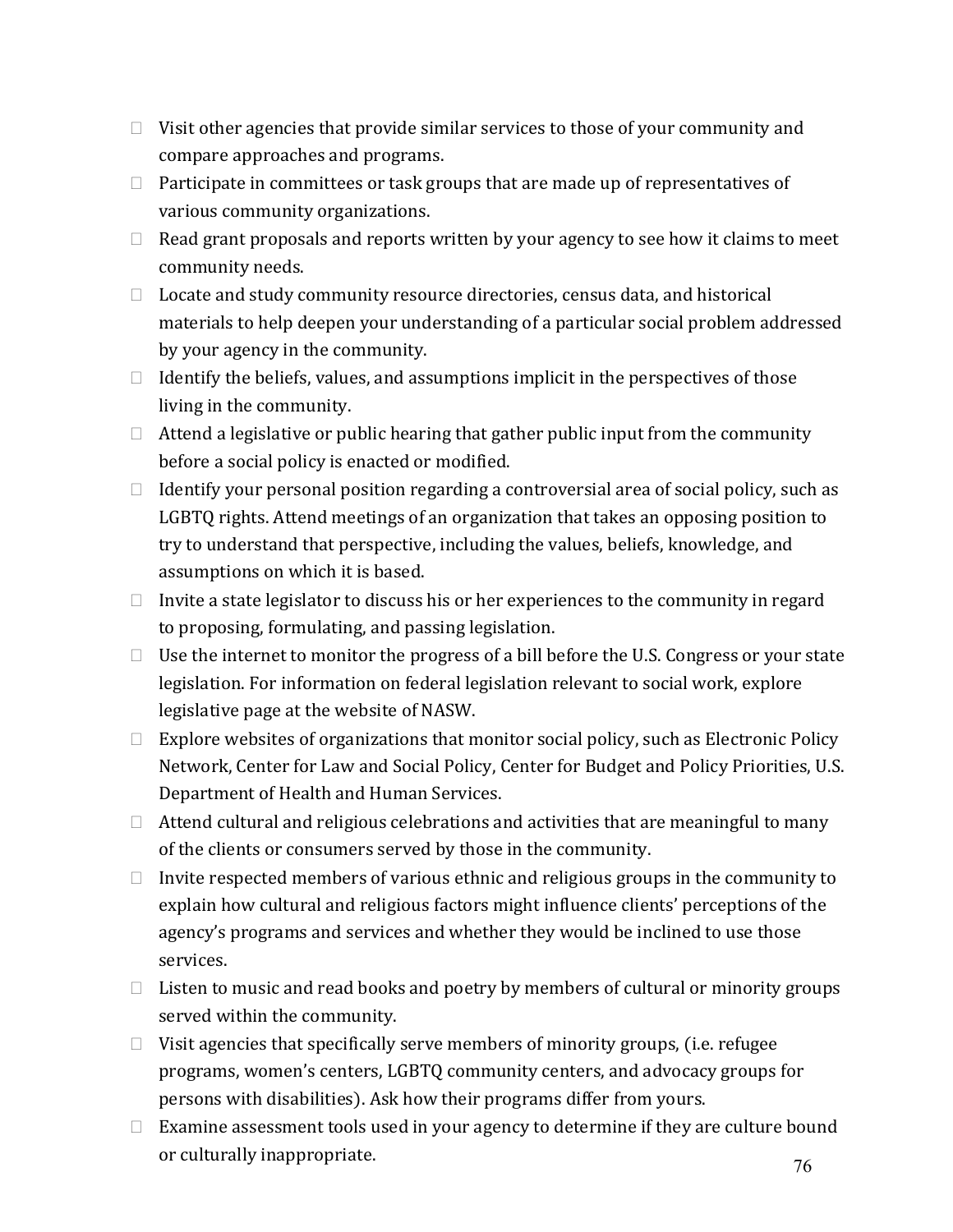- $\Box$  Seek opportunities for cultural immersion experiences within the community.
- $\Box$  Attend local chapter meetings of NASW or the meetings of other social work-related professional organizations and decide what issues are of greatest concern to the social workers in your community.
- $\Box$  Identify situations in which there might be a conflict between what is required by the NASW Code of Ethics and the requirements of a specific State or federal law.
- $\Box$  Observe court proceedings, especially ones in which your agency is involved.
- $\Box$  Observe self-care practices of those around you and develop your own self-care plan for practice.
- $\Box$  Search out web sites that will expand your understanding of social work's responsibility to maintain global standards of practice. For example, read the United Nations Universal Declaration of Human Rights.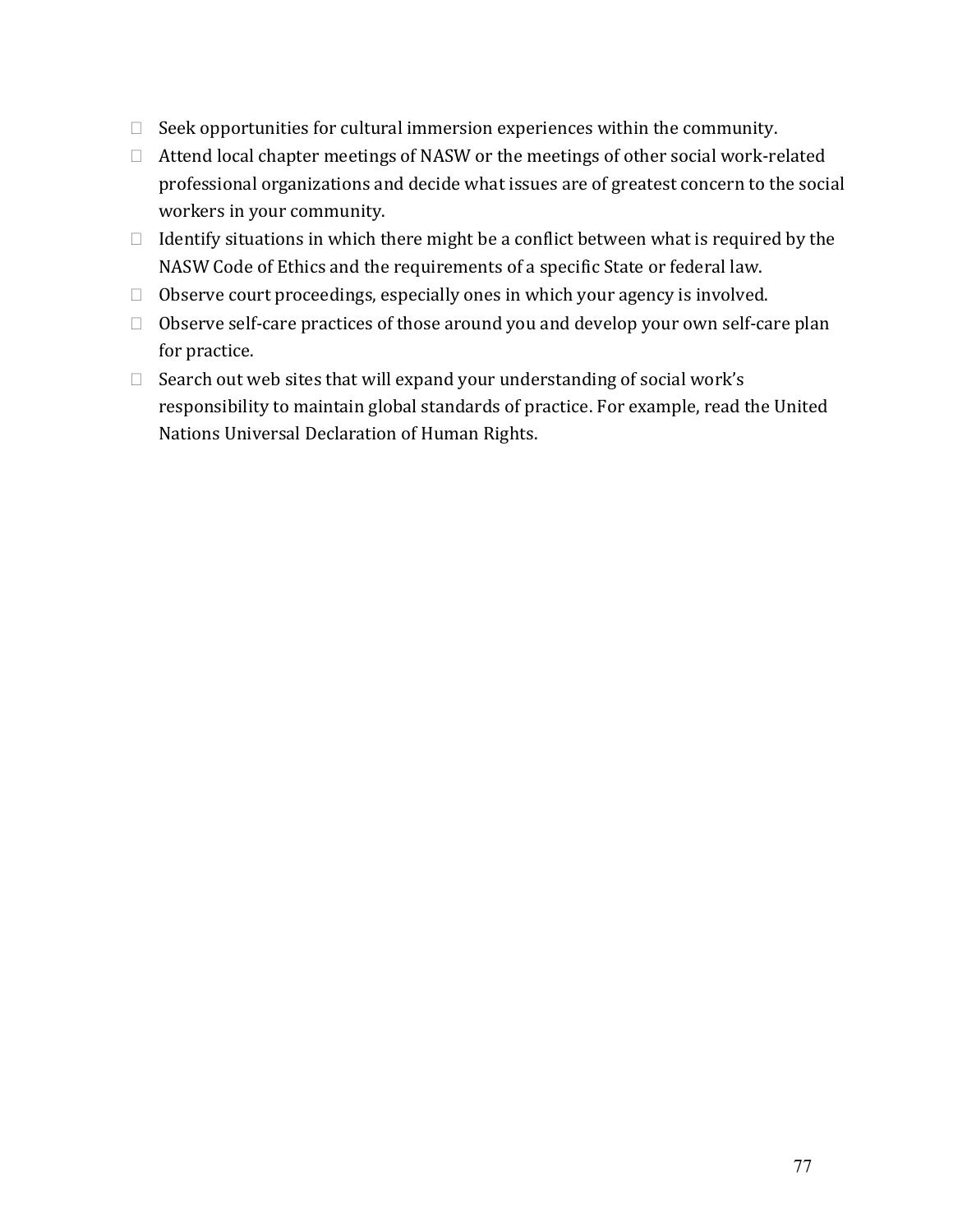# Appendix L: Internship Remediation Plan

| Name: |
|-------|
|       |

Date:

The information below outlines the strengths you are exhibiting in your internship, as well as areas needing improvement, per the discussions with and Action Plan submitted by your Field Instructor. Because your current performance is below that expected of an MSW student at this point in the internship, you must demonstrate progress in order to continue in the internship placement. This progress must be met by \_\_\_\_\_\_\_\_\_\_. During that week, a meeting will occur with you; your Field Instructor, and myself to assess if sufficient progress has been made. Sufficient progress is defined as receiving scores of 3 or higher in the areas identified in the remediation plan. If sufficient progress has not been made, termination of your internship will be considered and discussed. If it is deemed that you have demonstrated sufficient progress, a more detailed remediation plan will be developed, as well as another evaluation period being established.

## Strengths exhibited by the student

- Friendly and pleasant demeanor
- Eager to improve clinical skills
- Worked toward substance abuse certifications

I have read and understand the Remediation Plan:

### Signature

Remediation Plan Tips

- Tie problematic behaviors to CSWE's Core Competencies
- Identify behaviors needing improvement, as well as measures & timeframes for assessing improvement
- When considering timeframes, be sure to include how the results will be reported (call, email, virtual meeting)
- Share remediation plan with student and Field Instructor for signature.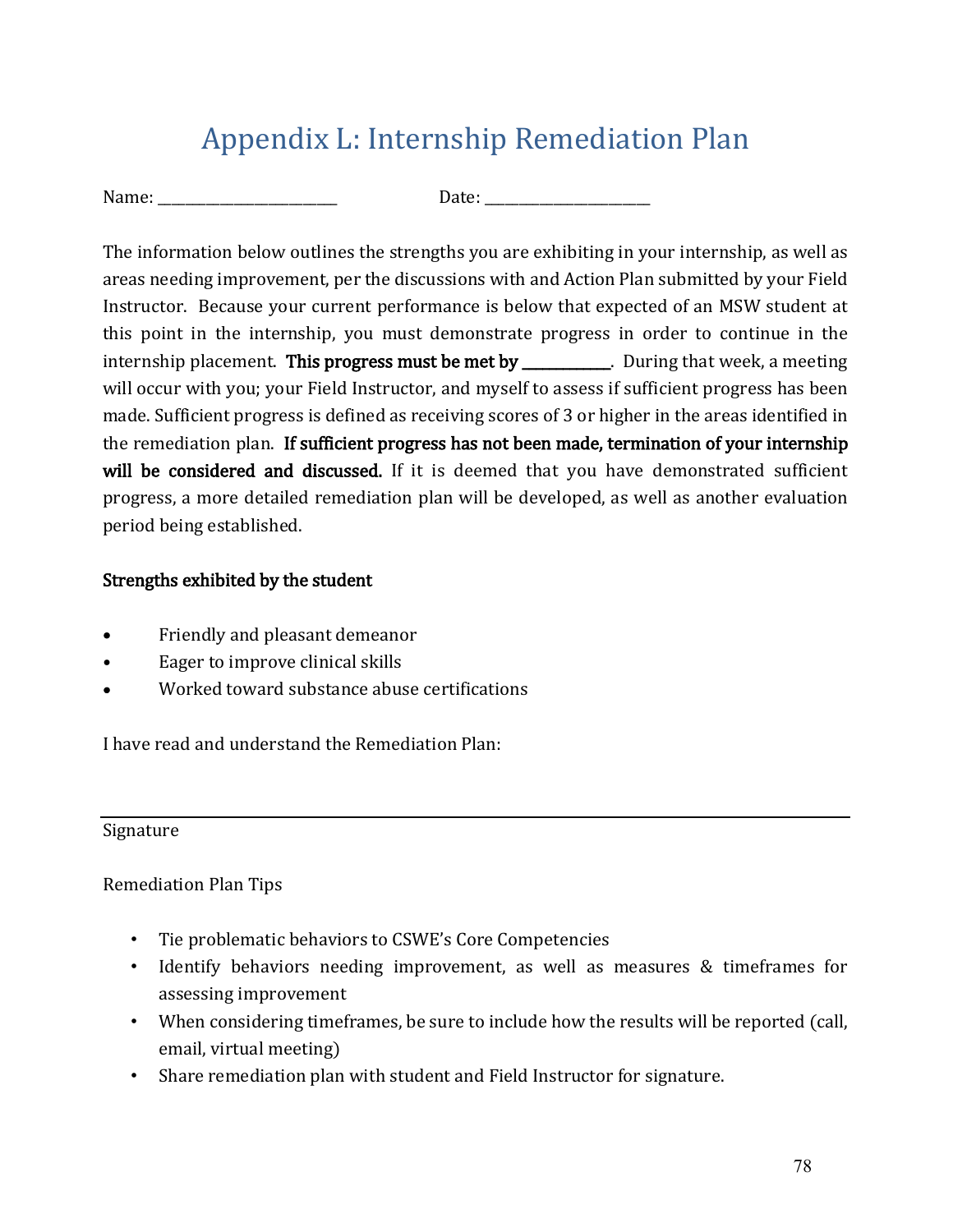| <b>Identified Areas</b><br><b>Needing</b><br>Improvement                   | Behaviors to be Demonstrated to Exhibit Improvement in<br><b>Identified Areas</b>                                                                                                                                                                                                                                                                                                                                                                                                                                                                                                                        |  |  |  |
|----------------------------------------------------------------------------|----------------------------------------------------------------------------------------------------------------------------------------------------------------------------------------------------------------------------------------------------------------------------------------------------------------------------------------------------------------------------------------------------------------------------------------------------------------------------------------------------------------------------------------------------------------------------------------------------------|--|--|--|
| Professionalism                                                            | arrive at work on time and stay until the end of the work<br>$\bullet$<br>day<br>have no absences<br>demonstrate the ability to schedule and manage the work<br>$\bullet$<br>day without assistance, providing a Daily Time Log to<br>supervisor<br>present self as confident and capable and ready to work<br>$\bullet$<br>prepare for supervision by bringing questions and<br>concerns to be discussed                                                                                                                                                                                                |  |  |  |
| <b>Critical Thinking</b><br><b>Skills</b>                                  | demonstrate an understanding of the work that is being<br>conducted at the internship site by participating in<br>discussions with the field instructor and colleagues<br>regarding relevant policies and procedures and how they<br>relate to and impact client issues<br>produce well written work products such as clinical<br>$\bullet$<br>notes, clinical assessments and GRRS reports.<br>demonstrate an ability to work independently when given<br>$\bullet$<br>tasks to complete<br>demonstrate an understanding of how to proceed with a<br>$\bullet$<br>case, and the steps that are involved |  |  |  |
| <b>Respond to contexts</b><br>that shape practice                          | attend to changing locales, and populations to provide<br>relevant social services.                                                                                                                                                                                                                                                                                                                                                                                                                                                                                                                      |  |  |  |
| <b>Engagement,</b><br>Assessment,<br>Intervention and<br><b>Evaluation</b> | prepare for and communicate role within groups to co-<br>leader and supervisor.<br>engage clients when providing services in mental health<br>settings in a diverse and flexible manner, including<br>holding sessions at locations other than the agency<br>increase knowledge regarding Motivational Interviewing<br>Techniques by reading chapters, watching taps, listening<br>to sessions and using process recordings.                                                                                                                                                                             |  |  |  |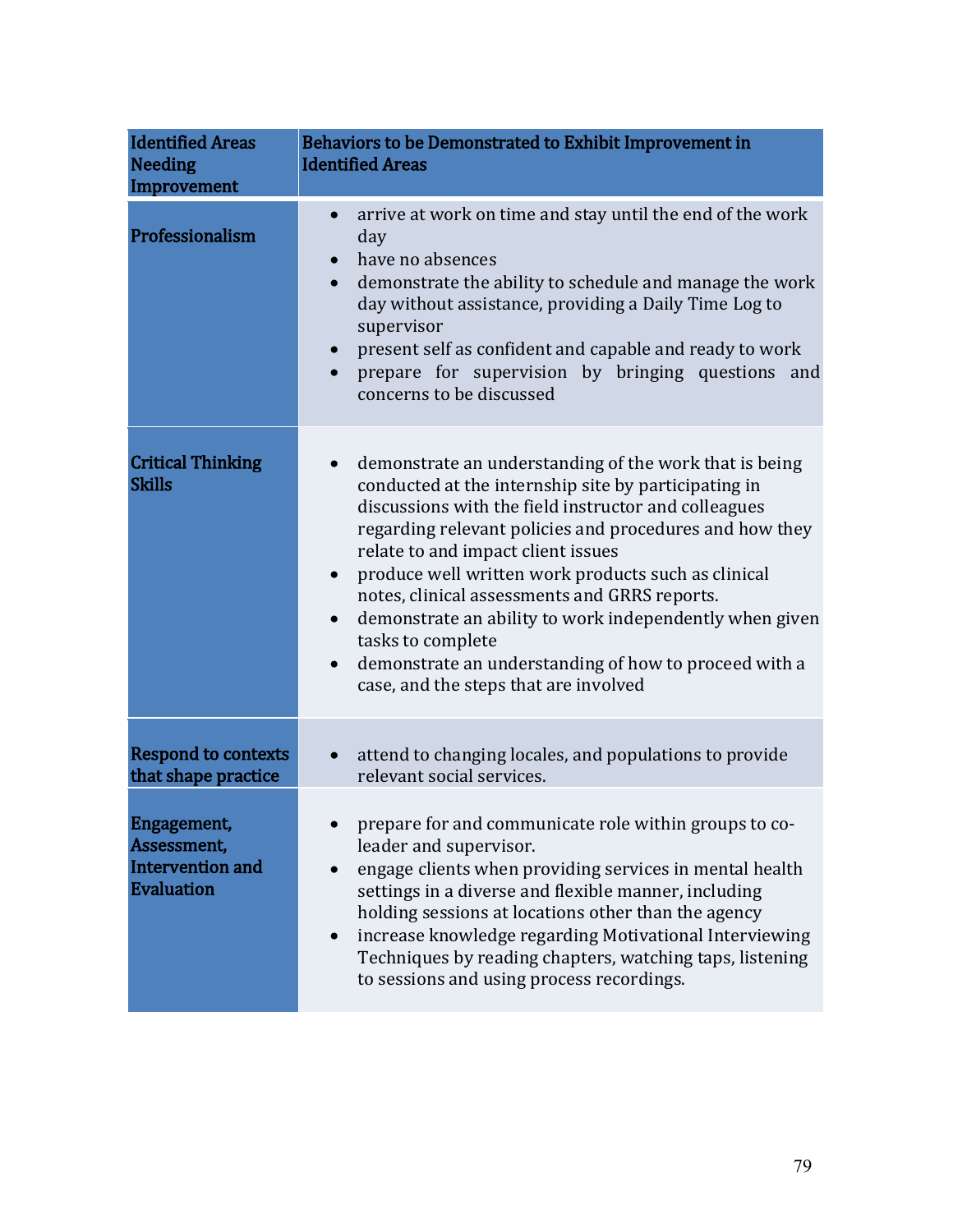# Appendix M: LETTER OF AGREEMENT

### The UNIVERSITY OF NEW HAMPSHIRE, COLLEGE OF HEALTH AND HUMAN SERVICES,

DEPARTMENT OF SOCIAL WORK is currently conducting a Bachelor's degree program in Social Work and desires to obtain field education for the students enrolled in the curriculum.

| Tha<br>1 IIV |  |  |  |
|--------------|--|--|--|
|              |  |  |  |
| 01           |  |  |  |

is willing to furnish field education for students of the College of Health and Human Services, Department of Social Work.

## In consideration of the manual agreement set forth herein, the UNIVERSITY OF NEW HAMPSHIRE, COLLEGE OF HEALTH AND HUMAN SERVICES, DEPARTMENT OF SOCIAL WORK and

agree as follows:

- 1. The Department of Social Work will provide \_\_\_\_\_\_\_\_\_\_\_\_\_\_\_\_\_\_\_\_\_\_\_\_\_\_ with the following:
	- a. A field practicum manual which includes objectives, policies and procedures.
	- b. A faculty member to be made available for consultation and educational planning.
- 2. The

will provide the College of Health and Human Services, Department of Social Work with the following:

- a. Field education at the agency or its affiliated centers. The program of field education is subject to review by the Coordinator of Field Education and/or other faculty representative.
- b. An updated Field Agency Agreement form and Field Instructors Application sent annually.
- c. Supervision in all aspects of a student's fieldwork experience by an MSW with a minimum of two years' experience.
- 3. The University of New Hampshire Department of Social Work agrees to hold harmless the

, its

agents and employees against any and all liability for personal injury due to the sole negligence of the University of New Hampshire, Department of Social Work and its faculty.

4. The University of New Hampshire agrees that every student will be covered by professional liability insurance to the limits of \$1,000,000 and \$3,000,000 aggregate.

This agreement shall be effective when executed by both parties and will remain in effect until either party indicates in writing to the other that it wishes to terminate the agreement.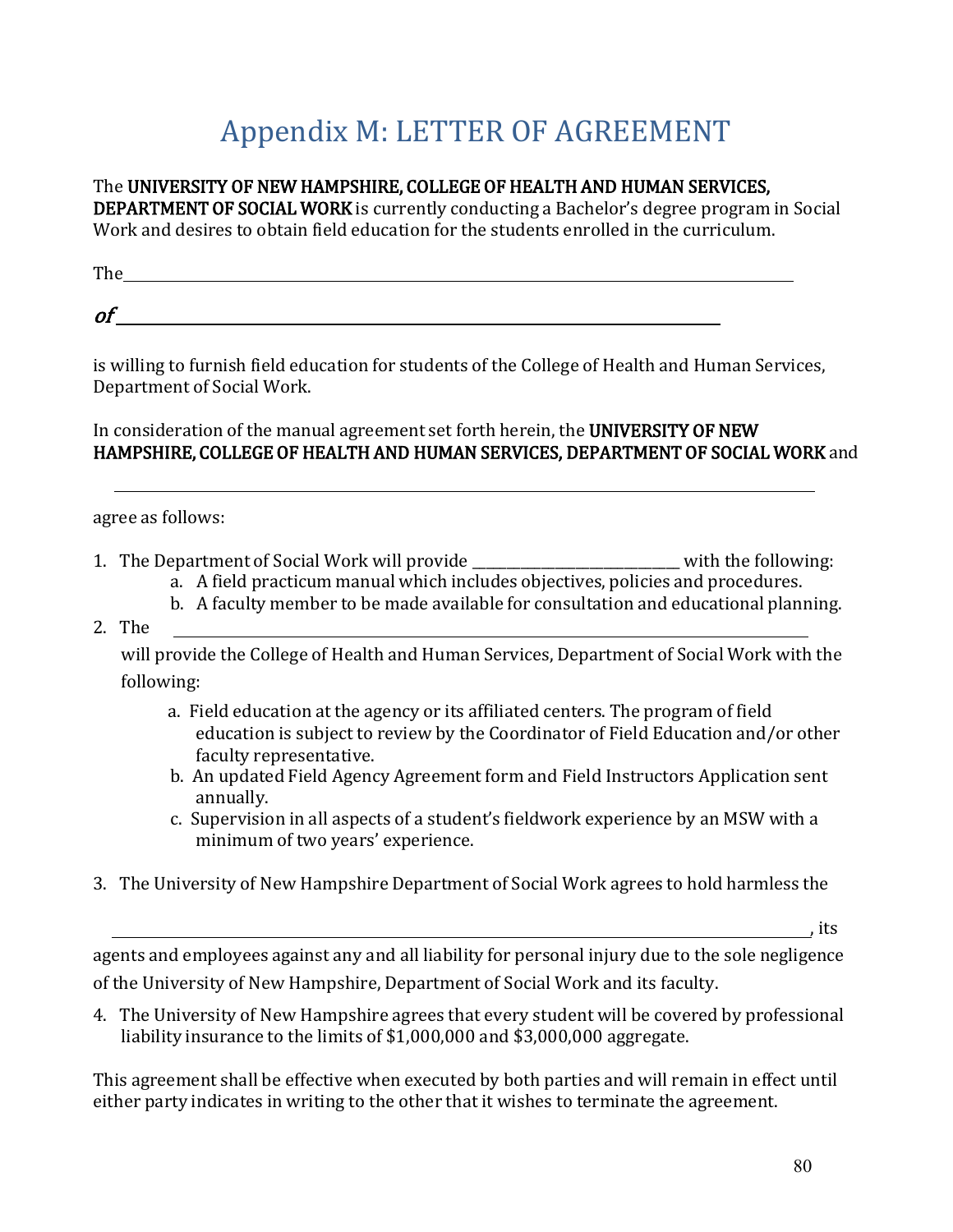#### UNIVERSITY OF NEW HAMPSHIRE

|    | <b>Chair, Department of Social Work</b>                                                                          |              |
|----|------------------------------------------------------------------------------------------------------------------|--------------|
| BY | and the control of the control of the control of the control of the control of the control of the control of the | <b>DATED</b> |
|    | <b>University of New Hampshire Representative</b>                                                                |              |
|    | <i>FACILITY</i>                                                                                                  |              |
|    |                                                                                                                  | <b>DATED</b> |
|    | <b>Administrator of Facility</b>                                                                                 |              |
|    |                                                                                                                  | <b>DATED</b> |
|    |                                                                                                                  |              |

Internship Director (if applicable)